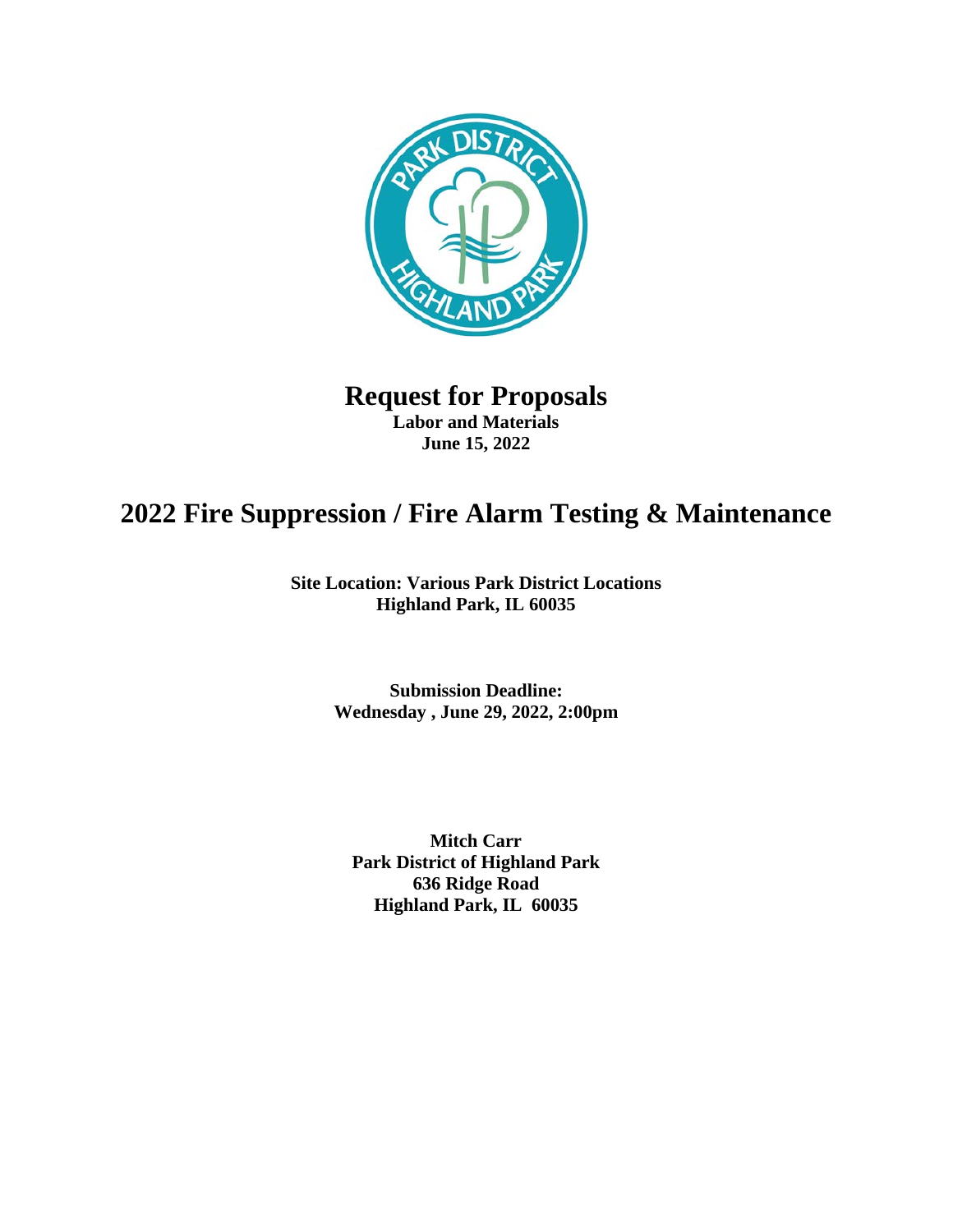June 15, 2022

Dear Contractors:

The Park District of Highland Park is seeking proposals for contractors to provide the labor and materials for the following project: 2022 Fire Suppression / Fire Alarm Testing & Maintenance

The RFP packet is also available on our website at<http://www.pdhp.org/bids-rfps/> and specifies required qualifications, scope of work, submittal instructions and a set of proposal forms. **Please note that if you intend to submit a proposal for this project, then it is your responsibility to register with Mitch Carr via mcarr@pdhp.org (847) 579-3105.** This will identify you as a registered plan holder and therefore, you will receive any addenda that may be issued. Addenda will be sent only to those contractors that complete such registration. The contractor remains responsible for obtaining all addenda to the original specification.

Proposals should be e-mailed to mcarr@pdhp.org.

Proposals will be received no later than Wednesday, June 29, 2022, 2:00pm

Questions regarding this project or the enclosed documents can be directed to Mitch Carr at [mcarr@pdhp.org](mailto:mcarr@pdhp.org) or (847) 579-3105.

Sincerely,

Mitch Carr Director of Recreation and Facilities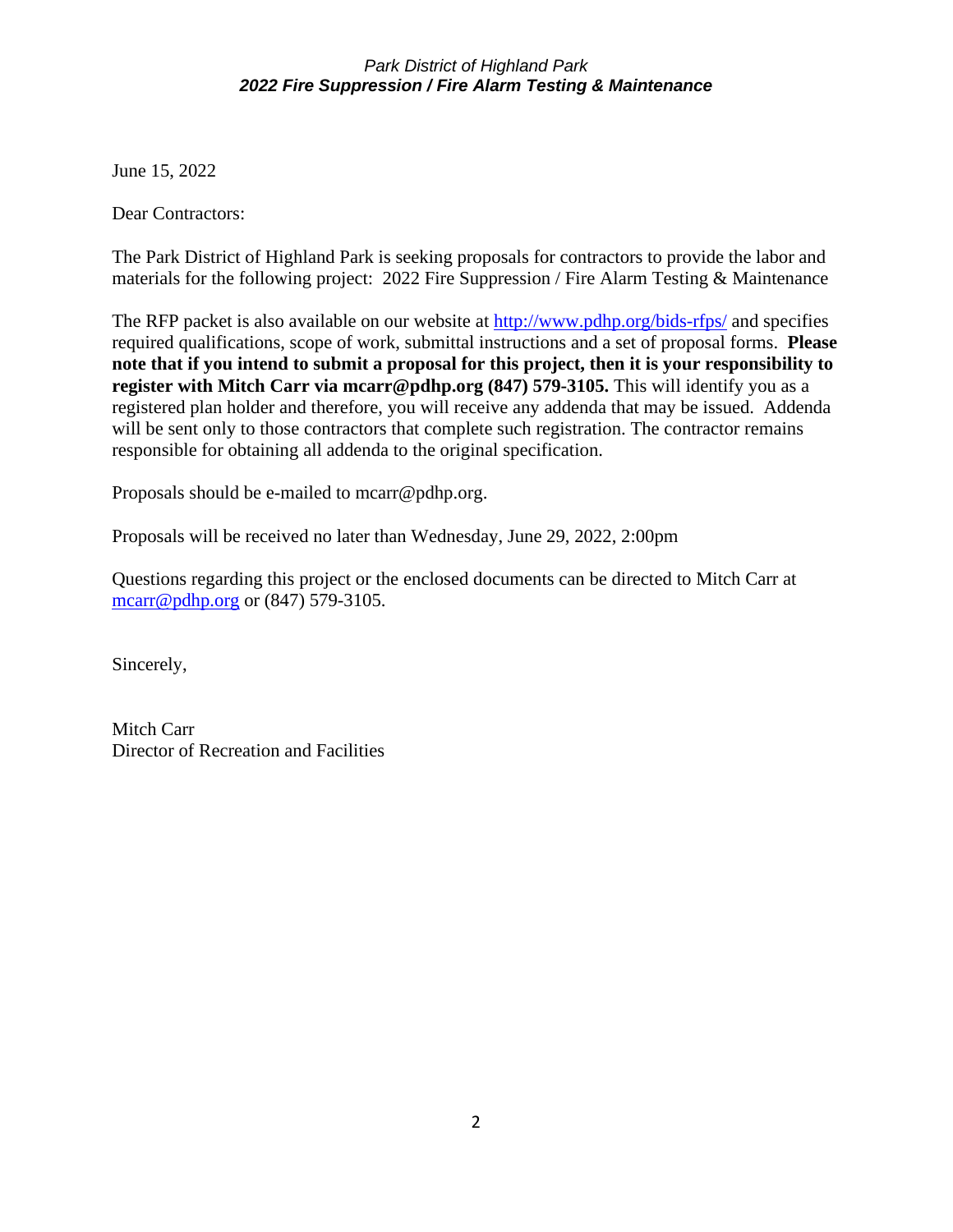# **TABLE OF CONTENTS**

<span id="page-2-0"></span>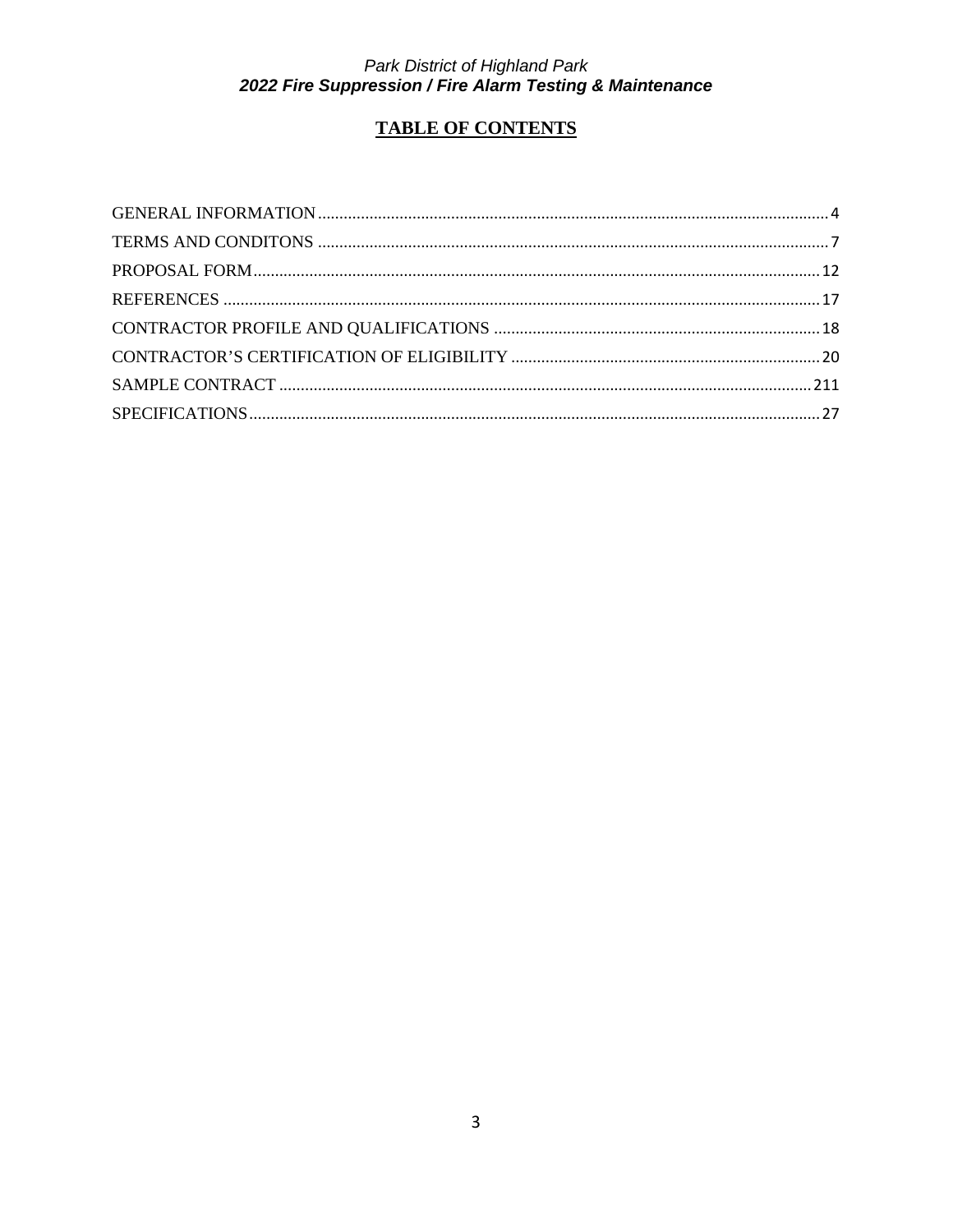# **GENERAL INFORMATION**

#### **Introduction**

The Park District is seeking proposals from vendors to provide labor and services for its annual fire suppression / fire alarm testing and maintenance for the District.

#### **Intention**

The District is soliciting proposals from qualified Contractors interested in this project as specified herein. The District reserves the right not to award any contract for the project.

#### **Service to Be Provided**

The scope of work describes required services to maintain the District's sprinkler, fire alarms  $\&$ ANSUL systems, and fire extinguishers, as well as to perform required NFPA periodic testing and repair service as coordinated by District personnel.

The District reserves the right to issue a single contract or separate contracts for servicing sprinkler systems, fire alarm & ANSUL systems, and fire extinguishers as is in the best interest of the District. Vendors may provide costs for one, two, or all three services.

Vendor shall provide all tools and materials necessary to perform any work at District facilities covered by this scope of work. Vendor shall conduct inventory where required.

The maintenance and testing shall be in compliance with NFPA standards 10, 13, 20, and 25 and any other applicable regulations.

Upon completion of each inspection and maintenance visit at any and all facilities, vendor will supply the District with written reports clearly stating system status, deficiencies and recommendations. The Vendor shall give the District a one (1) week notice prior to work beginning at the proposed locations.

#### **Examination of the Sites**

Each contractor is encouraged to visit the site to become fully acquainted with the facility, scope of the project, service and difficulties of providing this service or completing this project. Neither additional compensation nor relief from any obligations will be granted because of a lack of knowledge of the site(s) or the conditions under which the work will be accomplished.

#### **Discussion of Proposals**

The Park District may conduct discussions with any Contractor that submits a proposal. During the course of such discussions, the District shall not disclose any information marked confidential within any proposal and may discuss comparative pricing with one or more Contractors.

The Park District may also choose to interview Contractors during the evaluation process. Selected Contractors may be requested to provide oral presentations. Those Contractors will be notified to arrange specific times. The Park District will not be responsible for any cost of the Contractor's presentation.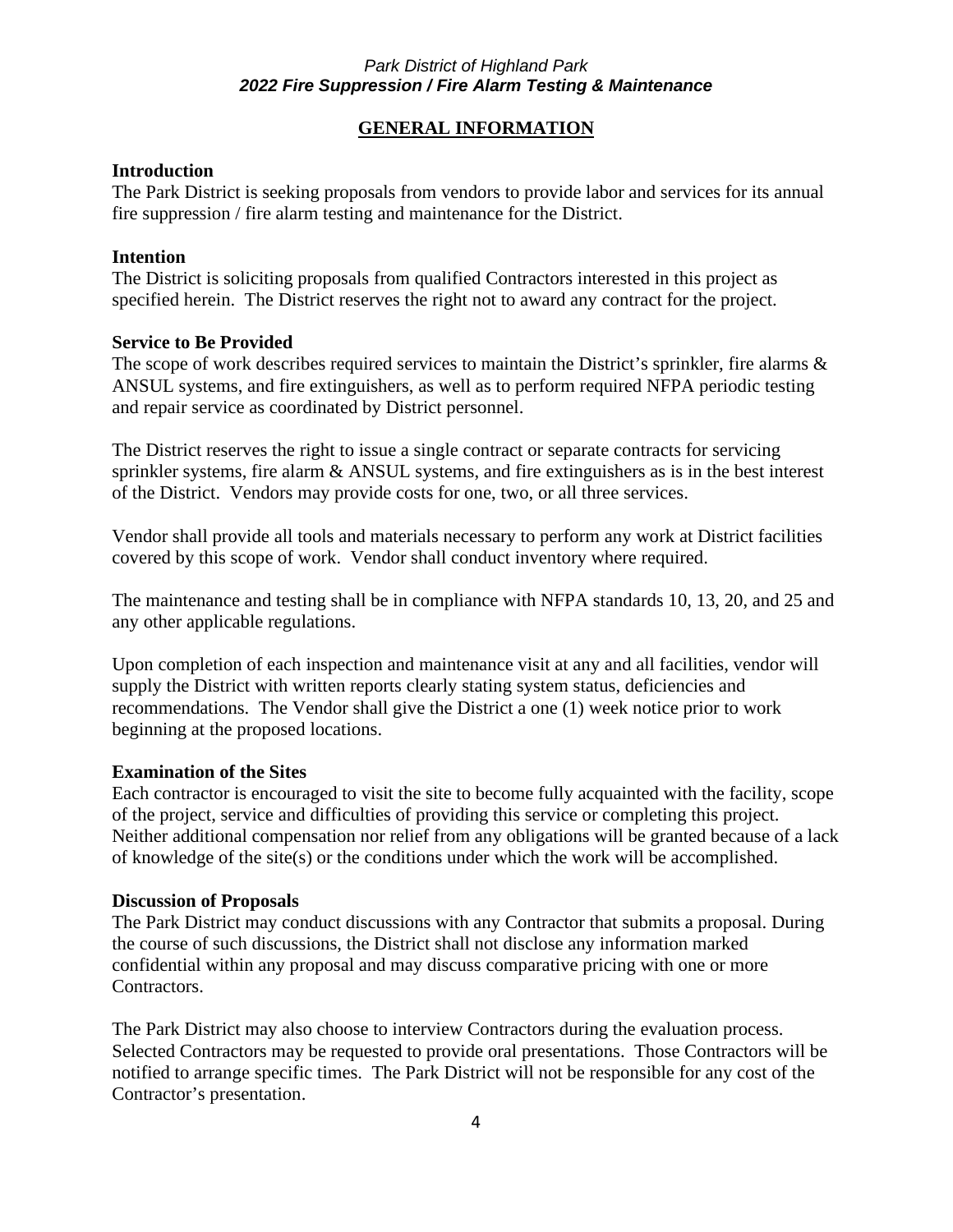#### **Negotiations**

The Park District reserves the right to negotiate specifications, terms and conditions which may be necessary or appropriate to the accomplishment of the purpose of this RFP.

After a review of the proposals, the District intends to enter into an agreement with the selected contractor. If an agreement is not finalized in a reasonable amount of time as determined by the District in its sole discretion, then the District reserves the right to negotiate with other contractors as may best serve the interests of the Park District.

#### **Reserved Rights**

The Park District reserves the right at any time and for any reason to cancel this Request for Proposals or any portion thereof, to reject any or all proposals, or to accept an alternate proposal. The District reserves the right to waive any immaterial defect in any proposal. Unless otherwise specified by the Contractor, the District has ninety (90) days from the published submission date to enter into an agreement with a Contractor. The District may seek clarification from a Contractor at any time and failure to respond promptly is cause for rejection.

#### **Incurred Costs**

Park District of Highland Park will not be liable, under any circumstance, for any costs incurred by Contractors in replying to this RFP.

#### **Award**

A Contractor to whom an offer is made shall be required to enter into a written contractual agreement with the District in a form approved by legal counsel for the Park District. This RFP and the proposal, or any part thereof, may be incorporated into and made part of the final written agreement. The District reserves the right to negotiate the terms and conditions of the agreement with the selected Contractor. Payment by the District may be by credit card.

The failure of the successful Contractor to enter into a Contract within ten (10) calendar days after the Notice of Award or within such extended period as the Owner may grant shall constitute a default, and the Owner may either award the Contract to the next responsible, responsive Contractor or re-advertise for proposals. A charge against the defaulting Contractor may be made for the difference between the amount of the proposal and the amount for which a contract for the work is subsequently executed.

#### **Renewal of Contract**

At its sole option and in the exercise of its sole discretion, the Owner may renew this Contract upon the same terms and conditions for two successive one-year terms. No increases in compensation will be given if Owner chooses to renew the contract for 2023 thereafter for 2024.

#### **Taxes**

Park District of Highland Park is not subject to Federal Excise Tax and is exempt from state and local taxes.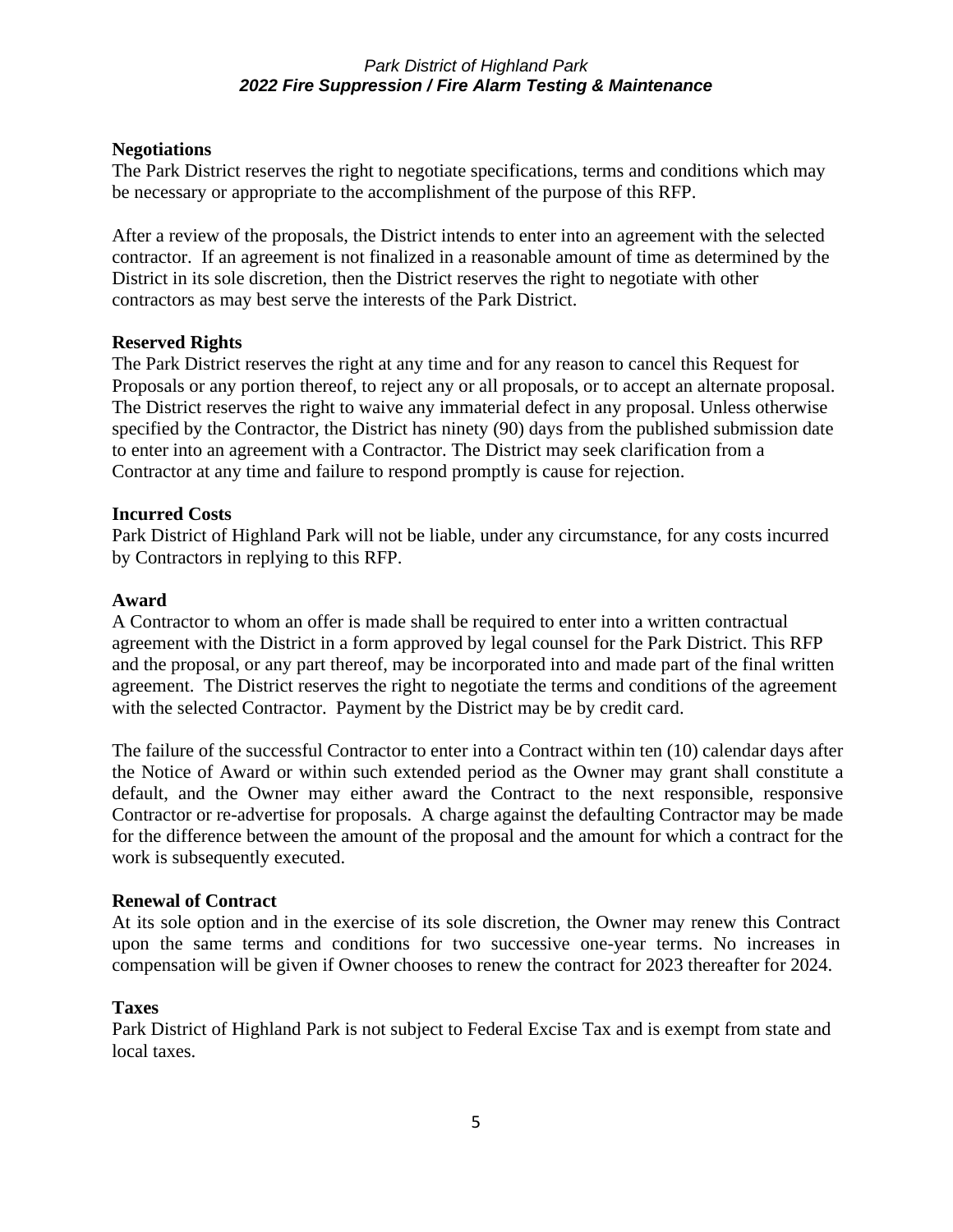# **Equal Employment Opportunity**

Equal Employment Opportunity Clause, Section 6.1 of the Illinois Department of Human Rights Rules and Regulations shall be a material term of this agreement.

# **Sustainability**

The Park District of Highland Park is committed to sustainable practices that benefit our environment and the health and safety of our customers. The Contractor agrees to work with Park District staff if applicable on sustainable project elements and materials.

# **Additional Information**

Should the Contractor require additional information about this proposal, please contact Mitch Carr either by e-mail, mearr@pdhp.org or by phone 847-579-3105, no less than five (5) days prior to the proposal opening date. ANY and ALL changes to these specifications are valid only if they are included by written addendum to all Contractors. No interpretation of the meaning of the plans, specifications or other documents will be made orally. Failure of any Contractor to receive any such addendum or interpretation shall not relieve the Contractor from obligation under this proposal as submitted. All addenda so issued shall become part of the proposal documents. Failure to request an interpretation constitutes a waiver to later claim that ambiguities or misunderstandings caused a Contractor to improperly submit a proposal.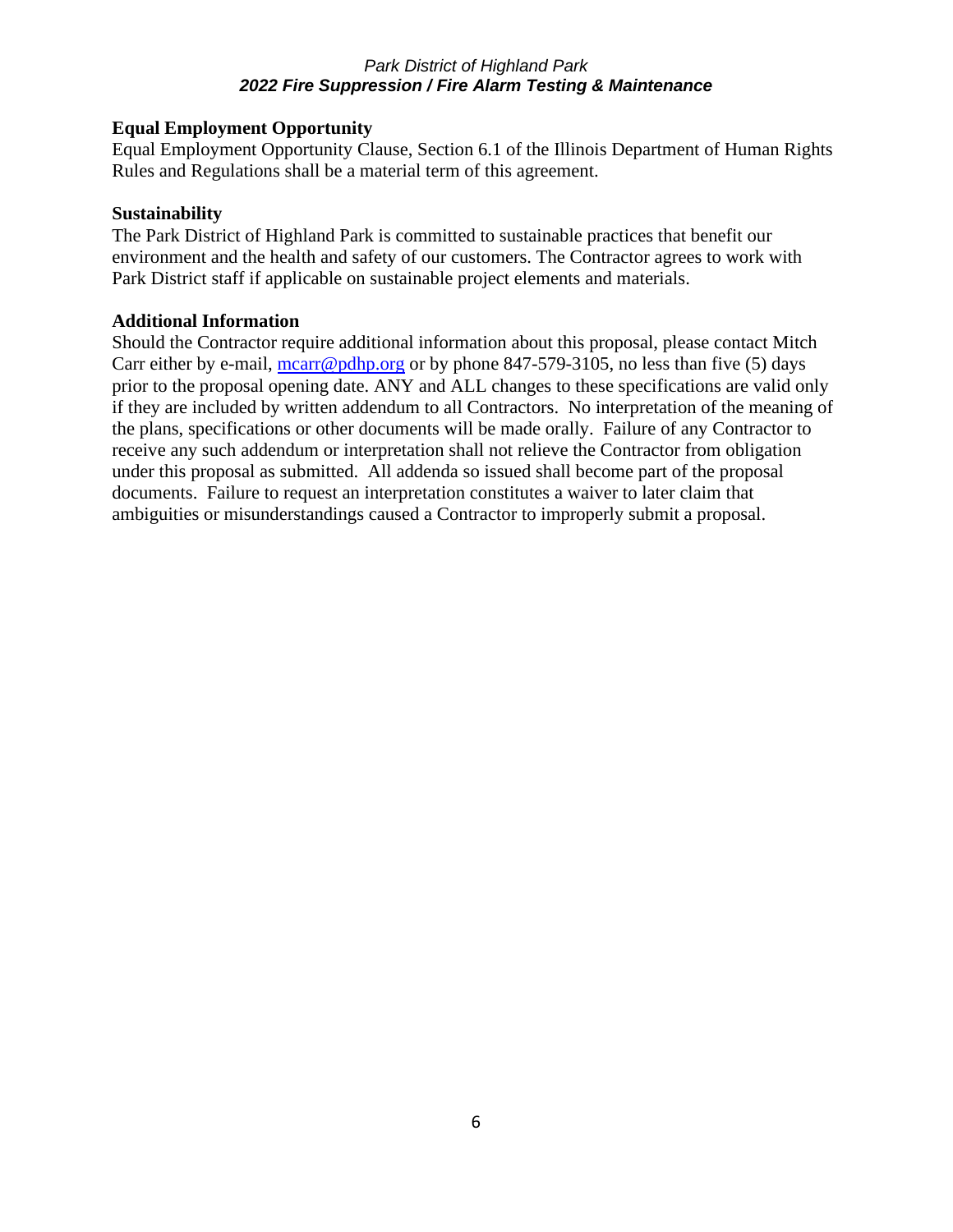# **TERMS AND CONDITIONS**

# **Contractor Qualifications**

All Contractors must be engaged in the type of work or services as outlined in these specifications, and meet the following qualifications: The Vendor's personnel and management to be utilized in this service requirement shall be knowledgeable in their areas of expertise and have 5 years of experience. The Park District of Highland Park reserves the right to check references to ensure that competent persons will be utilized in the performance of the agreement.

As part of the proposal, submit a completed qualifications form (attached), indicating your proposed team's experience with similar work.

# **Items to be Submitted**

Contractors shall submit:

- Proposal Form
- References
- Contractor Profile and Qualifications Form

Contractor's Certification of Eligibility Form

Contractors lacking these completed forms may not be considered for award.

We encourage contractors to include additional documentation supporting contractor's performance record, financial resources, experience, and reliability to execute this agreement as described herein. Any and all exceptions to these RFP terms and specifications must be clearly documented.

# **Evaluation Criteria**

The Park District will review proposals to select that proposal which, in the sole discretion of the Park District, is determined to be in its best interests. The Park District may still, thereafter, choose not to award any contract or to award a negotiated and modified proposal.

# **Timely Submissions**

The receipt of proposals will cease at the date and time set forth above. Proposals received after the scheduled date and time likely will not be considered

# **Responsibility and Default**

The contractor shall be required to assume responsibility for fulfillment of all items listed in this Request for Proposals. The successful Contractor shall be considered the sole point of contact for purposes of this contract agreement.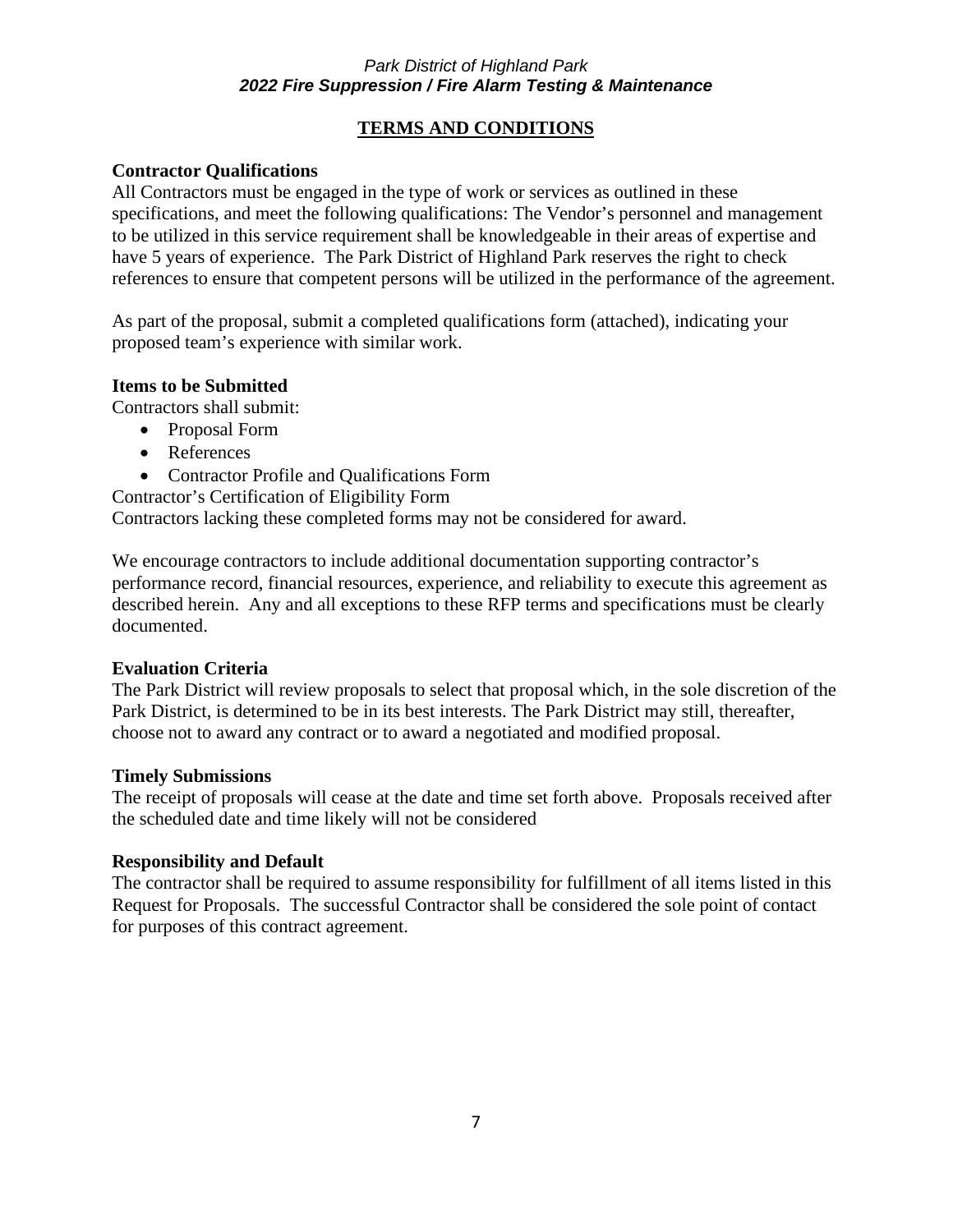# **Change in Status**

The contractor shall notify the Park District of Highland Park immediately of any change in its status resulting from any of the following:

- Contractor is acquired by another party
- Contractor becomes insolvent
- Contractor, voluntary or by operation law, becomes subject to the provisions of any chapter of the Bankruptcy Act
- Contractor ceases to conduct its operations in normal course of business

The District shall have the option to terminate its agreement with the contractor immediately on written notice based on any such change in status.

# **Indemnification**

To the fullest extent permitted by law, to waive any and all rights of contribution against the Park District and to indemnify and hold harmless the Park District and its officers, officials, employees, volunteers and agents from and against all claims, damages, losses and expenses, including, but not limited to, legal fees (attorney's and paralegal's fees, expert fees and court costs) arising out of or resulting from the performance of the Contractor's work, provided that any such claim, damage, loss or expense is attributable to bodily injury, sickness, disease or death, or injury to or destruction of property, other than the work itself, including the loss of use resulting therefrom, or is attributable to misuse or improper use of trademark or copyright protected material or otherwise protected intellectual property, to the extent it is caused in whole or in part by any wrongful or negligent act or omission of the Contractor, any Subcontractor, anyone directly or indirectly employed by any of them or anyone for whose acts any of them may be liable. Such obligation shall not be construed to negate, abridge or otherwise reduce any other right to indemnity which the Park District would otherwise have. Contractor shall similarly, protect, indemnify and hold and save harmless, City, its officers, officials, employee, volunteers and agents against and from any and all claims, costs, causes, actions and expenses, including, but not limited to, legal fees, incurred by reason of Contractor's breach of any of its obligations under, or Contractor's default of any provisions of the Contract. The indemnification obligations under this paragraph shall not be limited in any way by any limitation on the amount or type of damages, compensation, or benefits payable by or for Contractor or any subcontractor under Workers' Compensation or Disability Benefit Acts or Employee Benefit Acts.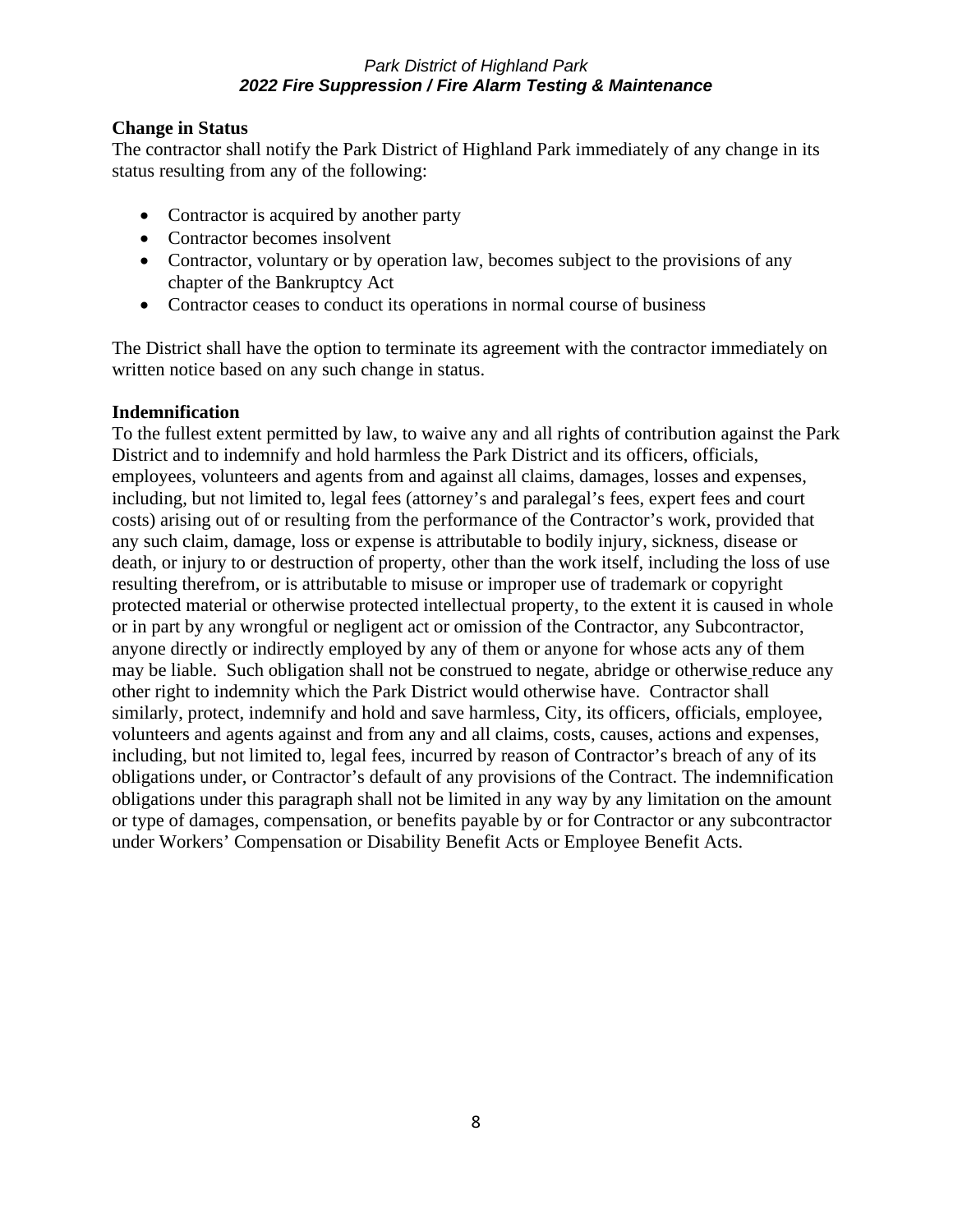#### **Insurance Requirements**

Unless otherwise agreed to by the Park District, the successful contractor shall be required to keep in force, to the satisfaction of the Owner, at all times during the performance of any work referred to above, Workers Compensation and Employer's Liability Insurance, Commercial General Liability Insurance, and Automobile Insurance in at least the type and amounts as follows:

- 1. Workers' Compensation:
- a. State: Statutory

- b. Applicable Federal (e.g., Longshoremen's): Statutory
- c. Employer's Liability

| \$1,000,000.00 | Per Accident           |
|----------------|------------------------|
| \$1,000,000.00 | Disease, Policy Limit  |
| \$1,000,000.00 | Disease, Each Employee |

# 2. Commercial General Liability:

- 1. \$2,000,000.00 General Aggregate
- 2. \$1,000,000.00 Products Completed Operations Aggregate
- 3. \$1,000,000.00 Personal and Advertising Injury
- 4. \$1,000,000.00 Each Occurrence
- 5. \$ 50,000.00 Fire Damage (any one fire)
- 6. \$ 5,000.00 Medical Expense (any one person)
- 3. Business Automobile Liability (including owned, non-owned and hired vehicles): a. Bodily Injury:

\$1,000,000.00 Per Person \$1,000,000.00 Per Accident b. Property Damage: \$1,000,000.00 Per Occurrence

4. Umbrella Excess Liability: \$2,000,000.00 over Primary Insurance

Prior to beginning work, the contractor shall have to furnish the Owner with a certificate(s) of insurance and applicable policy endorsement(s), executed by a duly authorized representative of each insurer, showing compliance with the insurance requirements set forth above.

# **Sexual Harassment Policy**

Pursuant to Section 2-105 of the Illinois Human Rights Act (775 ILCS 5/1-101 et. seq.) ("Act"), all Contractors to this agreement must have, prior to awarding this agreement, in effect and in force a **written** sexual harassment policy.

# **Compliance with all Laws**

Contractor shall comply with all applicable laws, regulations, and rules promulgated by any Federal, State, County, Municipal and or other governmental unit or regulatory body now in effect during the performance of the work. By way of example, the following are included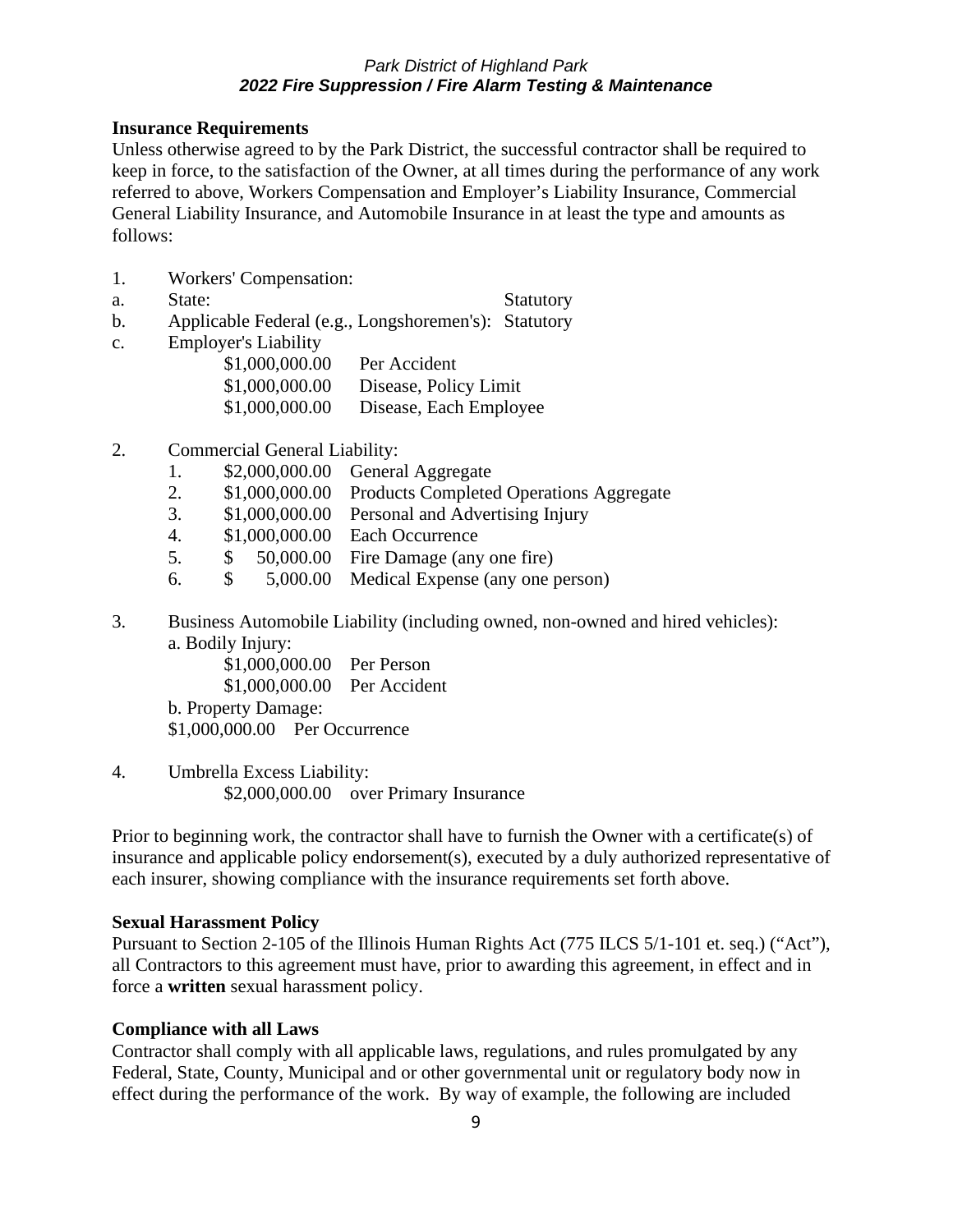within the scope of the laws, regulations and rules referred to in this paragraph, but in no way to operate as a limitation on the laws, regulations and rules with which Contractor must comply, are all forms of Workers Compensation Laws, all terms of the Equal Employment Opportunity Clause of the Illinois Fair Employment Practices Commission, the Illinois Preference Act, the Social Security Act, the Substance Abuse Prevention on Public Works Act, Statutes relating to contracts let by units of government, all applicable Civil Rights and Anti-Discrimination Laws and Regulations, Americans with Disabilities Act, and traffic and public utility regulations. Contractor shall also furnish without charge any affidavit or Certificate in connection with the work covered by this agreement as required by law.

#### **Prevailing Wage and Certified Payroll**

Contractor agrees to pay and require every Subcontractor to pay prevailing wages as established by the Illinois Department of Labor for each craft or type of work needed to execute the contract in accordance with 820 ILCS 130/.01 et seq. The Illinois Department of Labor publishes the prevailing wage rates on its website at: [https://www.illinois.gov/idol/Laws-](https://www.illinois.gov/idol/Laws-Rules/CONMED/Pages/Rates.aspx)

[Rules/CONMED/Pages/Rates.aspx](https://www.illinois.gov/idol/Laws-Rules/CONMED/Pages/Rates.aspx) CONTRACTOR is advised that the Department revises the prevailing wage rates and the CONTRACTOR has an obligation to check the Department's web site for revisions. The CONTRACTOR shall prominently post the current schedule of prevailing wages at the Contract site and shall notify immediately in writing all of its Subcontractors, of all changes in the schedule of prevailing wages. Any increases in costs to the CONTRACTOR due to changes in the prevailing rate of wage during the terms of any contract shall be at the expense of the CONTRACTOR and not at the expense of the Owner. The change order shall be computed using the prevailing wage rates applicable at the time the change order work is scheduled to be performed. The CONTRACTOR shall be solely responsible to maintain accurate records as required by the prevailing wage statute and to obtain and submit all such certified records to the Illinois Department of Labor Certified Transcript of Payroll Portal at <https://www2.illinois.gov/idol/Laws-Rules/CONMED/Pages/CertifiedTranscriptOfPayroll.aspx> no later than the 15<sup>th</sup> of each calendar month following a month in which construction on the project has occurred as required by Statute. CONTRACTOR shall furnish AGENCY confirmation that certified payroll was submitted. In lieu of certified payroll, CONTRACTOR shall submit a letter setting forth the basis upon which CONTRACTOR has concluded the Act does not apply. The CONTRACTOR shall be solely liable for paying the difference between prevailing wages and any wages actually received by laborers, workmen and/or mechanics engaged in the Work and in every way defend and indemnify the AGENCY against any claims arising under or related to the payment of wages in accordance with the Prevailing Wage Act.

#### **Special Conditions**

Contractor shall familiarize himself with all of the agreement documents as listed in the table of contents and he shall be responsible for all the material covered in same. No allowances will be made for information overlooked or for negligence on the part of the Contractor for not familiarizing himself with site conditions. The Contractor's signature on the proposal shall be the Owner's guarantee that the Contractor has met these restrictions.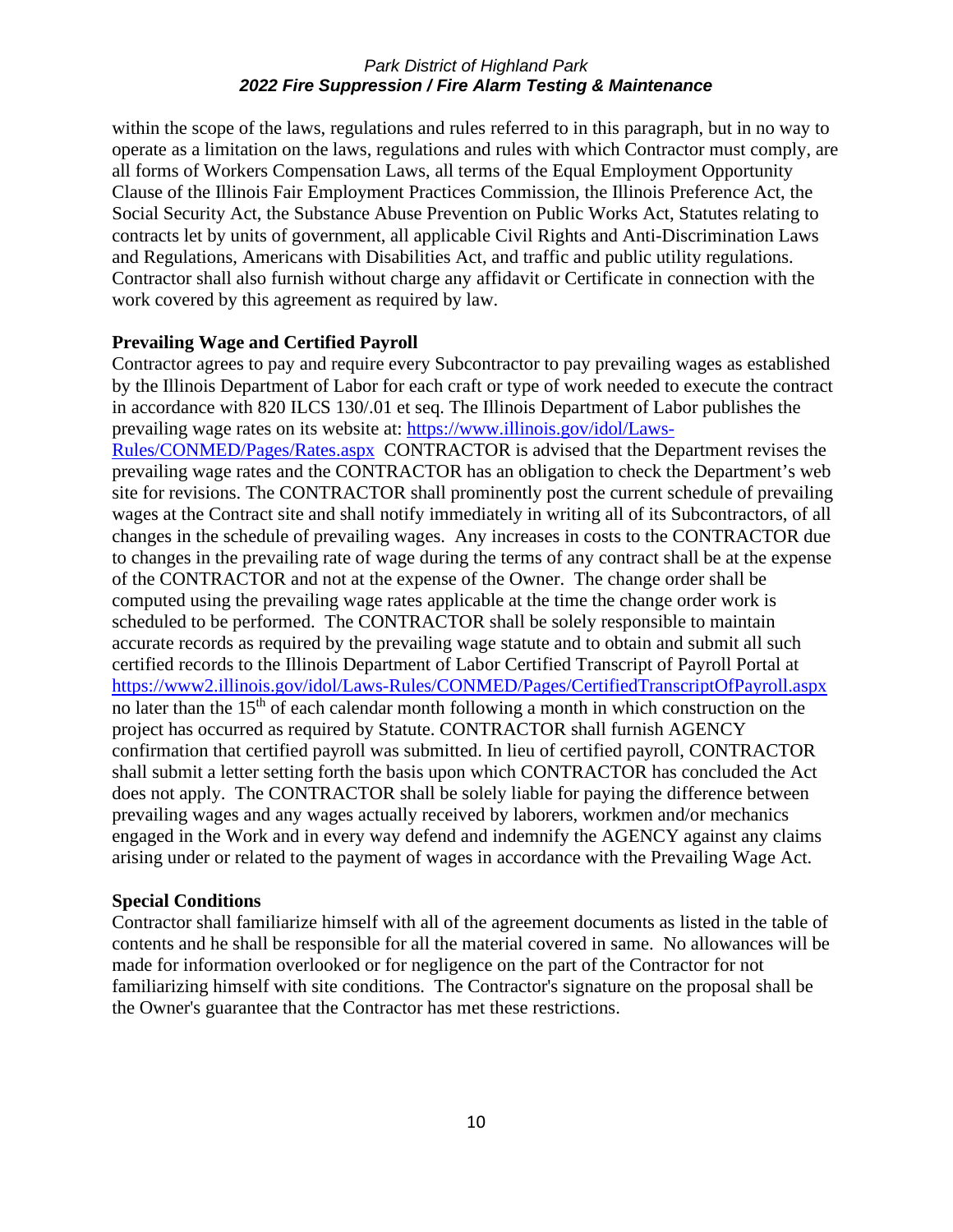# **Signature and Legibility**

The prices for work and the names, addresses, and signatures of the Contractors shall be clearly and legibly written. Signatures shall be signed in the space provided and in compliance with all legal requirements.

# **Schedule**

| June 15, 2022     |
|-------------------|
| June 29, 2022     |
| July 28, 2022     |
| December 30, 2022 |
|                   |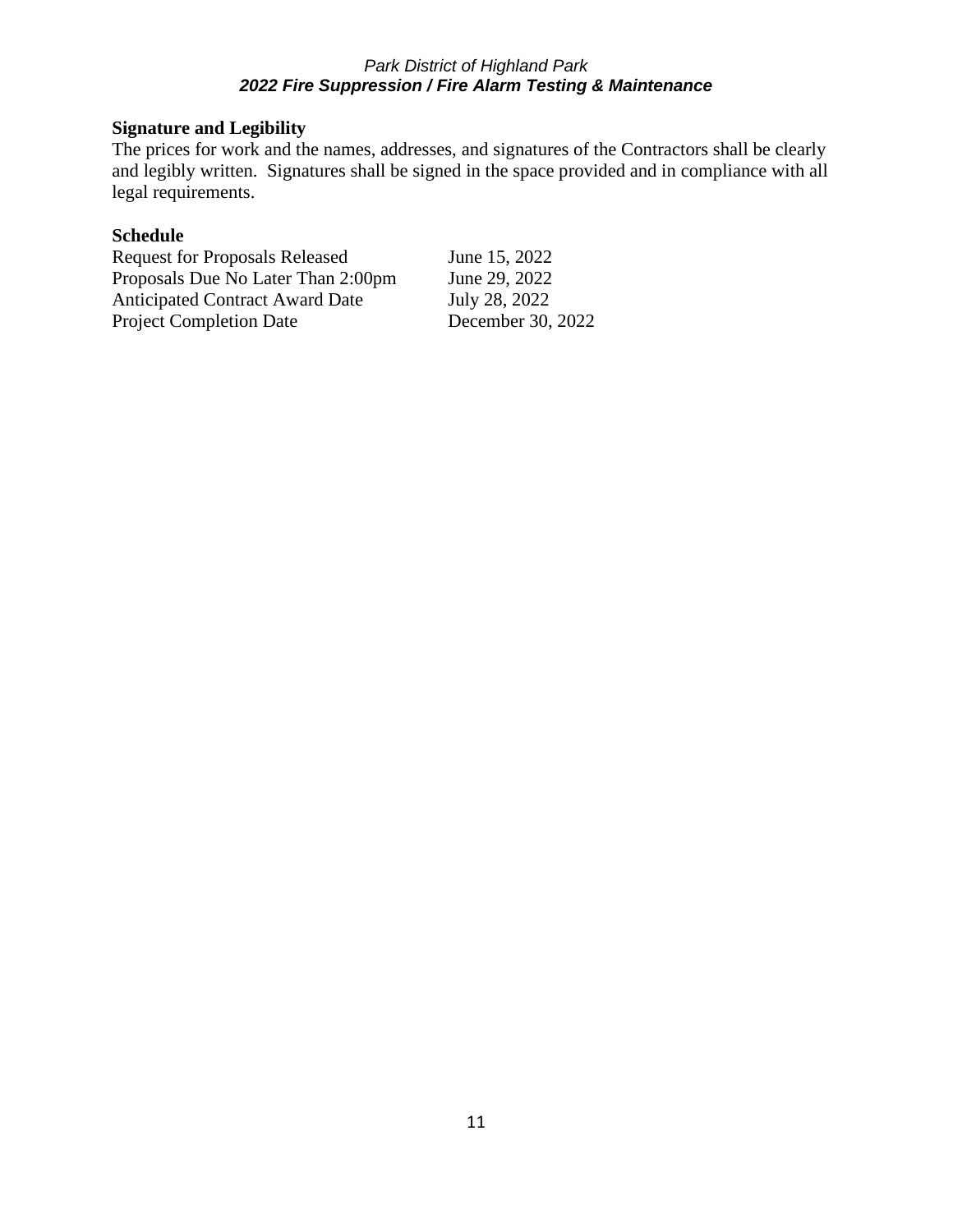# **PROPOSAL FORM**

(Page 1 of 5)

<span id="page-11-0"></span>**TO:** Park District of Highland Park 636 Ridge Road Highland Park, IL 60035

FROM:

Company

Street Address

City, State, Zip

Phone

# **FOR: 2022 Fire Suppression / Fire Alarm Testing & Maintenance**

#### BASE PROPOSAL:

1. Table 1 - Facility Fire Sprinkler Annual Inspection (fill table 1 and 1B)

| <b>Facility</b>         | <b>Address</b>         | <b>Notes</b>                                         | 2022 Cost per<br>Inspection |
|-------------------------|------------------------|------------------------------------------------------|-----------------------------|
| Centennial Ice Arena    | 3100 Trail Way         | Lobby, offices                                       |                             |
| Centennial Ice Arena    | 3100 Trail Way         | Over ice                                             |                             |
| Hidden Creek AquaPark   | 1220 Fredrickson Place | <b>Bath House</b>                                    |                             |
| Hidden Creek AquaPark   | 1220 Fredrickson Place | Concession                                           |                             |
| Hidden Creek AquaPark   | 1220 Fredrickson Place | Ansul system-<br>kitchen range hood<br>in concession |                             |
| Deer Creek Racquet Club | 701 Deer Creek Parkway |                                                      |                             |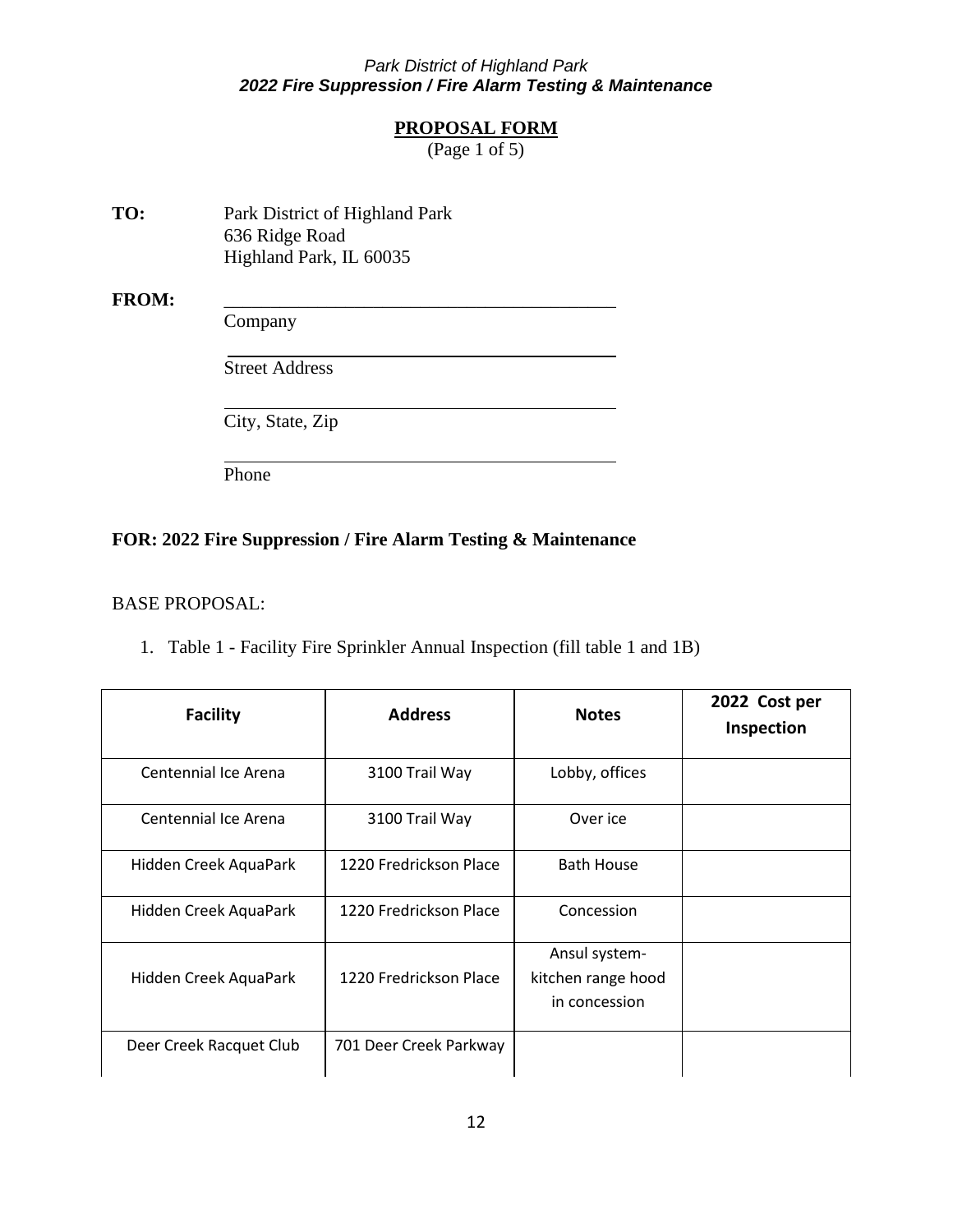# **PROPOSAL FORM**

(Page 2 of 5)

| West Ridge Center                                      | 636 Ridge Road         | Attic |  |
|--------------------------------------------------------|------------------------|-------|--|
| <b>Cunniff Park Field House</b>                        | 3100 Trailway Street   |       |  |
| <b>Recreation Center of</b><br><b>Highland Park</b>    | 1207 Park Avenue West  |       |  |
| <b>Sunset Valley Golf Course</b><br>Clubhouse          | 1390 Sunset Road       |       |  |
| Rosewood Beach                                         | 883 Sheridan Rd.       |       |  |
| Park and Golf Operation<br><b>Maintenance Building</b> | 1240 Fredrickson       |       |  |
| Country Club of Highland<br>Park                       | 1201 Park Avenue West  |       |  |
| HP Golf Learning Center                                | 2205 Skokie Valley Rd. |       |  |
| <b>Highland Park Golf</b><br>Maintenance               | 1201 Park Ave. West    |       |  |

# Table 1B

| <b>Facility</b>                               | <b>Address</b>   | <b>Notes</b>                        | 2022 Cost per<br>Inspection (2x) |
|-----------------------------------------------|------------------|-------------------------------------|----------------------------------|
| West Ridge Center                             | 636 Ridge Road   | Ansul system- kitchen<br>range hood |                                  |
| <b>Sunset Valley Golf Course</b><br>Clubhouse | 1390 Sunset Road | Ansul system- kitchen<br>range hood |                                  |
| <b>Heller Nature Center</b>                   | 2821 Ridge Rd.   | Ansul System Kitchen<br>Range Hood  |                                  |

2. Hourly Rate – Repair Services to Fire Sprinkler Systems \$\_\_\_\_\_\_\_\_\_\_\_\_\_\_\_\_\_\_\_\_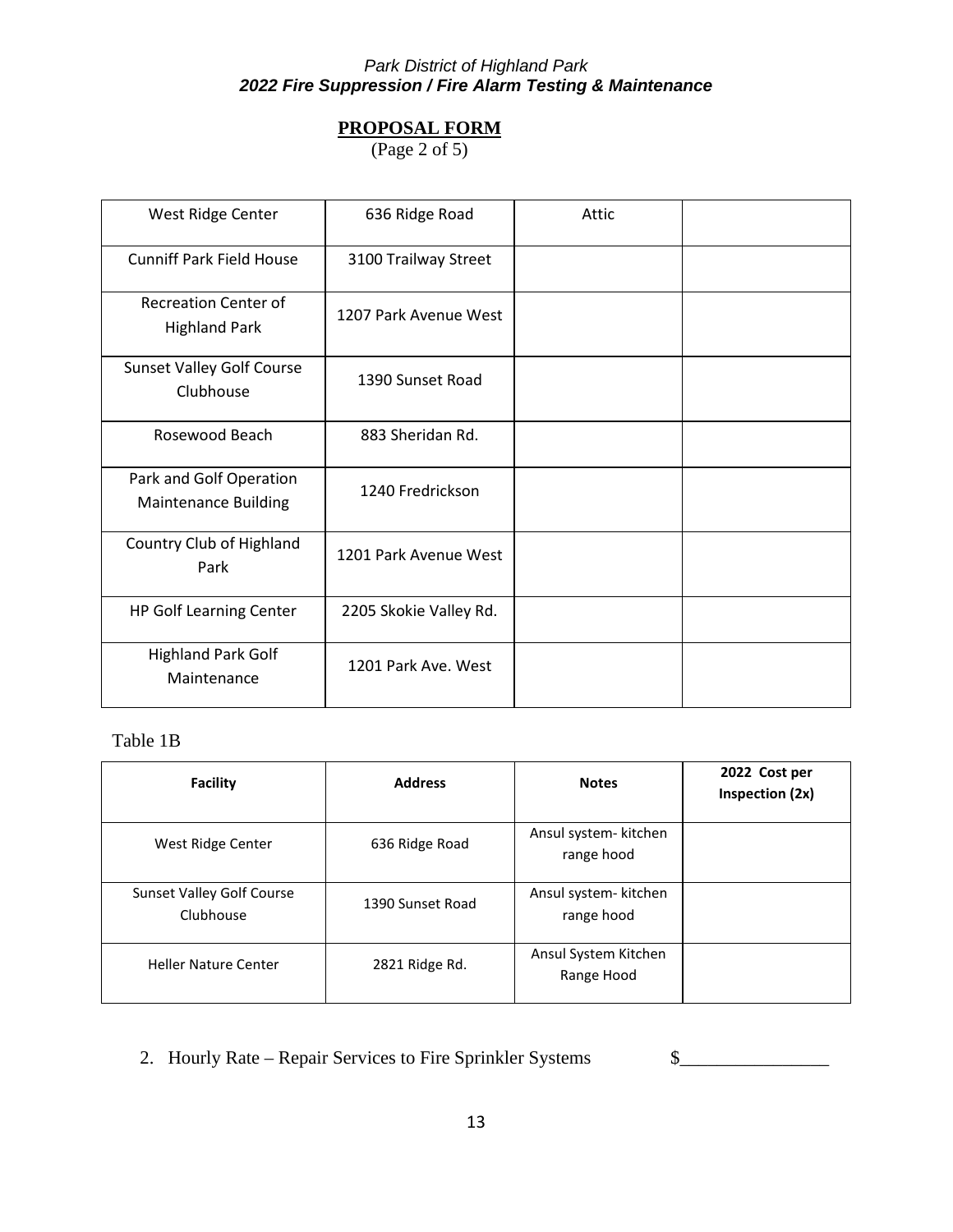# **PROPOSAL FORM**

(Page 3 of 5)

3. Table 2 – Fire Extinguishers (fill table)

| Extinguisher<br><b>Type</b>  | Per<br>Extinguisher<br>Cost for<br>annual test | Per Extinguisher<br>Cost for 6 year<br>inspection | Per<br>Extinguisher<br>Cost for 12 year<br>hydrostatic<br>testing | Per<br>Extinguisher<br>Cost for<br>replacement |
|------------------------------|------------------------------------------------|---------------------------------------------------|-------------------------------------------------------------------|------------------------------------------------|
| 2.5# Dry<br>Chemical         |                                                |                                                   |                                                                   |                                                |
| 5# Dry Chemical              |                                                |                                                   |                                                                   |                                                |
| 5.5# Dry<br>Chemical         |                                                |                                                   |                                                                   |                                                |
| 10# Dry Chemical             |                                                |                                                   |                                                                   |                                                |
| 20# Dry Chemical             |                                                |                                                   |                                                                   |                                                |
| 10# Carbon<br><b>Dioxide</b> |                                                |                                                   |                                                                   |                                                |
| 15# Carbon<br><b>Dioxide</b> |                                                |                                                   |                                                                   |                                                |
| 6 liter K-Guard              |                                                |                                                   |                                                                   |                                                |
| 5# FE36                      |                                                |                                                   |                                                                   |                                                |
| 5# Halon 1211                |                                                |                                                   |                                                                   |                                                |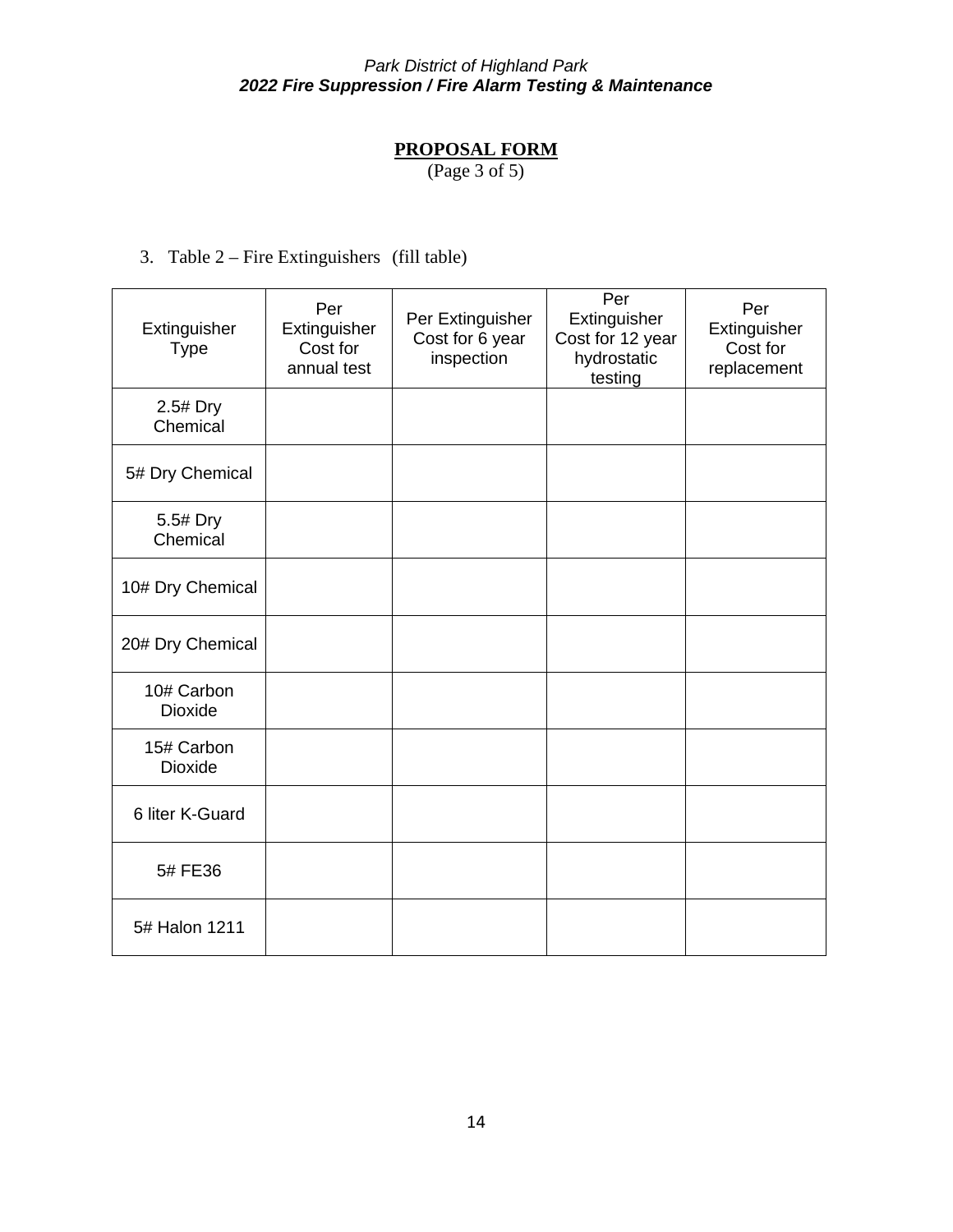# **PROPOSAL FORM**

(Page 4 of 5)

# 4. Table 3 – Total Facility Fire Alarm Annual Inspection

| <b>Facility</b>                           | <b>Cost per Inspection and Test</b><br>2022 |
|-------------------------------------------|---------------------------------------------|
| Centennial Ice Arena                      |                                             |
| Danny Cunniff Field House                 |                                             |
| Deer Creek Racquet Club Club              |                                             |
| <b>Heller Nature Center</b>               |                                             |
| Hidden Creek Aqua Park: Bath House        |                                             |
| Hidden Creek Aqua Park: Concessions       |                                             |
| North Shore Yacht Club                    |                                             |
| Parks & Golf Maintenance Building         |                                             |
| <b>Recreation Center of Highland Park</b> |                                             |
| Rosewood Beach Buildings                  |                                             |
| Sunset Field House                        |                                             |
| Sunset Valley Golf Course Clubhouse       |                                             |
| West Ridge Center                         |                                             |

| 5. Complete Table 12, 13 – Recreation Center of Highland Park<br>and Rosewood Beach Facility Fire Alarm Inventory |  |
|-------------------------------------------------------------------------------------------------------------------|--|
| 6. Hourly Rate – Repair Services to Fire Alarm Systems                                                            |  |
| ALTERNATE:                                                                                                        |  |
| Highland Park Country Club – Fire Alarm Annual Inspection                                                         |  |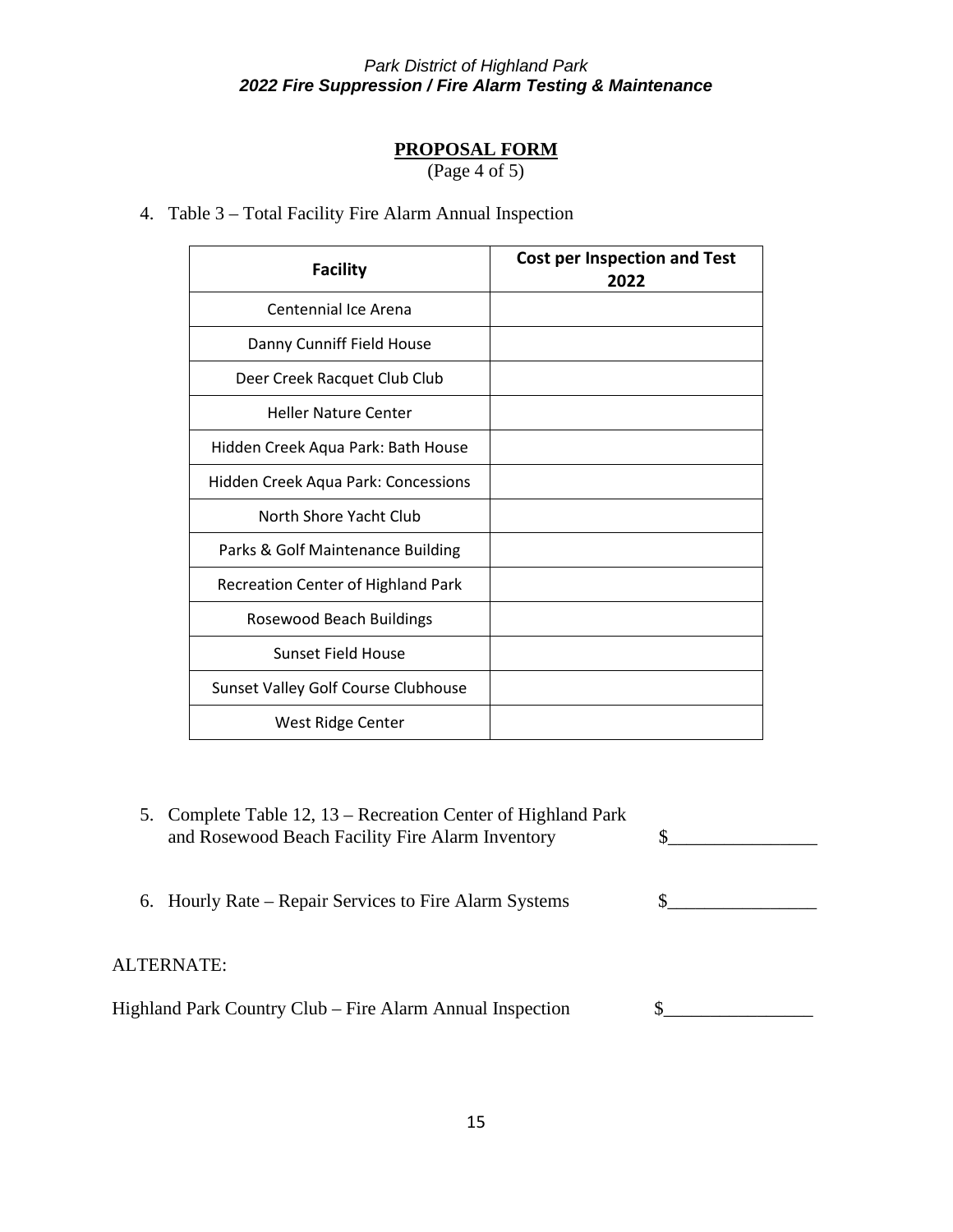# **PROPOSAL FORM**

(Page 5 of 5)

| <b>Receipt of Addenda:</b> The receipt of the following addenda is hereby acknowledged:                               |                                                                                                                                                                                                                                    |  |
|-----------------------------------------------------------------------------------------------------------------------|------------------------------------------------------------------------------------------------------------------------------------------------------------------------------------------------------------------------------------|--|
|                                                                                                                       |                                                                                                                                                                                                                                    |  |
| Addendum No.                                                                                                          | Dated <b>Example 2</b> and 2 and 2 and 2 and 2 and 2 and 2 and 2 and 2 and 2 and 2 and 2 and 2 and 2 and 2 and 2 and 2 and 2 and 2 and 2 and 2 and 2 and 2 and 2 and 2 and 2 and 2 and 2 and 2 and 2 and 2 and 2 and 2 and 2 and 2 |  |
| <b>SUBCONTRACTORS:</b> List Name, Address, Phone and Work Assignment                                                  |                                                                                                                                                                                                                                    |  |
|                                                                                                                       |                                                                                                                                                                                                                                    |  |
| <u> 1989 - Johann Harry Harry Harry Harry Harry Harry Harry Harry Harry Harry Harry Harry Harry Harry Harry Harry</u> |                                                                                                                                                                                                                                    |  |
|                                                                                                                       |                                                                                                                                                                                                                                    |  |
| <u> 1988 - Ann an Dùbhlachd ann an Dùbhlachd ann an Dùbhlachd ann an Dùbhlachd ann an Dùbhlachd ann an Dùbhlachd </u> |                                                                                                                                                                                                                                    |  |
| 3.<br><u> 1989 - Johann Barnett, fransk politiker (d. 1989)</u>                                                       |                                                                                                                                                                                                                                    |  |
|                                                                                                                       |                                                                                                                                                                                                                                    |  |

All materials and labor for all work as specified in these contract documents and specifications and construction drawings. Pursuant to and in compliance with the General Information, Terms and Conditions, Scope of Work, the undersigned agrees to supply all materials/perform all work in accordance with these contract documents for the prices and/or amounts specified herein. All amounts shall reflect the contractor's complete and thorough understanding of conditions which might affect the proposal and any and all provisions, restrictions and requirements of these contract documents.

The District reserves the right to accept any part, or all of any proposal, and to reject any and all or parts of any and all proposal. Any proposal which contains items not specified, or which does not complete all the items scheduled for proposal, shall be considered informal and may be rejected on this basis.

BY:

Name and Title of Authorized Agent

Authorized Signature

Date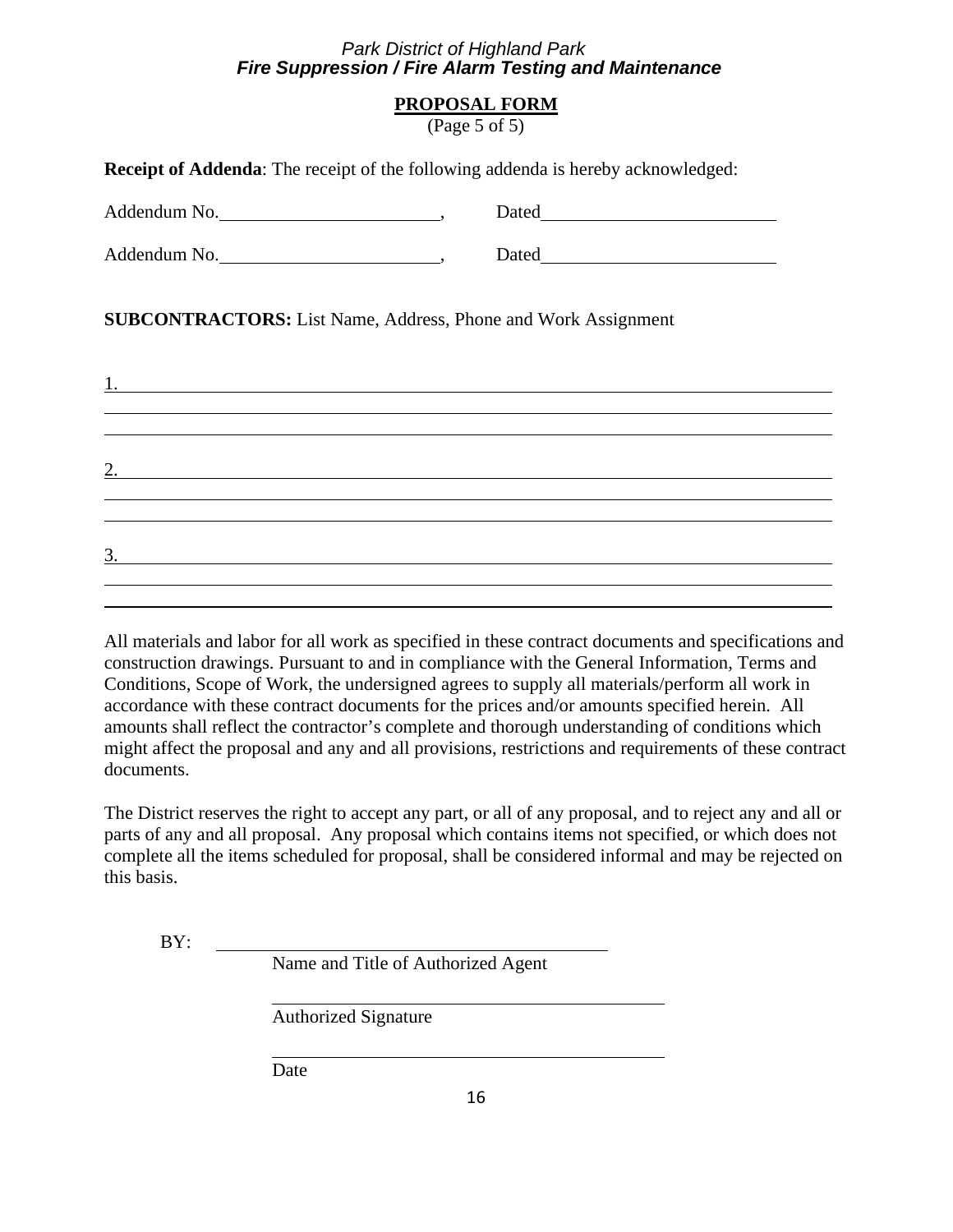# **REFERENCES**

Please include at least three (3) references with which the Firm has completed similar work of approximate magnitude required under this contract.

| Project Completion Date |
|-------------------------|
|                         |
|                         |
|                         |
|                         |
|                         |
|                         |
|                         |
|                         |
|                         |
|                         |
|                         |
| Contact Person          |
|                         |
|                         |
|                         |
|                         |
| Project Name            |
|                         |
|                         |
| Project Completion Date |
|                         |
|                         |
|                         |
|                         |
| Contact Person          |
|                         |
| Project Completion Date |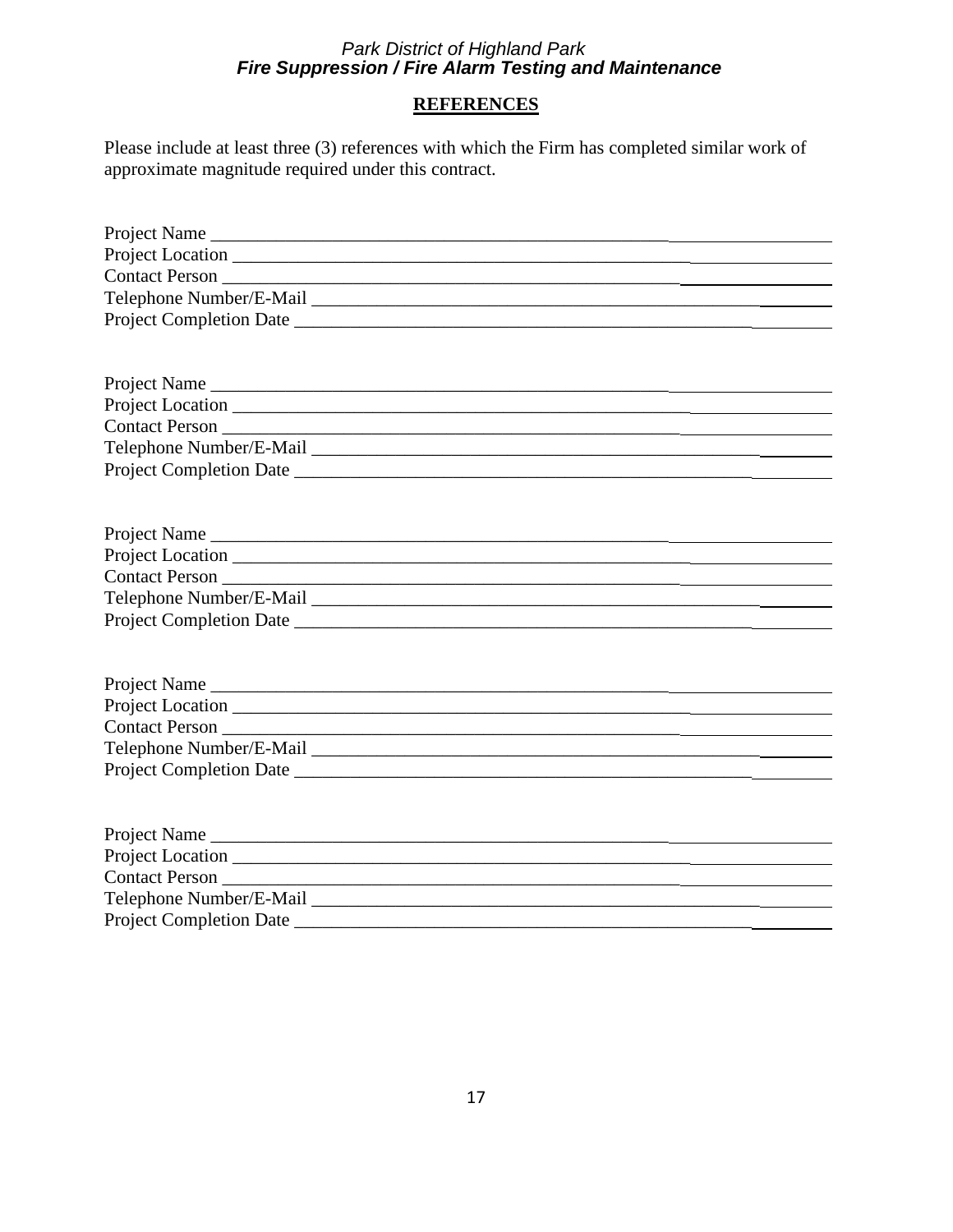# **CONTRACTOR PROFILE AND QUALIFICATIONS**

(Page 1 of 2)

<span id="page-17-0"></span>

|                    | Contractor's organization has been in business under its present business name for _____ years. |
|--------------------|-------------------------------------------------------------------------------------------------|
| proposed contract: | Contractor's organization has had experience in work comparable with that required under the    |
|                    |                                                                                                 |
|                    |                                                                                                 |
|                    |                                                                                                 |
|                    |                                                                                                 |
|                    |                                                                                                 |
|                    |                                                                                                 |
| Name               |                                                                                                 |
| Position           |                                                                                                 |
|                    |                                                                                                 |
|                    |                                                                                                 |
|                    | Name                                                                                            |
|                    |                                                                                                 |
|                    |                                                                                                 |
|                    |                                                                                                 |
|                    |                                                                                                 |

Contractor may attach additional project detail to demonstrate ability to successfully complete work comparable with that required under the proposed contract.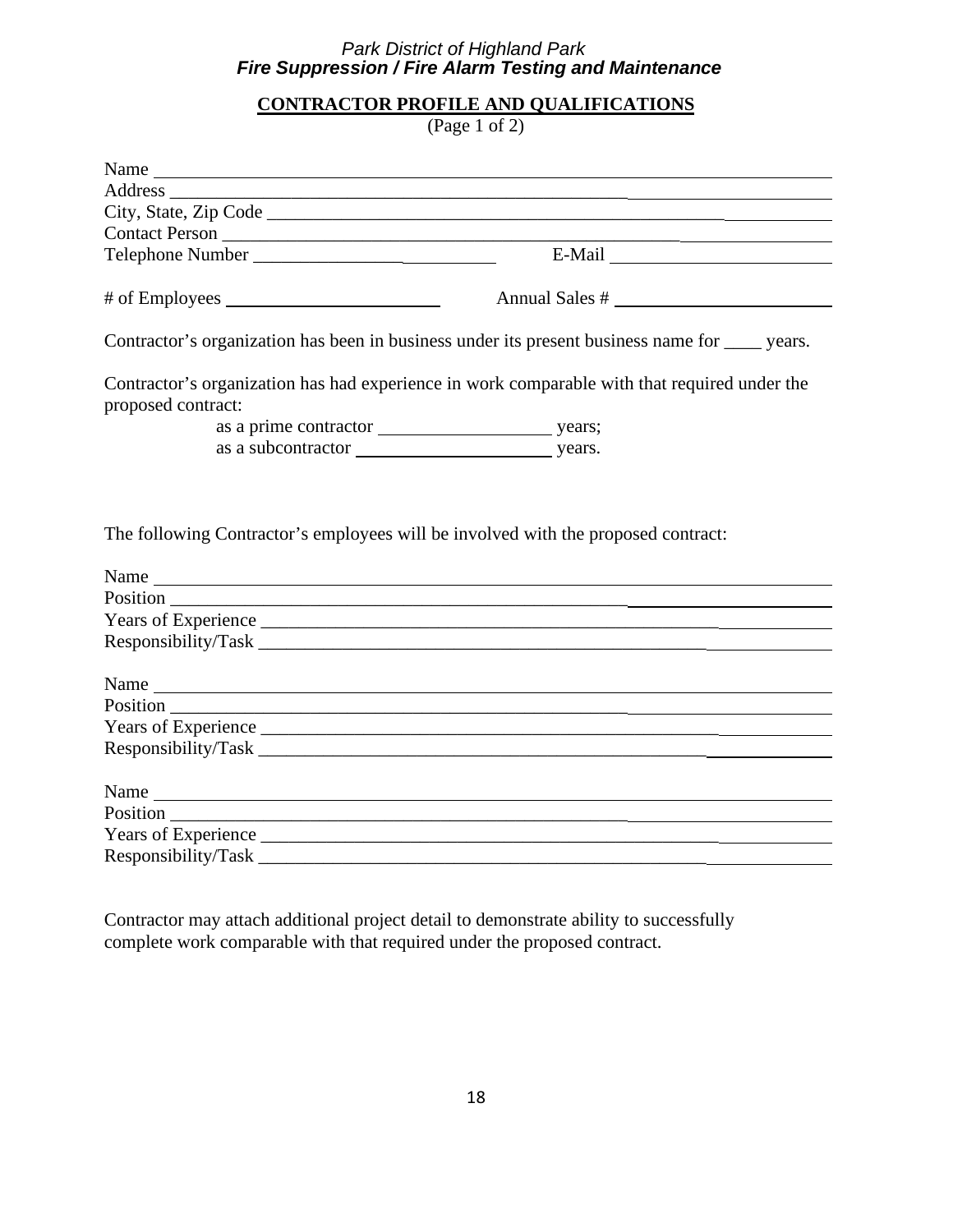#### **CONTRACTOR PROFILE AND QUALIFICATIONS**

(Page 2 of 2)

Within the past ten (10) years, has your firm, any officer or other individual employed by your firm, been the subject of any administrative or judicial proceeding for alleged violations of any law, or any rule or regulation of any governmental body. If yes, please provide a detailed explanation of the proceeding, including the nature of the charge or claim, the disposition of the matter and the specific individuals/entities involved.

\_\_\_\_\_\_\_\_\_\_\_\_\_\_\_\_\_\_\_\_\_\_\_\_\_\_\_\_\_\_\_\_\_\_\_\_\_\_\_\_\_\_\_\_\_\_\_\_\_\_\_\_\_\_\_\_\_\_\_\_\_\_\_\_\_\_\_\_\_

\_\_\_\_\_\_\_\_\_\_\_\_\_\_\_\_\_\_\_\_\_\_\_\_\_\_\_\_\_\_\_\_\_\_\_\_\_\_\_\_\_\_\_\_\_\_\_\_\_\_\_\_\_\_\_\_\_\_\_\_\_\_\_\_\_\_\_\_\_

\_\_\_\_\_\_\_\_\_\_\_\_\_\_\_\_\_\_\_\_\_\_\_\_\_\_\_\_\_\_\_\_\_\_\_\_\_\_\_\_\_\_\_\_\_\_\_\_\_\_\_\_\_\_\_\_\_\_\_\_\_\_\_\_\_\_\_\_\_

\_\_\_\_\_\_\_\_\_\_\_\_\_\_\_\_\_\_\_\_\_\_\_\_\_\_\_\_\_\_\_\_\_\_\_\_\_\_\_\_\_\_\_\_\_\_\_\_\_\_\_\_\_\_\_\_\_\_\_\_\_\_\_\_\_\_\_\_\_

\_\_\_\_\_\_\_\_\_\_\_\_\_\_\_\_\_\_\_\_\_\_\_\_\_\_\_\_\_\_\_\_\_\_\_\_\_\_\_\_\_\_\_\_\_\_\_\_\_\_\_\_\_\_\_\_\_\_\_\_\_\_\_\_\_\_\_\_\_

\_\_\_\_\_\_\_\_\_\_\_\_\_\_\_\_\_\_\_\_\_\_\_\_\_\_\_\_\_\_\_\_\_\_\_\_\_\_\_\_\_\_\_\_\_\_\_\_\_\_\_\_\_\_\_\_\_\_\_\_\_\_\_\_\_\_\_\_\_

\_\_\_\_\_\_\_\_\_\_\_\_\_\_\_\_\_\_\_\_\_\_\_\_\_\_\_\_\_\_\_\_\_\_\_\_\_\_\_\_\_\_\_\_\_\_\_\_\_\_\_\_\_\_\_\_\_\_\_\_\_\_\_\_\_\_\_\_\_

\_\_\_\_\_\_\_\_\_\_\_\_\_\_\_\_\_\_\_\_\_\_\_\_\_\_\_\_\_\_\_\_\_\_\_\_\_\_\_\_\_\_\_\_\_\_\_\_\_\_\_\_\_\_\_\_\_\_\_\_\_\_\_\_\_\_\_\_\_

\_\_\_\_\_\_\_\_\_\_\_\_\_\_\_\_\_\_\_\_\_\_\_\_\_\_\_\_\_\_\_\_\_\_\_\_\_\_\_\_\_\_\_\_\_\_\_\_\_\_\_\_\_\_\_\_\_\_\_\_\_\_\_\_\_\_\_\_\_

Within the past ten (10) years, has your firm been the subject of any other type of claim, including by way of example and not limitation, for breach of contract? If yes, please provide a detailed explanation of the proceeding, including the caption, claimant, court or other dispute forum, nature and disposition of the claim.

Has your firm ever been terminated prior to completion of its services from any project? If yes, please provide a detailed explanation, including the identities of all entities and individuals involved, the nature of the services which your firm was to provide, the individuals who were assigned to prove the services and the reason given for the termination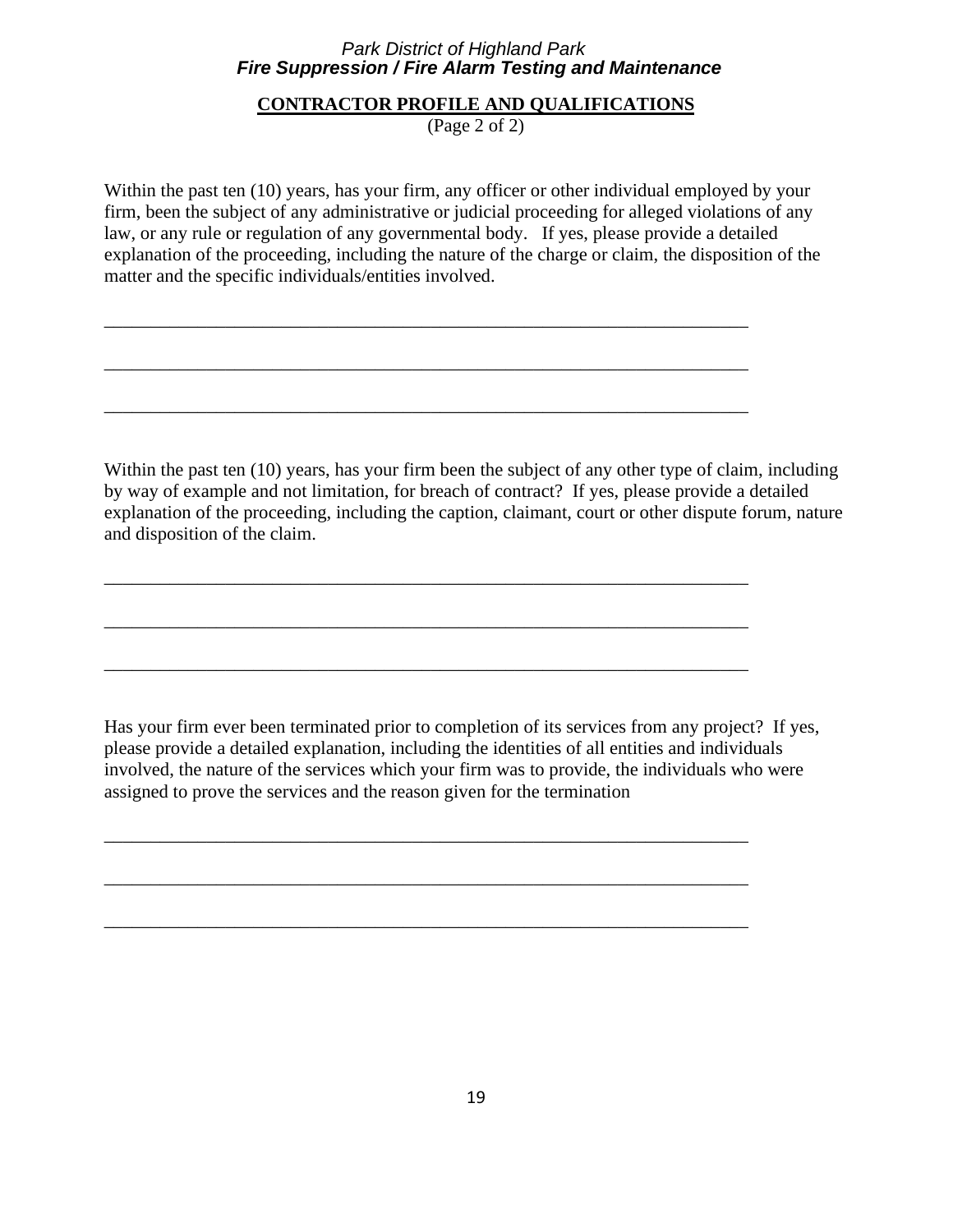# **CONTRACTOR'S CERTIFICATION OF ELIGIBILITY**

<span id="page-19-0"></span>In Compliance 720 ILCS 5/33E-11:

\_\_\_\_\_\_\_\_\_\_\_\_\_\_\_\_\_\_\_\_\_\_\_\_\_\_\_\_\_\_\_\_,a(n) \_\_\_\_\_\_\_\_\_\_\_\_\_\_\_\_\_\_\_\_\_\_\_\_\_\_\_\_\_\_\_\_

Print name of Contractor **Individual**, Partnership, Corporation

as part of his bid or proposal on the above referenced Contract, hereby certifies that the Contractor is not barred from bidding on the above referenced contract or entering into a contract with the Park District of Highland Park as a result of a violation of either Section 33E-3 Bid-rigging or 33E-4 Bidstating of Article 33E of the Illinois Criminal Code, 720 ILCS 5/33E-1, *et. seq.*, as amended.

| Date                                             |                                                                                        |
|--------------------------------------------------|----------------------------------------------------------------------------------------|
| Contractor                                       |                                                                                        |
|                                                  |                                                                                        |
| Its: $\frac{1}{2}$                               | Title                                                                                  |
| STATE OF ILLINOIS (C)<br>$)$ SS<br>COUNTY OF (2) |                                                                                        |
|                                                  | I the undersigned a notary public in and for the State and County aforesaid hereby cer |

I, the undersigned, a notary public in and for the State and County aforesaid, hereby certify that appeared before me this day in person and, being first duly sworn on oath, acknowledged that he/she is authorized to act on behalf of Contractor, and that he/she executed the foregoing certificate as his/her free act and deed and as the act and deed of Contractor.

| DATED:        | , 2022 |
|---------------|--------|
| Notary Public |        |

[Notary Seal]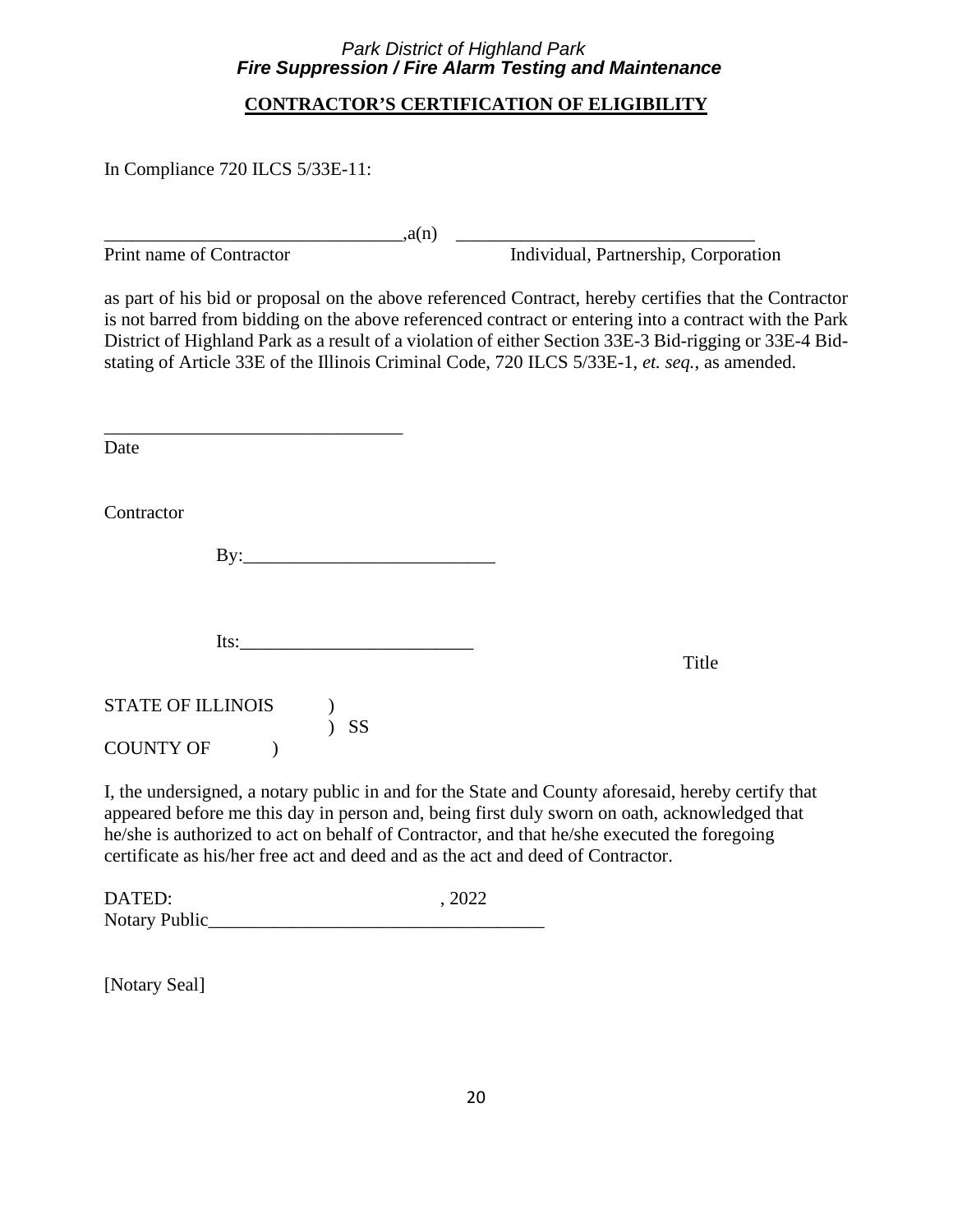# **SAMPLE CONTRACT**

<span id="page-20-0"></span>The Park District of Highland Park executes an Independent Contractor Agreement for all work. A sample of the **Independent Contractor Agreement** is provided on the following pages.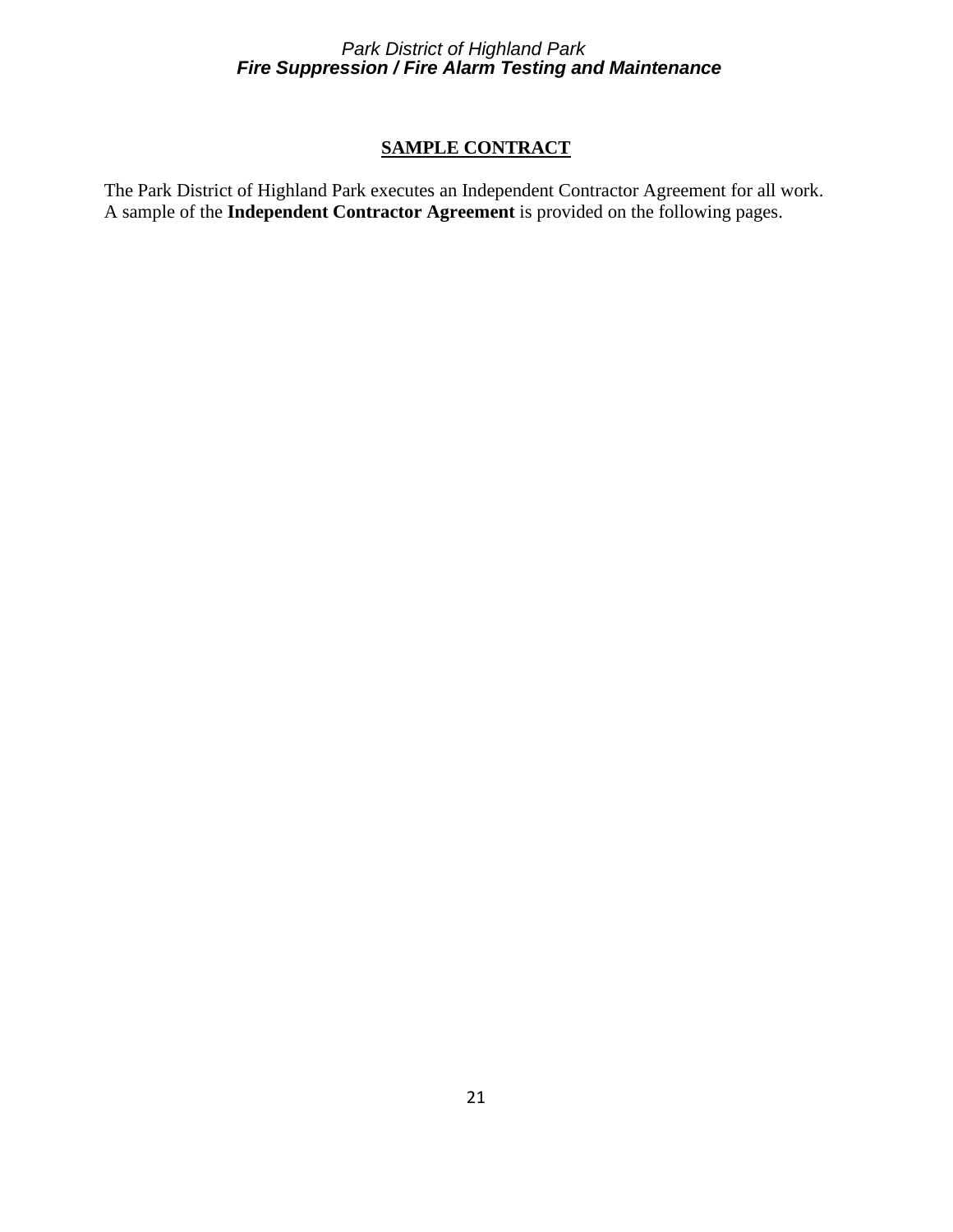#### INDEPENDENT CONTRACTOR AGREEMENT

THIS AGREEMENT entered into by and between <NAME OF CONTRACTOR> (hereafter "CONTRACTOR") and the PARK DISTRICT OF HIGHLAND PARK (hereafter "AGENCY").

WHEREAS, CONTRACTOR will be performing services and work for AGENCY in accordance with the following: Request for Proposal <NAME OF PROJECT> dated <DATE (long form i.e. July, 25, 2011)>; the documents referenced therein; CONTRACTOR's Proposal in response to the Request for Proposal for <NAME OF SERVICES REQUESTED> (hereafter "Proposal"); which is attached hereto and incorporated herein as Exhibit A;

WHEREAS, Exhibit A, together with this document, collectively comprise the agreement of the parties and are hereafter referred to as the "Agreement"; and

WHEREAS, CONTRACTOR may have subcontractors, material suppliers and one or more employees engaged in the performance of said work; and

NOW, THEREFORE, in consideration of the mutual covenants and agreements herein contained, and other good and valuable consideration received and to be received, the CONTRACTOR hereby agrees:

- 1. To comply with all applicable laws, regulations, and rules promulgated by any Federal, State, County, Municipal and or other governmental unit or regulatory body now in effect during the performance of the work. By way of example, the following are included within the scope of the laws, regulations and rules referred to in this paragraph, but in no way to operate as a limitation on the laws, regulations and rules with which CONTRACTOR must comply, are all forms of Workers Compensation Laws, all terms of the Equal Employment Opportunity Clause of the Illinois Fair Employment Practices Commission, the Illinois Preference Act, the Social Security Act, Statutes relating to contracts let by units of government, all applicable Civil Rights and Anti-Discrimination Laws and Regulations, and traffic and public utility regulations.
- 2. To the fullest extent permitted by law, to waive any and all rights of contribution against AGENCY and to indemnify and hold harmless AGENCY and its officers, officials, employees, volunteers and agents from and against all claims, damages, losses and expenses, including, but not limited to, legal fees (attorney's and paralegal's fees, expert fees and court costs) arising out of or resulting from the performance of the CONTRACTOR's work, provided that any such claim, damage, loss or expense is attributable to bodily injury, sickness, disease or death, or injury to or destruction of property, other than the work itself, including the loss of use resulting therefrom, or is attributable to misuse or improper use of trademark or copyright protected material or otherwise protected intellectual property, to the extent it is caused in whole or in part by any wrongful or negligent act or omission of the CONTRACTOR, any Subcontractor, anyone directly or indirectly employed by any of them or anyone for whose acts any of them may be liable. Such obligation shall not be construed to negate, abridge or otherwise reduce any other right to indemnity which AGENCY would otherwise have. CONTRACTOR shall similarly, protect, indemnify and hold and save harmless, AGENCY, its officers, officials, employee, volunteers and agents against and from any and all claims, costs, causes, actions and expenses, including, but not limited to, legal fees, incurred

Page 1 of 5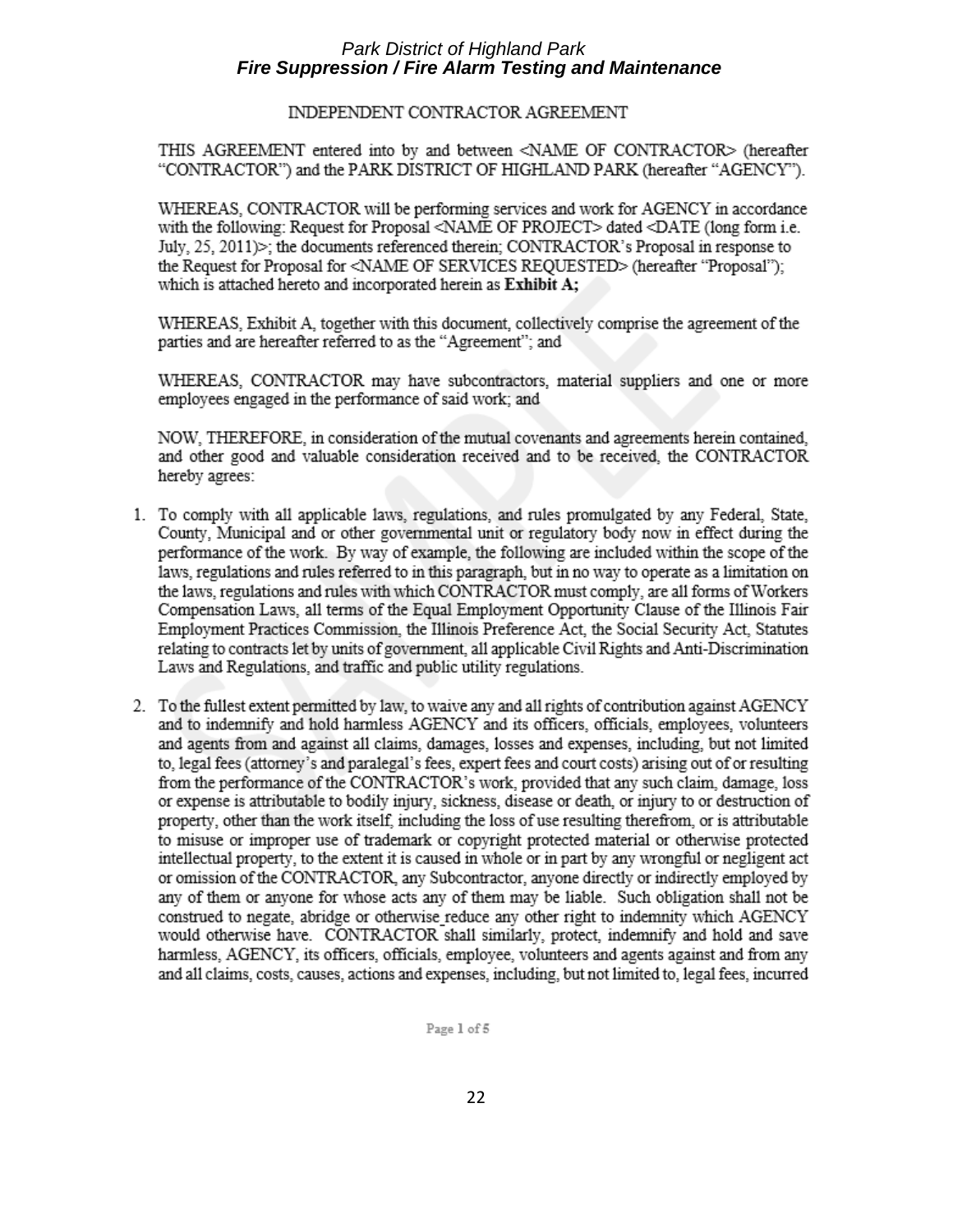by reason of CONTRACTOR's breach of any of its obligations under, or CONTRACTOR's default of any provisions of the Contract. The indemnification obligations under this paragraph shall not be limited in any way by any limitation on the amount or type of damages, compensation, or benefits payable by or for CONTRACTOR or any subcontractor under Workers' Compensation or Disability Benefit Acts or Employee Benefit Acts.

- 3. To keep in force, to the satisfaction of AGENCY, at all times during the performance of any work referred to above, Workers Compensation and Employer's Liability Insurance, Commercial General Liability Insurance, and Automobile Insurance in at least the type and amounts as follows:
	- a. Workers' Compensation:.
		- i. State:
- Statutory
- ii. Applicable Federal (e.g., Longshoremen's): Statutory
- iii. Employer's Liability
	- \$1,000,000.00 Per Accident
	- \$1.000.000.00 Disease, Policy Limit
	- \$1,000,000.00 Disease, Each Employee
- b. Commercial General Liability:
	- \$2,000,000.00 General Aggregate
	- \$1,000,000.00 Products Completed Operations Aggregate
	- \$1,000,000.00 Personal and Advertising Injury
	- \$1,000,000.00 Each Occurrence
	- 50,000.00 Fire Damage (any one fire)
	- \$ 5,000.00 Medical Expense (any one person)
- c. Business Automobile Liability (including owned, non-owned and hired vehicles):
	- i. Bodily Injury:
		- \$1,000,000.00 Per Person
		- \$1,000,000.00 Per Accident
	- ii. Property Damage
		- \$1,000,000.00 Per Occurrence
	- iii. Umbrella Excess Liability:
		- \$2,000,000.00 over Primary Insurance
- 4. To have all policies of insurance purchased or maintained in fulfillment hereof name AGENCY as an additional insured thereunder and the CONTRACTOR shall provide AGENCY with Certificates of Insurance and applicable policy endorsement(s), executed by a duly authorized representative of each insurer, showing compliance with the insurance requirements set forth above. No such policy of insurance shall have a deductible or self-insurance retention amount in excess of \$5,000.00 per occurrence. All insurance shall be written on an "occurrence" basis rather than a "claims-made" basis. Failure of AGENCY to demand any certificate, endorsement or other evidence of full compliance with these insurance requirements or failure of AGENCY to identify a deficiency from evidence that is provided shall not be construed as a waiver of CONTRACTOR's obligation to maintain such insurance. The CONTRACTOR agrees that the obligation to provide the insurance required by these documents is solely its responsibility and that this is a requirement which cannot be waived by any conduct, action, inaction or omission by the AGENCY. Upon request, the CONTRACTOR will provide copies of any or all policies of insurance maintained in fulfillment hereof.

Page 2 of 5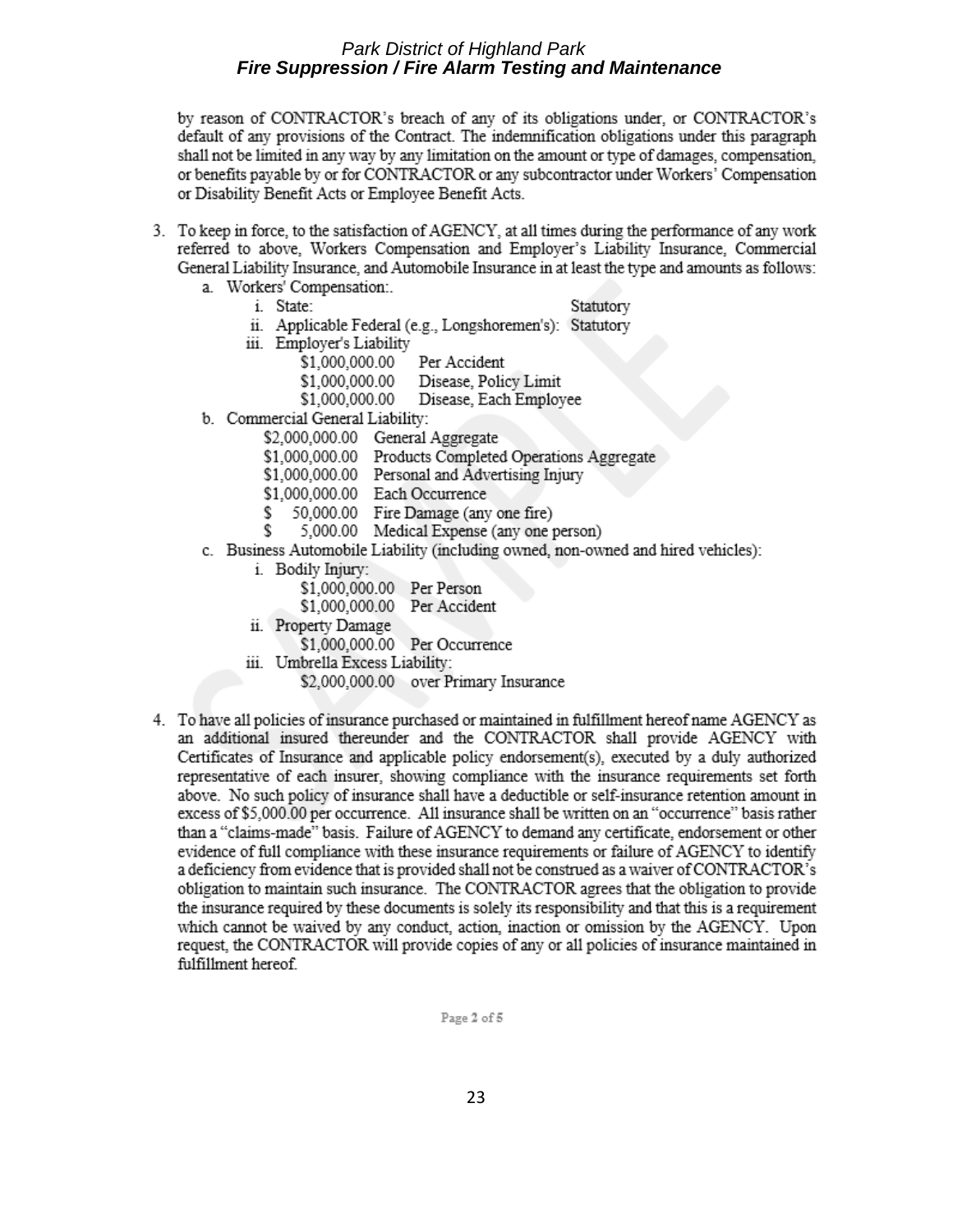AGENCY shall have the right, but not the obligation, of prohibiting CONTRACTOR or any subcontractor from entering the project site until such certificates or other evidence that insurance has been placed in complete compliance with these requirements is received and approved by AGENCY.

Failure to maintain the required insurance may result in termination of this Contract at AGENCY's option.

- 5. CONTRACTOR shall cause each consultant employed by CONTRACTOR to purchase and maintain insurance of the type specified above. When requested by the AGENCY, CONTRACTOR shall furnish copies of certificates of insurance evidencing coverage for each consultant.
- 6. For any claims related to this contract, CONTRACTOR insurance coverage shall be primary insurance as respects the AGENCY, its officers, officials, employees, and volunteers. Any insurance or self-insurance maintained by the AGENCY, its officers, officials, employees, or volunteers shall be excess of the CONTRACTOR insurance and shall not contribute with it.
- 7. Nothing contained in this contract is to be construed as limiting the liability of the CONTRACTOR, the liability of any Subcontractor or any tier or either of their respective insurance carriers. The AGENCY does not, in any way, represent that the coverages or limits of insurance specified is sufficient or adequate to protect the AGENCY, or CONTRACTOR, but are merely minimums. The obligations of CONTRACTOR to purchase insurance shall not, in any way, limit its obligations to the AGENCY in the event that the AGENCY should suffer an injury or loss in excess of the amount recoverable through insurance, or any loss or portion of a loss which is not covered by FIRM's insurance.
- 8. CONTRACTOR shall maintain commercial general liability (CGL) and commercial umbrella liability insurance with a limit of not less than limits outlined herein for at least three years following substantial completion of the work.
- 9. All insurance provided by CONTRACTOR shall be placed with insurers with a current A.M. Best's rating of no less than A: VII using the most recent edition of the A.M. Best's Key Rating Guide. If the Best's rating is less than A VII or a Best's rating is not obtained, AGENCY has the right to reject insurance written by an insurer it deems unacceptable.
- 10. All certificates shall provide for 30 days written notice to owner prior to the cancellation or material change of any insurance referred to therein written notice to AGENCY shall be certified mail, return receipt requested.
- 11. AGENCY reserves the right to modify these requirements herein, including limits, based on the nature of the risk, prior experience, insurer, coverage, or other special circumstance.
- 12. CONTRACTOR hereby grants to AGENCY a waiver of any right to subrogation which any insurer of said CONTRACTOR may acquire against the AGENCY by virtue of the payment of

Page 3 of 5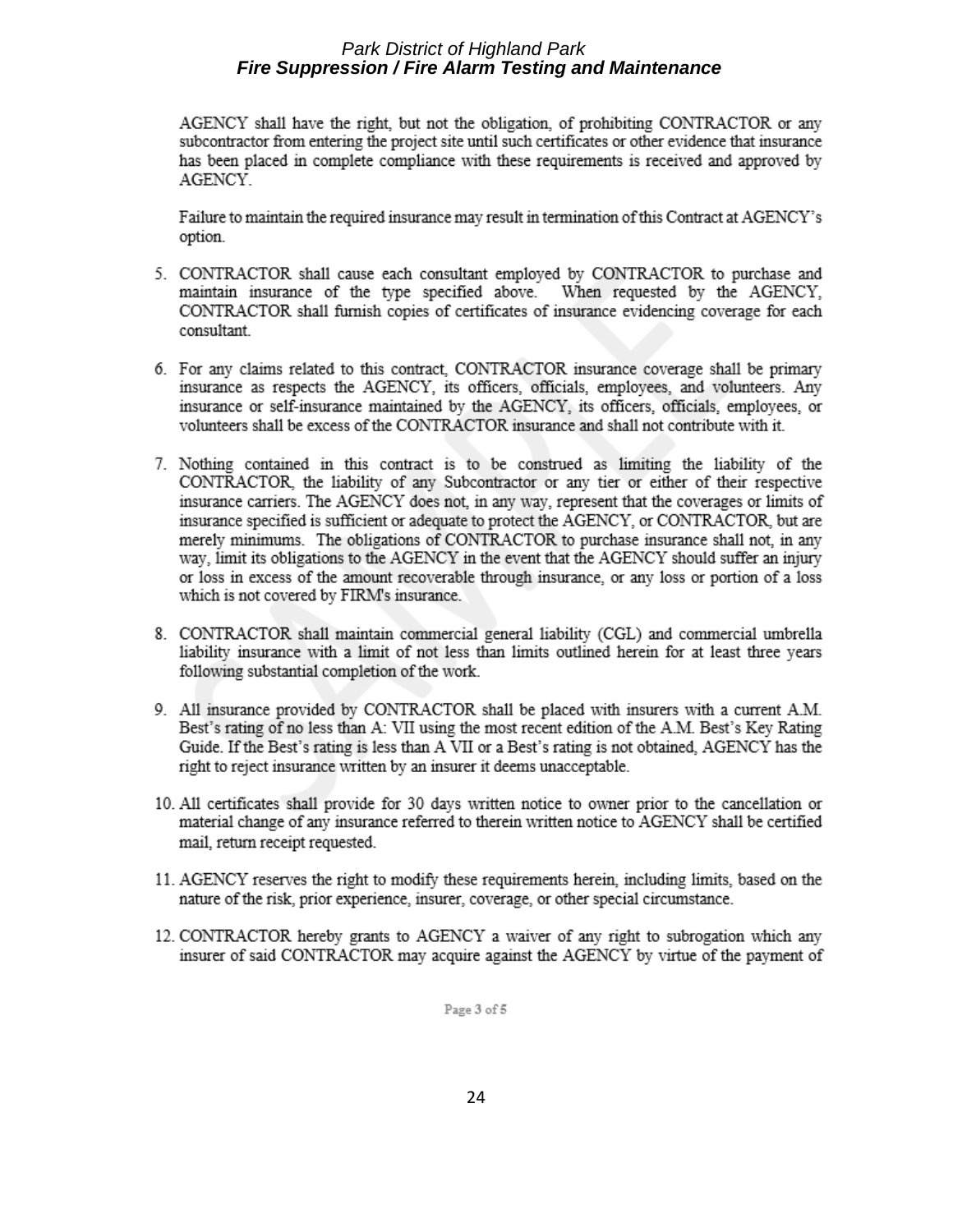any loss under such insurance. CONTRACTOR agrees to obtain any endorsement that may be necessary to affect this waiver of subrogation, but this provision applies regardless of whether or not the AGENCY has received a waiver of subrogation endorsement from the insurer.

- 13. CONTRACTOR agrees to furnish any affidavit or Certificate in connection with the work covered by this agreement as required by law.
- 14. AGENCY may terminate this Agreement for cause upon 24 hours written notice of breach to CONTRACTOR and for convenience and without cause upon not less than seven days' written notice to CONTRACTOR. In the event of termination for other than cause, CONTRACTOR shall be compensated for services performed prior to termination (applying a pro-rata apportionment to the anticipated schedule of services) together with Reimbursable Expenses then due.
- 15. To the extent that the Prevailing Wage Act applies, CONTRACTOR agrees to pay and require every Subcontractor to pay prevailing wages as established by the Illinois Department of Labor for each craft or type of work needed to execute the contract in accordance with 820 ILCS 130/01 et seq. The Illinois Department of Labor publishes the prevailing wage rates on its website at: https://www.illinois.gov/idol/Laws-Rules/CONMED/Pages/Rates.aspx CONTRACTOR is advised that the Department revises the prevailing wage rates and the CONTRACTOR has an obligation to check the Department's web site for revisions. The CONTRACTOR shall prominently post the current schedule of prevailing wages at the Contract site and shall notify immediately in writing all of its Subcontractors, of all changes in the schedule of prevailing wages. Any increases in costs to the CONTRACTOR due to changes in the prevailing rate of wage during the terms of any contract shall be at the expense of the CONTRACTOR and not at the expense of the Owner. The change order shall be computed using the prevailing wage rates applicable at the time the change order work is scheduled to be performed. The CONTRACTOR shall be solely responsible to maintain accurate records as required by the prevailing wage statute and to obtain and submit all such certified records to the Illinois Department of Labor Certified Transcript of Payroll Portal at https://www2.illinois.gov/idol/Laws-Rules/CONMED/Pages/CertifiedTranscriptOfPayroll.aspx as required by Statute. CONTRACTOR shall furnish AGENCY confirmation that certified payroll was submitted. In lieu of certified payroll, CONTRACTOR shall submit a letter setting forth the basis upon which CONTRACTOR has concluded the Act does not apply. The CONTRACTOR shall be solely liable for paying the difference between prevailing wages and any wages actually received by laborers, workmen and/or mechanics engaged in the Work and in every way defend and indemnify the AGENCY against any claims arising under or related to the payment of wages in accordance with the Prevailing Wage Act.
- 16. The failure of the successful Bidder to enter into a Contract within ten (10) days after the Notice of Award or within such extended period as the AGNECY may grant shall constitute a default, and the AGENCY may either award the Contract to the next responsible, responsive Bidder or re-advertise for bids. A charge against the defaulting Bidder may be made for the difference between the amount of the bid and the amount for which a contract for the work is subsequently executed.
- 17. CONTRACTOR agrees to maintain, without charge to the AGENCY, all records and documents

Page 4 of 5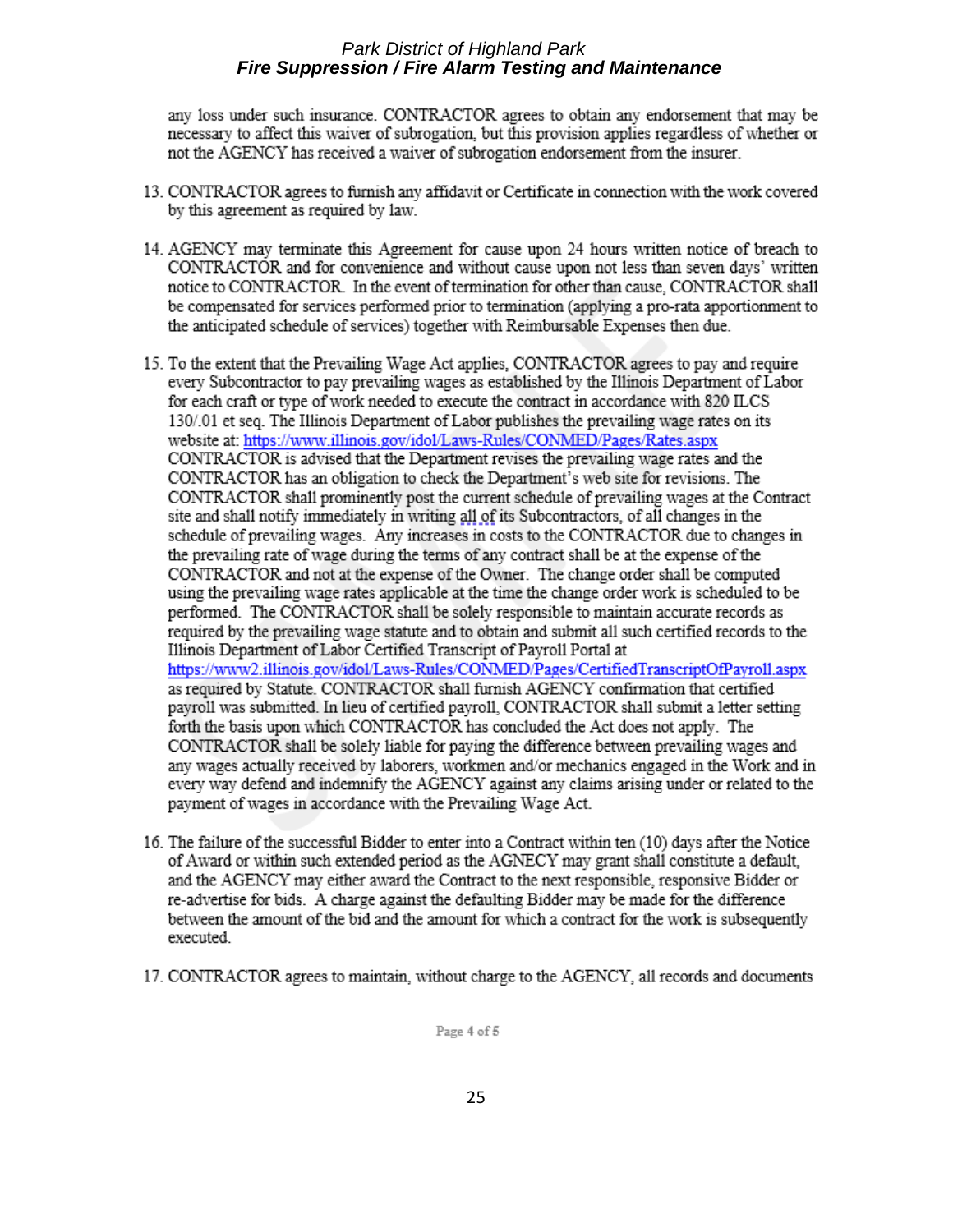for projects of the AGENCY in compliance with the Freedom of Information Act, 5 ILCS 140/1 et seq. In addition, CONTRACTOR shall produce records which are responsive to a request received by the AGENCY under the Freedom of Information Act so that the Owner may provide records to those requesting them within the time frames required. If additional time is necessary to compile records in response to a request, then CONTRACTOR shall so notify the AGENCY and if possible, the AGENCY shall request an extension so as to comply with the Act. In the event that the AGENCY is found to have not complied with the Freedom of Information Act due to CONTRACTOR's failure to produce documents or otherwise appropriately respond to a request under the Act, then CONTRACTOR shall indemnify and hold the AGENCY harmless, and pay all amounts determined to be due including but not limited to fines, costs, attorneys' fees and penalties.

IT IS MUTUALLY UNDERSTOOD AND AGREED that the CONTRACTOR shall have the full control of the ways and means of performing the work referred to above and that the CONTRACTOR or its employees, representatives or subcontractors are in no sense employees of the AGENCY, it being specifically agreed that the CONTRACTOR bears the relationship of an independent contractor to the AGENCY.

| This agreement shall be in full force and effect from the |  |  |  |  |                                                    | day of |  |
|-----------------------------------------------------------|--|--|--|--|----------------------------------------------------|--------|--|
| . 20                                                      |  |  |  |  | until such time as it is terminated by the AGENCY. |        |  |

| PARK DISTRICT OF HIGHLAND PARK | ≤NAME OF CONTI |
|--------------------------------|----------------|
| Print Name                     | Print Name     |
| Signature                      | Signature      |

Date

Title

Title

Date

:ACTOR>

Page 5 of 5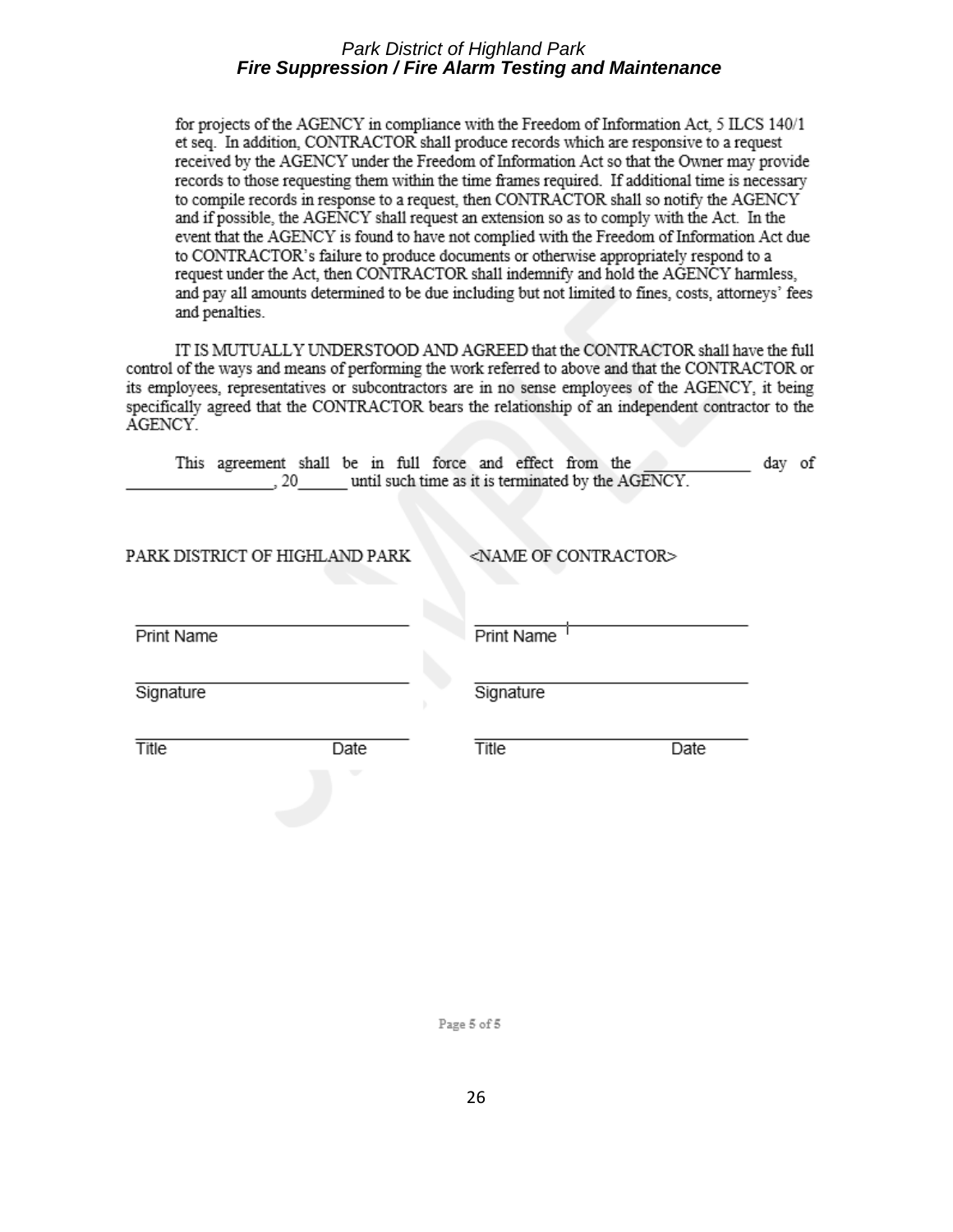#### **SPECIFICATIONS**

#### Preventive Maintenance / Repair Services Rates

<span id="page-26-0"></span>The vendor shall consider hourly rates and all labor charges for the maintenance, testing, service, and repair services for fire sprinklers, fire extinguishers, and during District business hours (variable 7:00 AM- 5:00 PM) Monday thru Friday, excluding the vendor's holidays. The following is a list of the systems/equipment to be inspected and maintained for the term of one year. The District reserves the option to renew annually for two (2) successive, additional years.

# **A. Fire Sprinklers:**

- 1. Vendor shall provide cost, including labor, materials, and supplies, to complete an annual inspection for each of the 18 individual systems listed below in Table 1.
- 2. Three Ansul Systems must be inspected semiannually. The locations are West Ridge Center, Sunset Valley Club House and Heller Nature Center.
- 3. The Ansul system at Hidden Creek AquaPark will be inspected once, during the season.
- 4. Vendor shall provide hourly labor rate for repair services to fire sprinkler systems listed below in Table 1 and 1B.

| <b>Facility</b>                 | <b>Address</b>         | <b>System</b> | <b>Notes</b>                                         |
|---------------------------------|------------------------|---------------|------------------------------------------------------|
| Centennial Ice Arena            | 3100 Trail Way         | Wet           | Lobby, offices                                       |
| Centennial Ice Arena            | 3100 Trail Way         | Dry           | Over ice                                             |
| Hidden Creek AquaPark           | 1220 Fredrickson Place | Dry           | <b>Bath House</b>                                    |
| Hidden Creek AquaPark           | 1220 Fredrickson Place | Dry           | Concession                                           |
| Hidden Creek AquaPark           | 1220 Fredrickson Place | Dry           | Ansul system-<br>kitchen range hood<br>in concession |
| Deer Creek Racquet Club         | 701 Deer Creek Parkway | Wet           |                                                      |
| West Ridge Center               | 636 Ridge Road         | Dry           | Attic                                                |
| <b>Cunniff Park Field House</b> | 3100 Trailway Street   | Wet           |                                                      |

#### **TABLE 1**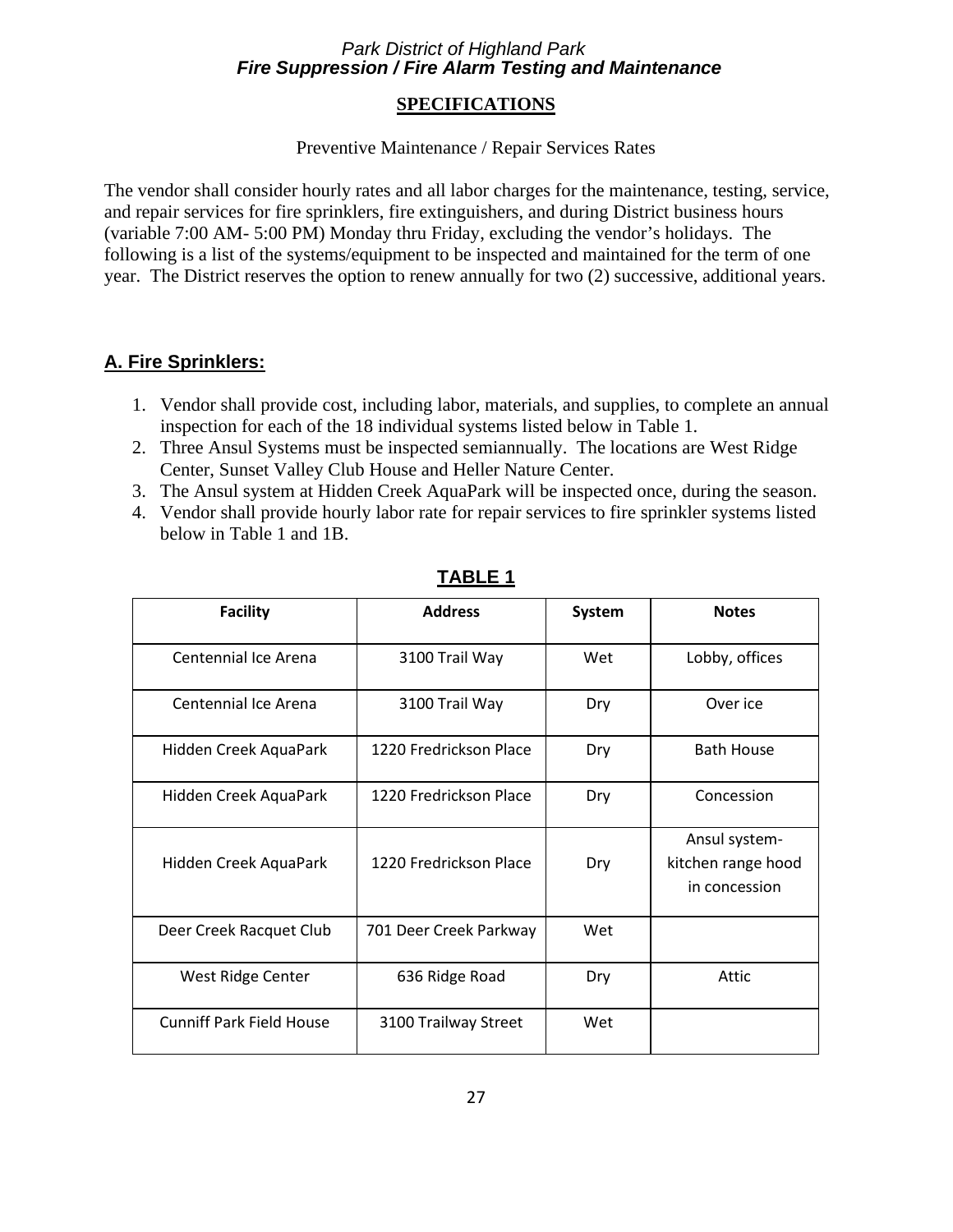| <b>Recreation Center of</b><br><b>Highland Park</b>    | 1207 Park Avenue West  | Wet                 |  |
|--------------------------------------------------------|------------------------|---------------------|--|
| <b>Sunset Valley Golf Course</b><br>Clubhouse          | 1390 Sunset Road       | unknown             |  |
| Rosewood Beach                                         | 883 Sheridan Rd.       | Wet                 |  |
| Park and Golf Operation<br><b>Maintenance Building</b> | 1240 Fredrickson       | Unknown             |  |
|                                                        |                        |                     |  |
| Country Club of Highland<br>Park                       | 1201 Park Avenue West  | Wet                 |  |
| <b>HP Golf Learning Center</b>                         | 2205 Skokie Valley Rd. | Anti-Freeze<br>loop |  |
| <b>Highland Park Golf</b><br>Maintenance               | 1201 Park Ave, West    | Unknown             |  |

# Table 1B

| <b>Facility</b>                               | <b>Address</b>   | <b>Notes</b>                        | 2022 Cost per<br>Inspection (2x) |
|-----------------------------------------------|------------------|-------------------------------------|----------------------------------|
| West Ridge Center                             | 636 Ridge Road   | Ansul system- kitchen<br>range hood |                                  |
| <b>Sunset Valley Golf Course</b><br>Clubhouse | 1390 Sunset Road | Ansul system- kitchen<br>range hood |                                  |
| <b>Heller Nature Center</b>                   | 2821 Ridge Rd.   | Ansul System Kitchen<br>Range Hood  |                                  |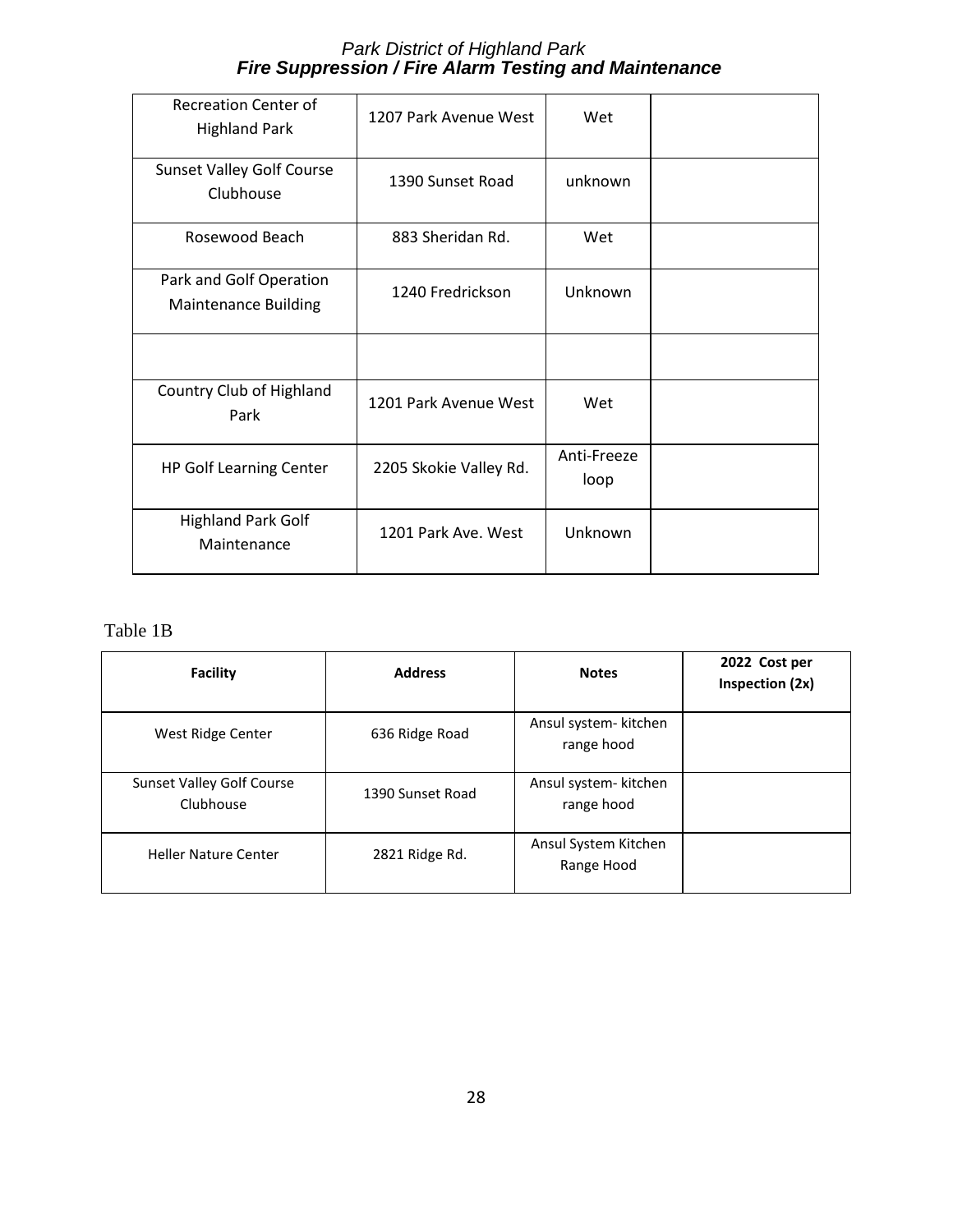# **B. Fire Extinguishers**

5# Halon 1211

The District has approximately 200 extinguishers. The Vendor shall provide pricing for each type listed below in Table 2. The Vendor shall provide pricing for annual testing, internal and external inspection, hydrostatic testing, and replacement of each type of fire extinguisher that is due for these services during the term of the contract. Test and maintenance will be performed as specified by the National Fire Protection Association (NFPA) 10 Standard for Portable Fire Extinguishers, OSHA Standard 1910.157, manufacturers' maintenance guidelines, and any other applicable standards. Unless otherwise noted by the vendor, quoted costs shall hold for the duration of the contract.

# **TABLE 2**

Per

Per **Extinguisher** Cost for replacement

| Extinguisher<br><b>Type</b>  | Per<br>Extinguisher<br>Cost for<br>annual test | Per Extinguisher<br>Cost for 6 year<br>inspection | Per<br>Extinguisher<br>Cost for 12 year<br>hydrostatic<br>testing |
|------------------------------|------------------------------------------------|---------------------------------------------------|-------------------------------------------------------------------|
| 2.5# Dry<br>Chemical         |                                                |                                                   |                                                                   |
| 5# Dry Chemical              |                                                |                                                   |                                                                   |
| 5.5# Dry<br>Chemical         |                                                |                                                   |                                                                   |
| 10# Dry Chemical             |                                                |                                                   |                                                                   |
| 20# Dry Chemical             |                                                |                                                   |                                                                   |
| 10# Carbon<br><b>Dioxide</b> |                                                |                                                   |                                                                   |
| 15# Carbon<br>Dioxide        |                                                |                                                   |                                                                   |
| 6 liter K-Guard              |                                                |                                                   |                                                                   |
| 5# FE36                      |                                                |                                                   |                                                                   |

3.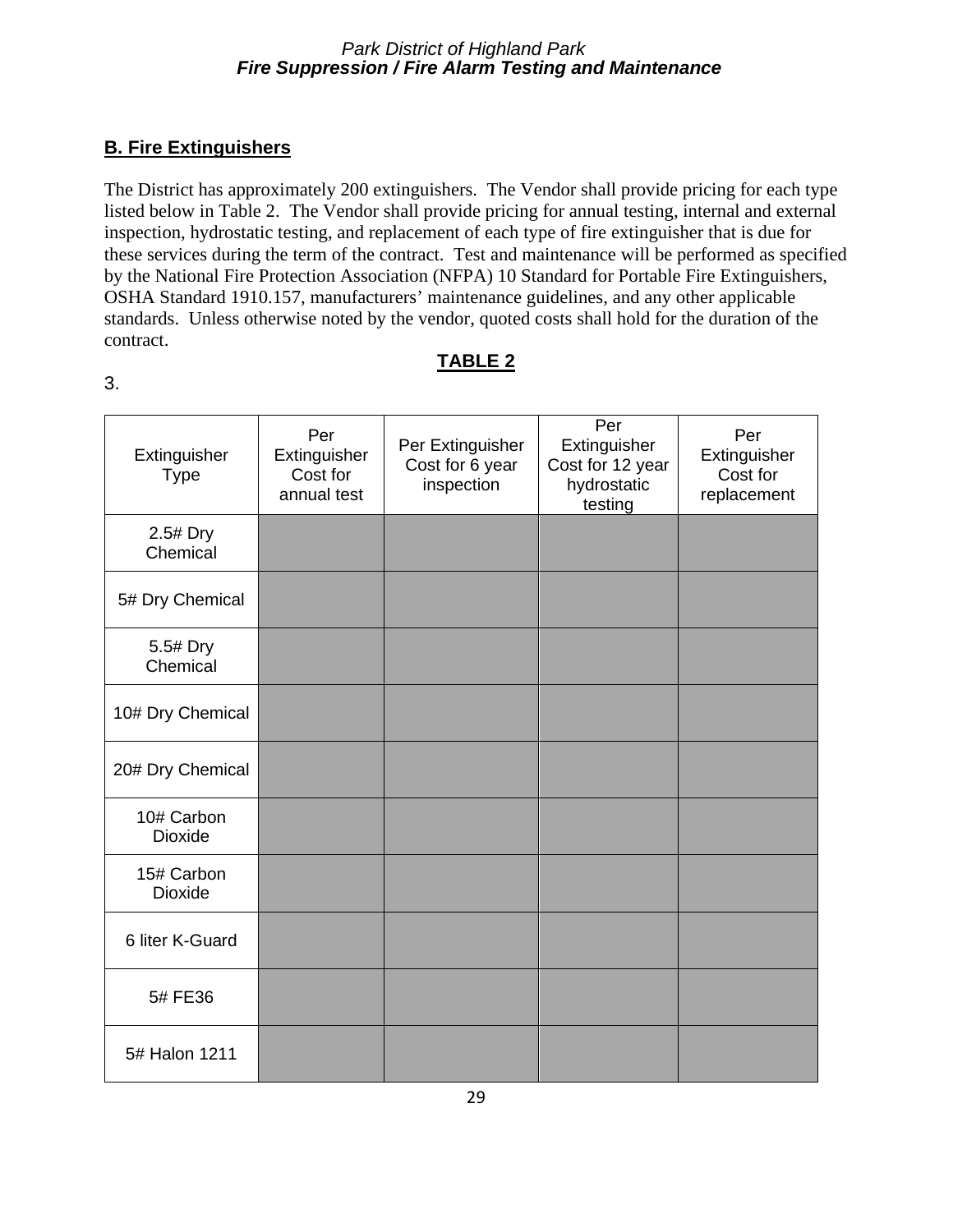# **C. Fire Alarm Testing & Maintenance**

- 4. The vendor shall provide costs, including labor, materials and supplies, to perform and complete annual tests for each of the fire alarm systems listed below in Table 3; according to NFPA 72. Test reports will be sent to the Highland Park Fire Department with copies to the Park District of Highland Park. Tables  $4 - 17$  list known equipment at each Facility.
- 5. Vendor shall complete and record the inventory for the following fire alarm systems: a.Table 12 – Recreation Center of Highland Park – 1207 Park Ave. West b.Table 13 - Rosewood Beach Buildings – 883 Sheridan Rd.
- 6. Vendor shall provide hourly labor rate for repair services to fire alarm systems listed below in Table 3.

| <b>Facility</b>                     |
|-------------------------------------|
| Centennial Ice Arena                |
|                                     |
| Danny Cunniff Field House           |
| Deer Creek Racquet Club Club        |
| <b>Heller Nature Center</b>         |
| Hidden Creek Aqua Park: Bath House  |
| Hidden Creek Aqua Park: Concessions |
| North Shore Yacht Club              |
| Parks & Golf Maintenance Building   |
| Recreation Center of Highland Park  |
| Rosewood Beach Buildings            |
| Sunset Field House                  |
| Sunset Valley Golf Course Clubhouse |
| West Ridge Center                   |

# **TABLE 3**

Alternate:

| <b>Facility</b>                   |  |
|-----------------------------------|--|
| <b>Highland Park Country Club</b> |  |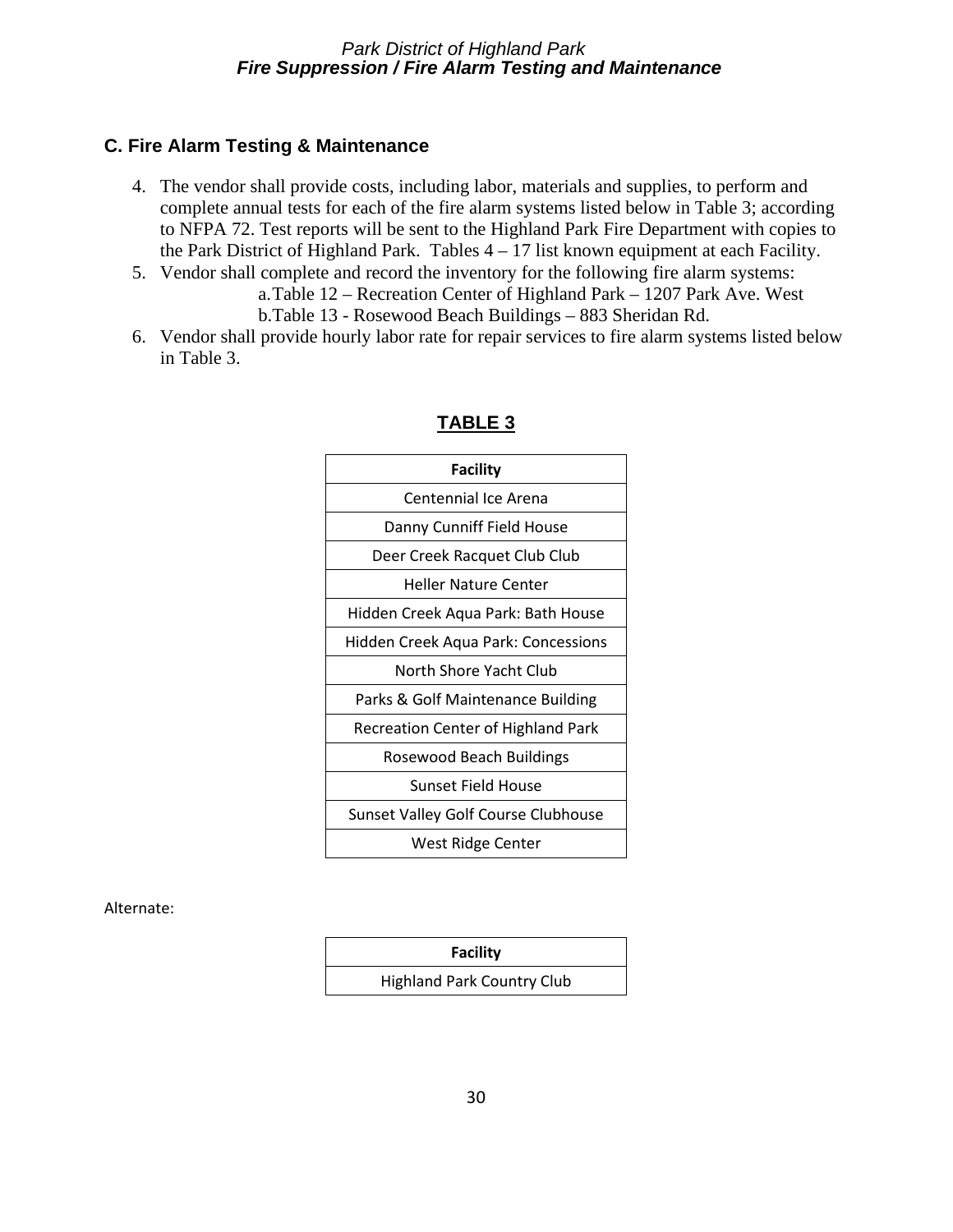# **TABLE 4**

# **Name of Facility: Centennial Ice Arena - 3100 Trailway**

| <b>Fire Alarm Device</b>   | <b>Manufacturer</b>      | <b>Model</b>             | <b>Volts</b>             | Qty.                     |
|----------------------------|--------------------------|--------------------------|--------------------------|--------------------------|
| <b>Pull Stations</b>       | Simplex                  | 2099-9103                | 24                       | $\overline{7}$           |
| <b>Smoke Detectors</b>     | Simplex                  | 2098-9201                | 24                       | 22                       |
| <b>Heat Detectors</b>      | <b>System Senor</b>      | 5601P                    | 24                       | 14                       |
| <b>Duct Detectors</b>      | Firelite                 | <b>D355PL</b>            | 24                       | 5                        |
| <b>Beam Detectors</b>      |                          |                          |                          |                          |
| <b>Remote Test Station</b> | $\overline{a}$           | $\overline{a}$           | $\overline{\phantom{a}}$ | $\overline{\phantom{0}}$ |
| <b>Water Flow Switches</b> | Potter                   | 6"                       | 24                       | $\mathbf{1}$             |
| <b>Valve Tampers</b>       | Victaulic                | Bfly                     | 24                       | $\mathbf{1}$             |
| <b>Pressure Switches</b>   | System Sensor            | EPS10-2                  | 24                       | $\mathbf{1}$             |
| Low Air Switches           | System Sensor            | EPS-45-2V                | 24                       | $\mathbf{1}$             |
| Low Temp. Switches         |                          |                          |                          |                          |
| <b>Bells</b>               | <b>WL Jenkins</b>        | 6"                       | 120VAC                   | $\mathbf{1}$             |
| Horns                      | $\overline{a}$           | $\overline{a}$           |                          |                          |
| Chimes                     |                          |                          |                          |                          |
| Annunciators               |                          |                          |                          |                          |
| Remote Lamps               |                          |                          |                          |                          |
| <b>Strobes</b>             | <b>GENTEX</b>            | GES324WR                 | 24                       | $\overline{2}$           |
| Speakers                   |                          |                          |                          |                          |
| Speaker/Visual             | $\overline{\phantom{a}}$ | $\overline{\phantom{a}}$ | $\overline{\phantom{a}}$ | $\overline{\phantom{a}}$ |
| Horn/Strobes               | <b>GENTEX</b>            | GEC324WR                 | 24                       | 22                       |
| Kitchen Sup. System        | $\overline{a}$           |                          |                          |                          |
| Firephones                 | $\frac{1}{2}$            | $\overline{\phantom{a}}$ | $\overline{\phantom{a}}$ |                          |
| Other                      |                          |                          |                          |                          |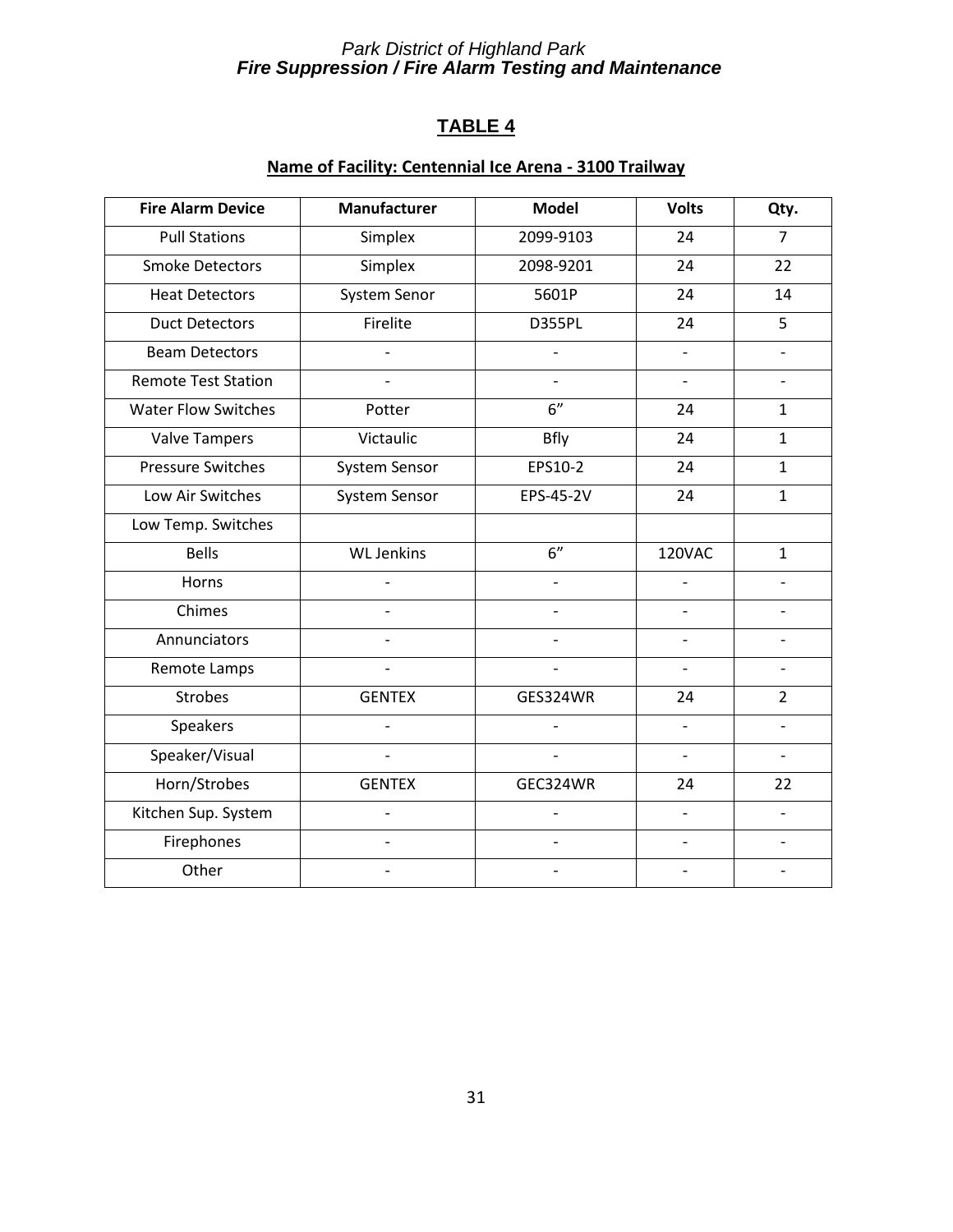# **TABLE 5**

# **Name of Facility: Danny Cunniff Field House - 3100 Trailway**

| <b>Fire Alarm Device</b>   | Manufacturer             | <b>Model</b>             | <b>Volts</b>             | Qty.           |
|----------------------------|--------------------------|--------------------------|--------------------------|----------------|
| <b>Pull Stations</b>       | Firelite                 | <b>BG-12</b>             | 24                       | 3              |
| <b>Smoke Detectors</b>     | System Sensor            | $2W-B$                   | 24                       | $\mathbf{1}$   |
| <b>Heat Detectors</b>      | Chemtron                 | 601                      | 24                       | $\overline{2}$ |
| <b>Duct Detectors</b>      |                          |                          |                          |                |
| <b>Beam Detectors</b>      |                          |                          |                          |                |
| <b>Remote Test Station</b> |                          | $\overline{\phantom{a}}$ | $\overline{\phantom{a}}$ |                |
| <b>Water Flow Switches</b> | Potter                   | 1''                      | 24                       | $\mathbf{1}$   |
| <b>Valve Tampers</b>       | Milwaukee                | <b>BBSCS</b>             | 24                       | $\mathbf{1}$   |
| <b>Pressure Switches</b>   |                          |                          |                          |                |
| Low Air Switches           | $\overline{a}$           |                          |                          |                |
| Low Temp. Switches         | $\overline{\phantom{0}}$ |                          |                          |                |
| <b>Bells</b>               |                          |                          |                          |                |
| Horns                      |                          |                          |                          |                |
| Chimes                     |                          |                          |                          |                |
| Annunciators               |                          |                          |                          |                |
| Remote Lamps               |                          |                          |                          |                |
| <b>Strobes</b>             | System Sensor            | S241575                  | 24                       | 4              |
| Speakers                   |                          |                          |                          |                |
| Speaker/Visual             | System Sensor            | P241575                  | 24                       | $\overline{2}$ |
| Horn/Strobes               |                          |                          |                          |                |
| Kitchen Sup. System        |                          |                          |                          |                |
| Firephones                 | $\overline{\phantom{0}}$ |                          | $\overline{\phantom{a}}$ |                |
| Other                      |                          |                          |                          |                |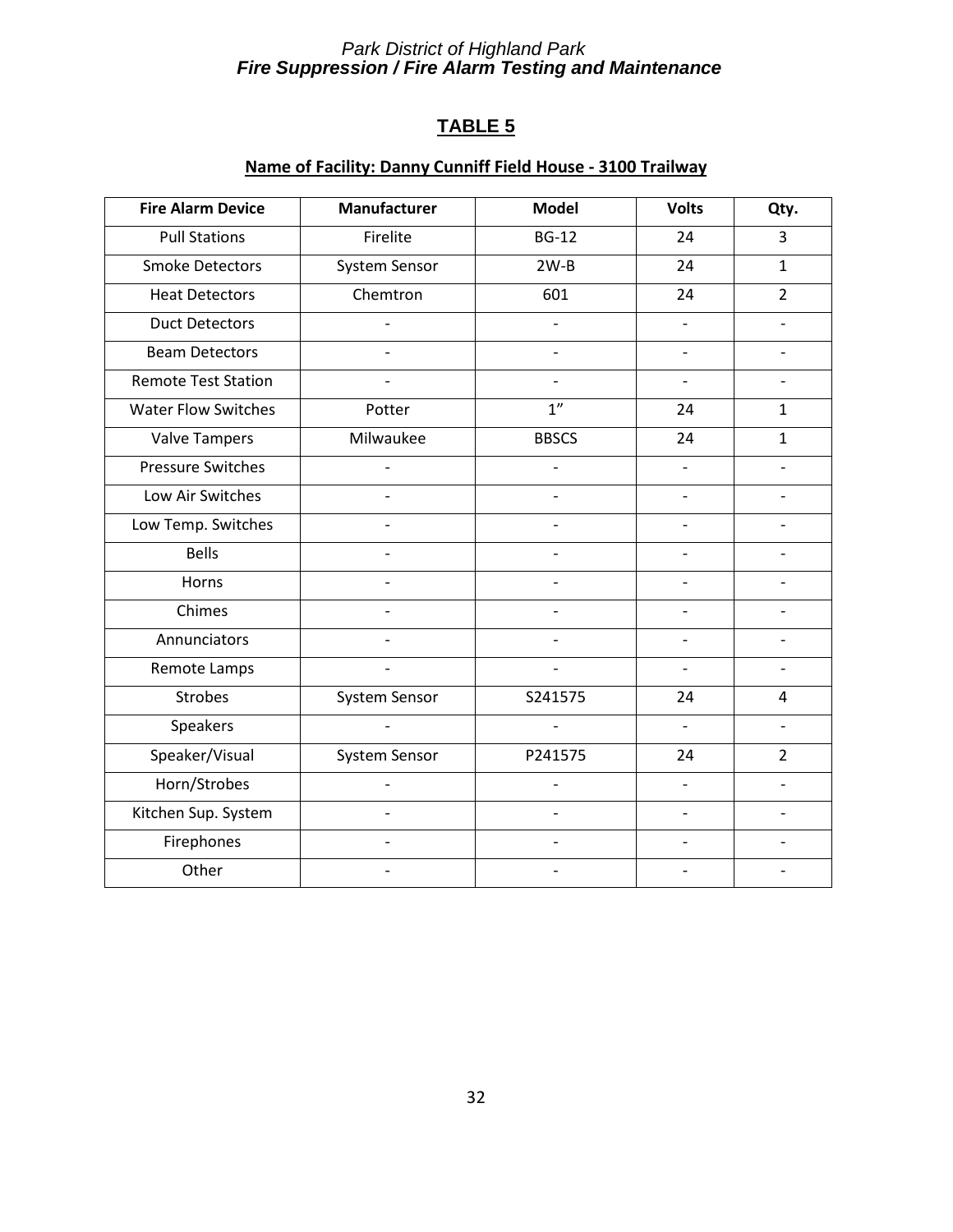# **TABLE 6**

# **Name of Facility: Deer Creek Racquet Club Club - 701 Deer Creek Pkwy.**

| <b>Fire Alarm Device</b>   | <b>Manufacturer</b>      | <b>Model</b>       | <b>Volts</b>             | Qty.                     |
|----------------------------|--------------------------|--------------------|--------------------------|--------------------------|
| <b>Pull Stations</b>       | Simplex                  | 4251-30            | 24                       | 10                       |
| <b>Smoke Detectors</b>     | <b>EST</b>               | SIG A2-PS          | 24                       | 36                       |
| <b>Heat Detectors</b>      | $\overline{a}$           |                    | $\overline{\phantom{a}}$ |                          |
| <b>Duct Detectors</b>      | <b>EST</b>               | SIGA-SD            | 24                       | $\overline{7}$           |
| <b>Beam Detectors</b>      |                          |                    |                          |                          |
| <b>Remote Test Station</b> | <b>EST</b>               | SD-TRK             | 24                       | 3                        |
| <b>Water Flow Switches</b> | Federal                  | 3''/4''            | 24                       | $\overline{2}$           |
| <b>Valve Tampers</b>       | $\overline{a}$           | $\overline{a}$     | $\overline{\phantom{a}}$ | $\overline{\phantom{0}}$ |
| Pressure Switches          | $\overline{a}$           |                    | $\overline{a}$           | $\overline{a}$           |
| Low Air Switches           | $\overline{a}$           |                    | $\overline{a}$           | $\overline{a}$           |
| Low Temp. Switches         | $\overline{a}$           |                    |                          | $\overline{\phantom{0}}$ |
| <b>Bells</b>               | System Sensor            | 6''/10''           | 120VAC                   | $\overline{2}$           |
| Horns                      |                          |                    |                          |                          |
| Chimes                     |                          |                    |                          |                          |
| Annunciators               | <b>EST</b>               | <b>LED Display</b> | 24                       | $\mathbf{1}$             |
| Remote Lamps               |                          |                    |                          |                          |
| Strobes                    | System Sensor            | <b>SR</b>          | 24                       | 13                       |
| Speakers                   |                          |                    |                          |                          |
| Speaker/Visual             | $\overline{\phantom{0}}$ | $\overline{a}$     | $\overline{a}$           | $\overline{\phantom{a}}$ |
| Horn/Strobes               | Simplex                  | 6120               | 24                       | 13                       |
| Kitchen Sup. System        | $\overline{a}$           | $\overline{a}$     | $\overline{\phantom{0}}$ | $\overline{\phantom{a}}$ |
| Firephones                 | $\overline{\phantom{0}}$ | $\overline{a}$     | $\overline{\phantom{a}}$ | $\overline{\phantom{0}}$ |
| Other                      |                          | $\overline{a}$     | $\overline{\phantom{0}}$ | $\overline{a}$           |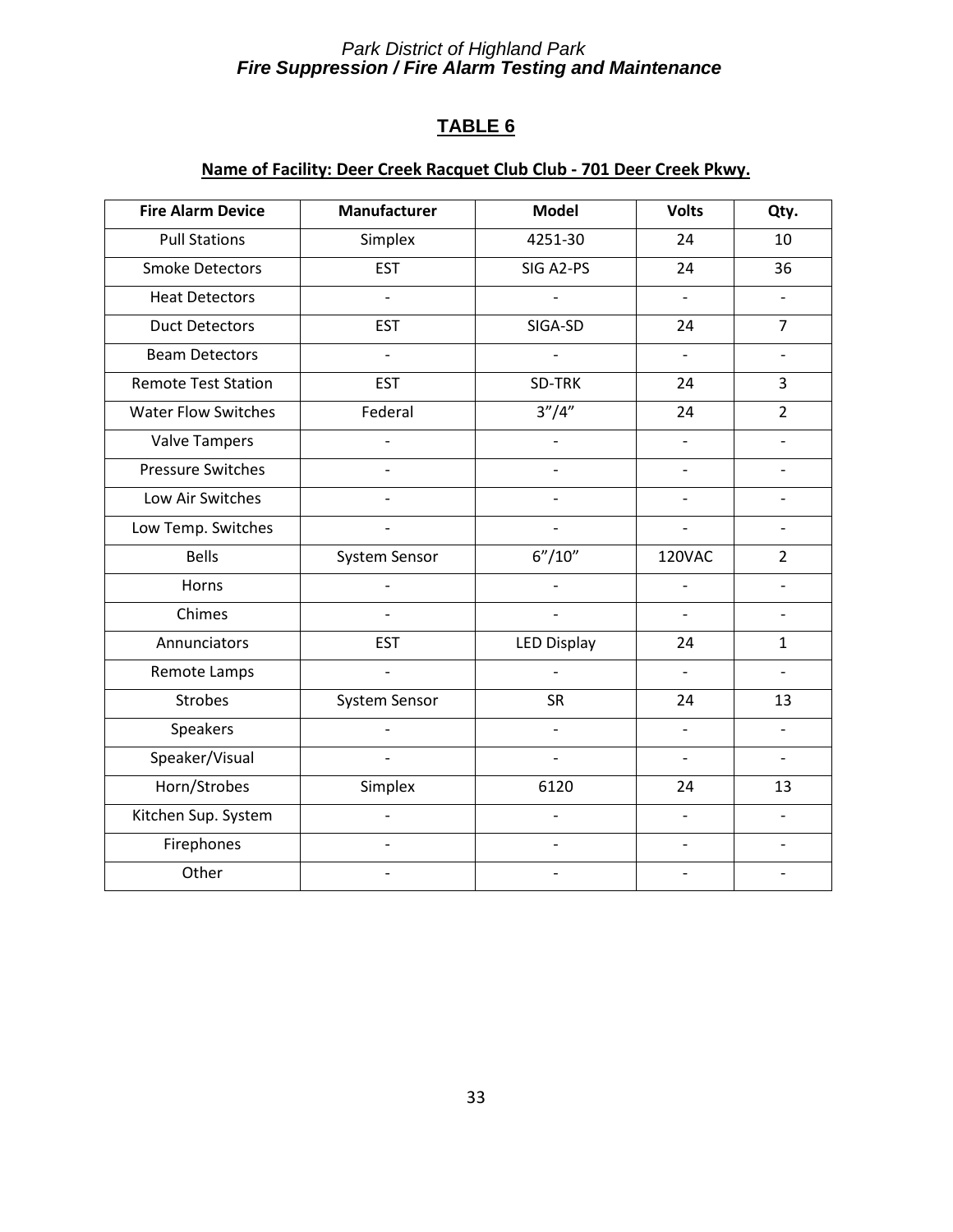# **TABLE 7**

# **Name of Facility: Heller Nature Center - 2821 Ridge Rd.**

| <b>Fire Alarm Device</b>   | Manufacturer             | <b>Model</b>   | <b>Volts</b>             | Qty.                     |
|----------------------------|--------------------------|----------------|--------------------------|--------------------------|
| <b>Pull Stations</b>       | Firelite                 | $BG-8$         | 24                       | $\overline{7}$           |
| <b>Smoke Detectors</b>     | System Sensor            | 4WT-B          | 24                       | 17                       |
| <b>Heat Detectors</b>      | System Sensor            | 5601P          | 24                       | 3                        |
| <b>Duct Detectors</b>      | System Sensor            | DH100ACDC      | 24                       | $\mathbf{1}$             |
| <b>Beam Detectors</b>      |                          |                |                          |                          |
| <b>Remote Test Station</b> | System Sensor            | RTS451KEY      | 24                       | $\mathbf{1}$             |
| <b>Water Flow Switches</b> |                          |                |                          |                          |
| <b>Valve Tampers</b>       | $\overline{\phantom{0}}$ | $\overline{a}$ |                          |                          |
| <b>Pressure Switches</b>   |                          |                |                          |                          |
| Low Air Switches           |                          |                | $\overline{\phantom{0}}$ |                          |
| Low Temp. Switches         |                          |                |                          |                          |
| <b>Bells</b>               |                          |                |                          |                          |
| Horns                      | Wheelock                 | 34T            | 24                       | $\mathbf{1}$             |
| Chimes                     |                          |                |                          |                          |
| Annunciators               |                          |                |                          |                          |
| Remote Lamps               |                          |                |                          |                          |
| <b>Strobes</b>             | System Sensor            | S241575K       | 24                       | 3                        |
| Speakers                   |                          |                |                          |                          |
| Speaker/Visual             | $\overline{\phantom{0}}$ | $\overline{a}$ | $\overline{a}$           | $\overline{\phantom{0}}$ |
| Horn/Strobes               | System Sensor            | P1224MC        | 24                       | 10                       |
| Kitchen Sup. System        | Ansul                    | Micro          | 24                       | $\mathbf{1}$             |
| Firephones                 | $\overline{a}$           | $\overline{a}$ | $\overline{\phantom{a}}$ | $\overline{\phantom{0}}$ |
| Other                      |                          |                |                          |                          |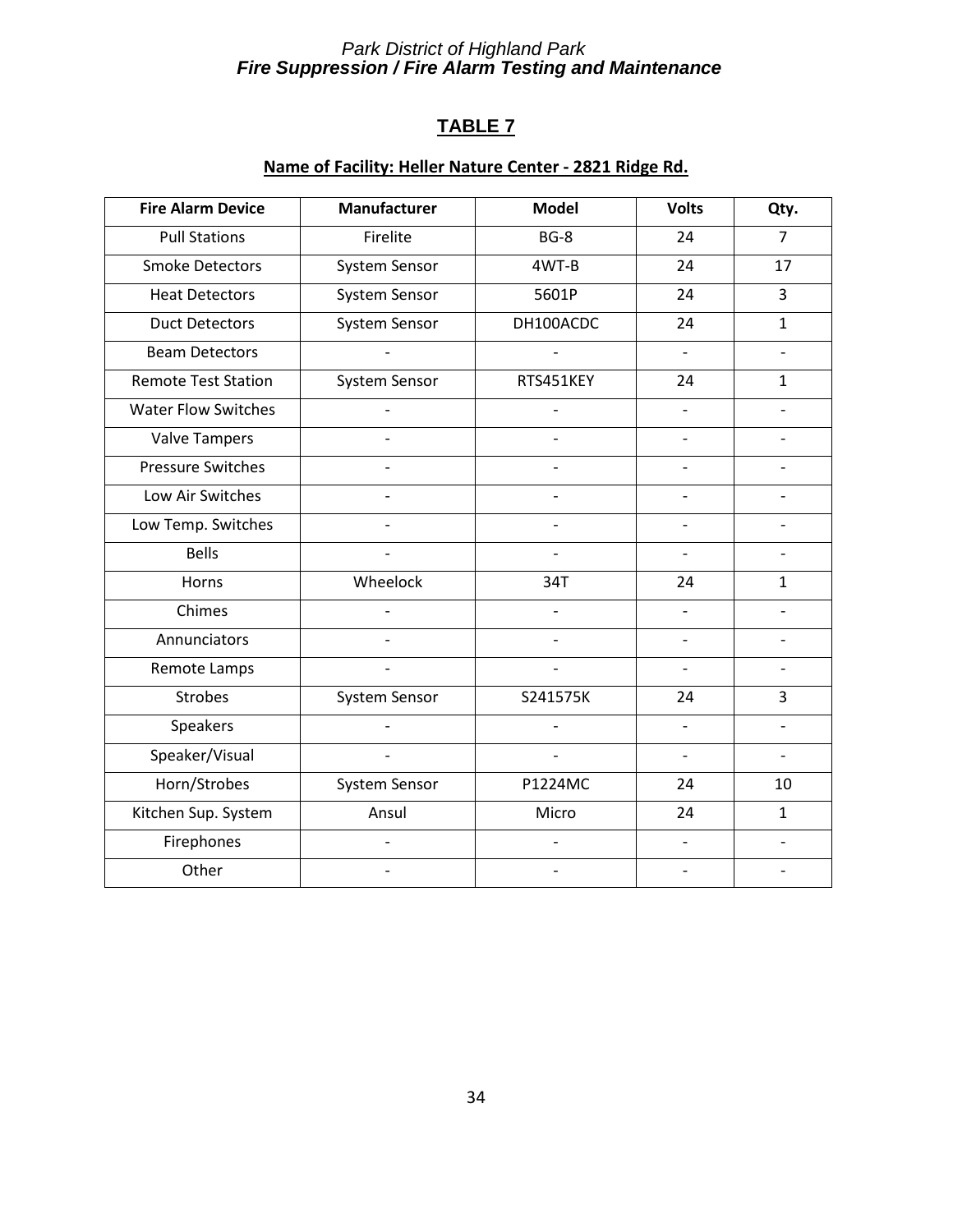# **TABLE 8**

# **Name of Facility: Hidden Creek AquaPark-Bath House - 1220 Fredrickson Pl.**

| <b>Fire Alarm Device</b>   | Manufacturer             | <b>Model</b>    | <b>Volts</b>             | Qty.                     |
|----------------------------|--------------------------|-----------------|--------------------------|--------------------------|
| <b>Pull Stations</b>       | <b>RSG Inc</b>           | RMS-1T          | 24                       | 5                        |
| <b>Smoke Detectors</b>     | Hockiki                  | SLK-24FH        | 24                       | $\overline{2}$           |
| <b>Heat Detectors</b>      |                          |                 |                          |                          |
| <b>Duct Detectors</b>      | $\overline{a}$           |                 |                          |                          |
| <b>Beam Detectors</b>      |                          |                 |                          |                          |
| <b>Remote Test Station</b> | $\overline{a}$           | $\overline{a}$  | $\overline{a}$           |                          |
| <b>Water Flow Switches</b> |                          |                 | $\overline{\phantom{a}}$ | $\overline{\phantom{0}}$ |
| <b>Valve Tampers</b>       | System Sensor            | OSYSU-2         | 24                       | $\overline{2}$           |
| <b>Pressure Switches</b>   | System Sensor            | EPS10-2A        | 24                       | $\mathbf{1}$             |
| Low Air Switches           | System Sensor            | EPS40-2A        | 24                       | $\mathbf{1}$             |
| Low Temp. Switches         | Honeywell                | N/O             | 24                       | $\mathbf{1}$             |
| <b>Bells</b>               |                          | 6"              | 120VAC                   | $\mathbf{1}$             |
| Horns                      | $\overline{a}$           |                 |                          |                          |
| Chimes                     |                          |                 |                          |                          |
| Annunciators               |                          |                 |                          |                          |
| Remote Lamps               | $\overline{a}$           |                 |                          |                          |
| <b>Strobes</b>             | Gentex                   | GXS4-1575WR     | 24                       | $\overline{2}$           |
| Speakers                   | $\overline{\phantom{0}}$ |                 | $\overline{a}$           |                          |
| Speaker/Visual             |                          |                 |                          |                          |
| Horn/Strobes               | Gentex                   | GX90S-4-15/75WR | 24                       | $\overline{7}$           |
| Kitchen Sup. System        |                          |                 |                          |                          |
| Firephones                 |                          |                 |                          |                          |
| Other                      |                          |                 |                          |                          |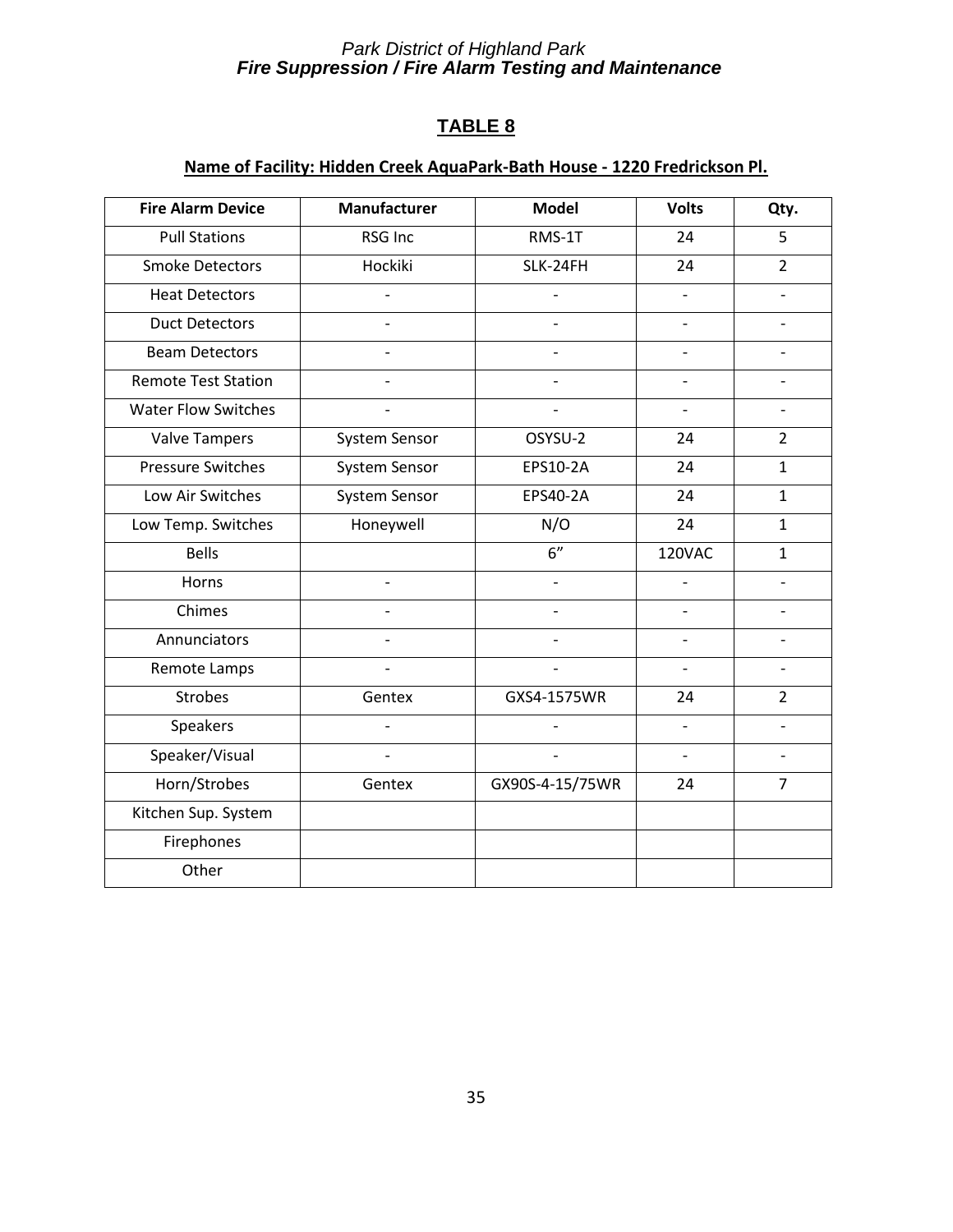# **TABLE 9**

# **Name of Facility: Hidden Creek AquaPark-Concession - 1220 Fredrickson Pl.**

| <b>Fire Alarm Device</b>   | Manufacturer   | <b>Model</b>   | <b>Volts</b>             | Qty.           |
|----------------------------|----------------|----------------|--------------------------|----------------|
| <b>Pull Stations</b>       | <b>RSG INC</b> | RMS-1T         | 24                       | $\overline{2}$ |
| <b>Smoke Detectors</b>     | Hochiki        | SLK24-FH       | 24                       | $\overline{2}$ |
| <b>Heat Detectors</b>      |                |                |                          |                |
| <b>Duct Detectors</b>      |                |                |                          |                |
| <b>Beam Detectors</b>      |                |                |                          |                |
| <b>Remote Test Station</b> |                |                |                          |                |
| <b>Water Flow Switches</b> |                |                |                          |                |
| <b>Valve Tampers</b>       | Potter         | OSYSU-2        | 24                       | $\overline{2}$ |
| <b>Pressure Switches</b>   | System Sensor  | EPS40-2        | 24                       | $\mathbf{1}$   |
| Low Air Switches           | System Sensor  | EPS10-2        | 24                       | $\mathbf{1}$   |
| Low Temp. Switches         |                | MTA-1          | 24                       | $\mathbf{1}$   |
| <b>Bells</b>               |                | 6"             | 120VAC                   | $\mathbf{1}$   |
| Horns                      |                | $\overline{a}$ |                          |                |
| Chimes                     |                |                |                          |                |
| Annunciators               |                |                |                          |                |
| Remote Lamps               |                |                |                          |                |
| <b>Strobes</b>             | Gentex         | GXS4-15/75WR   | 24                       | $\mathbf{1}$   |
| Speakers                   |                |                |                          |                |
| Speaker/Visual             | $\frac{1}{2}$  | $\frac{1}{2}$  | $\overline{\phantom{a}}$ | $\overline{a}$ |
| Horn/Strobes               | Gentex         | K90s-4 15/75WR | 24                       | 1              |
| Kitchen Sup. System        | ANSUL          | Micro          | 24                       | $\mathbf{1}$   |
| Firephones                 | $\overline{a}$ | $\overline{a}$ | $\overline{\phantom{a}}$ |                |
| Other                      |                |                |                          |                |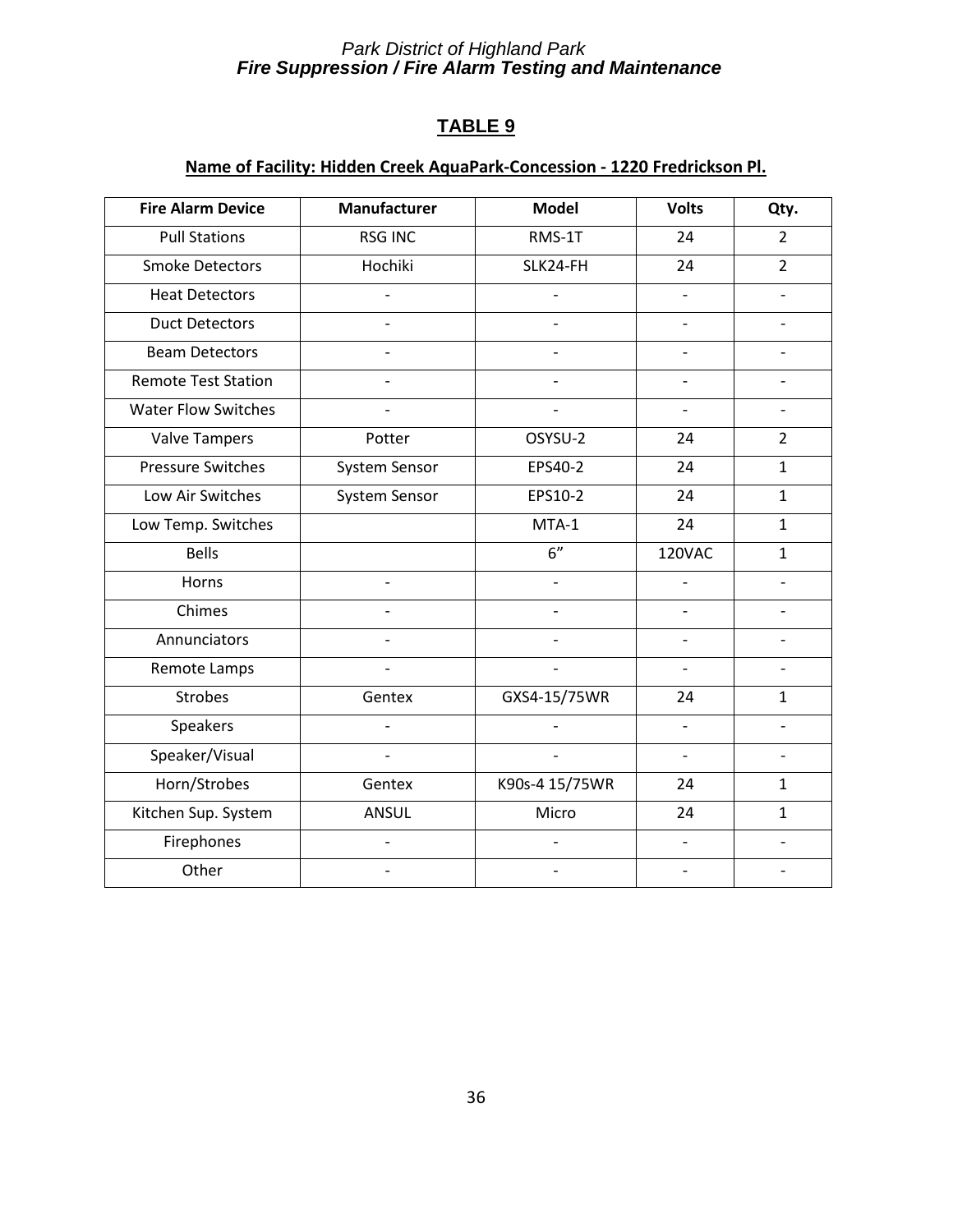# **TABLE 10**

# **Name of Facility: Yacht Club - 8 Park Ave.**

| <b>Fire Alarm Device</b>   | Manufacturer             | <b>Model</b> | <b>Volts</b> | Qty.           |
|----------------------------|--------------------------|--------------|--------------|----------------|
| <b>Pull Stations</b>       | Firelite                 | <b>BG-10</b> | 12           | $\mathbf{1}$   |
| <b>Smoke Detectors</b>     | System Sensor            | 2412TH       | 12           | $\overline{2}$ |
| <b>Heat Detectors</b>      | Chemtron                 | 604          | 12           | 5              |
| <b>Duct Detectors</b>      |                          |              |              |                |
| <b>Beam Detectors</b>      |                          |              |              |                |
| <b>Remote Test Station</b> |                          |              |              |                |
| <b>Water Flow Switches</b> |                          |              |              |                |
| <b>Valve Tampers</b>       |                          |              |              |                |
| <b>Pressure Switches</b>   |                          |              |              |                |
| Low Air Switches           |                          |              |              |                |
| Low Temp. Switches         |                          |              |              |                |
| <b>Bells</b>               |                          |              |              |                |
| Horns                      | Federal                  | 450B         | 12           | $\mathbf{1}$   |
| Chimes                     |                          |              |              |                |
| Annunciators               |                          |              |              |                |
| Remote Lamps               |                          |              |              |                |
| <b>Strobes</b>             |                          |              |              |                |
| Speakers                   |                          |              |              |                |
| Speaker/Visual             | $\overline{\phantom{0}}$ |              |              |                |
| Horn/Strobes               | $\overline{\phantom{0}}$ |              |              |                |
| Kitchen Sup. System        |                          |              |              |                |
| Firephones                 | $\overline{\phantom{0}}$ |              |              |                |
| Other                      |                          |              |              |                |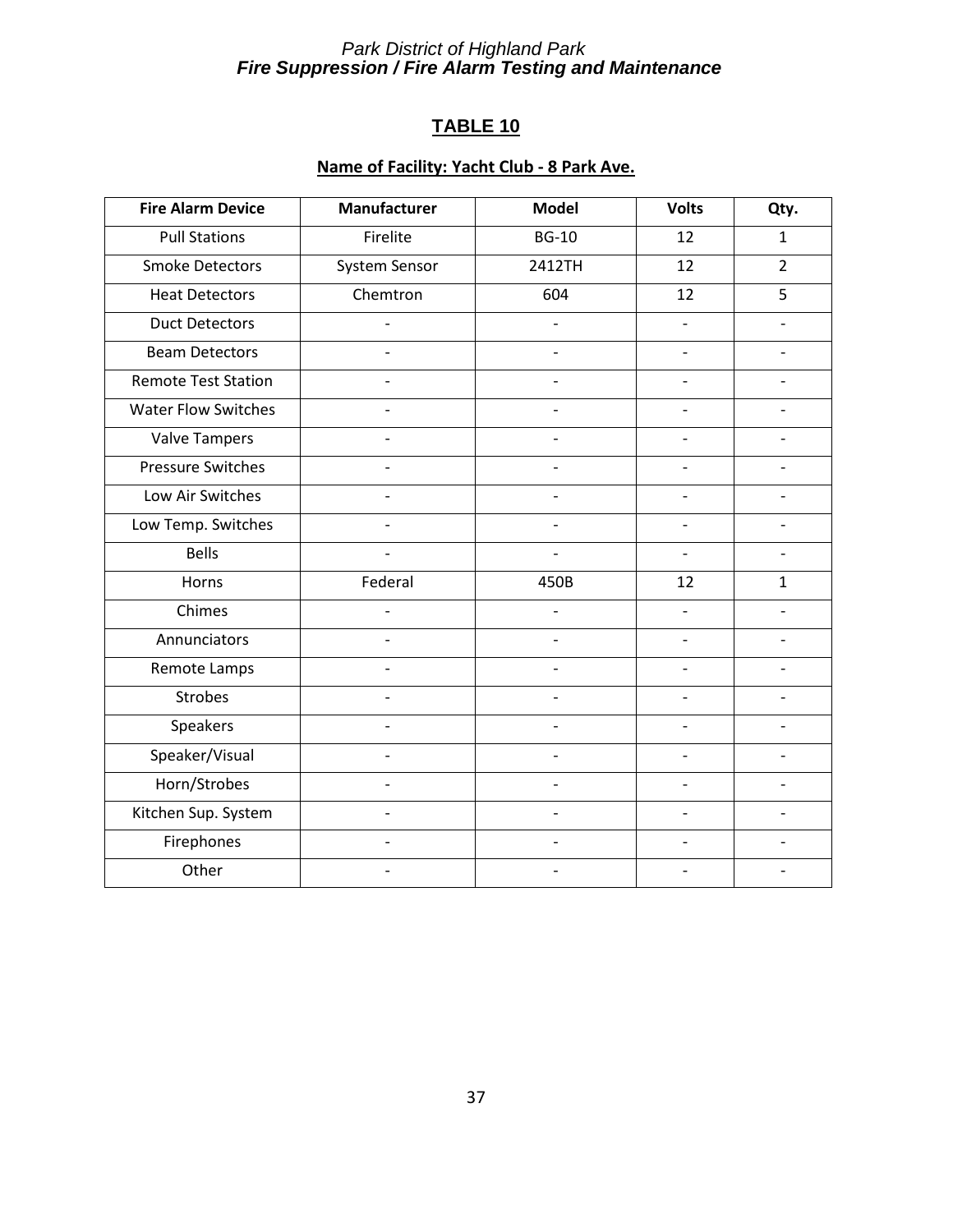# **TABLE 11**

# **Name of Facility: Parks & Golf Maintenance Building - 1240 Fredrickson Pl.**

| <b>Fire Alarm Device</b>   | Manufacturer             | <b>Model</b>             | <b>Volts</b>             | Qty.           |
|----------------------------|--------------------------|--------------------------|--------------------------|----------------|
| <b>Pull Stations</b>       |                          |                          |                          |                |
| <b>Smoke Detectors</b>     |                          |                          |                          |                |
| <b>Heat Detectors</b>      | System Sensor            | 5603                     | 24                       | 8              |
| <b>Duct Detectors</b>      |                          |                          |                          |                |
| <b>Beam Detectors</b>      |                          |                          |                          |                |
| <b>Remote Test Station</b> |                          |                          |                          |                |
| <b>Water Flow Switches</b> |                          |                          |                          |                |
| <b>Valve Tampers</b>       | $\overline{\phantom{0}}$ |                          |                          |                |
| <b>Pressure Switches</b>   |                          |                          |                          |                |
| Low Air Switches           |                          |                          |                          |                |
| Low Temp. Switches         |                          |                          |                          |                |
| <b>Bells</b>               |                          |                          |                          |                |
| Horns                      |                          |                          |                          |                |
| Chimes                     |                          |                          |                          |                |
| Annunciators               |                          |                          |                          |                |
| Remote Lamps               |                          |                          |                          |                |
| <b>Strobes</b>             |                          |                          |                          |                |
| Speakers                   |                          |                          |                          |                |
| Speaker/Visual             | $\overline{\phantom{0}}$ | $\overline{\phantom{0}}$ |                          |                |
| Horn/Strobes               | System Sensor            | P1224/P2R                | 24                       | $\overline{2}$ |
| Kitchen Sup. System        |                          |                          | $\overline{\phantom{0}}$ |                |
| Firephones                 | $\overline{\phantom{a}}$ |                          |                          |                |
| Other                      |                          |                          |                          |                |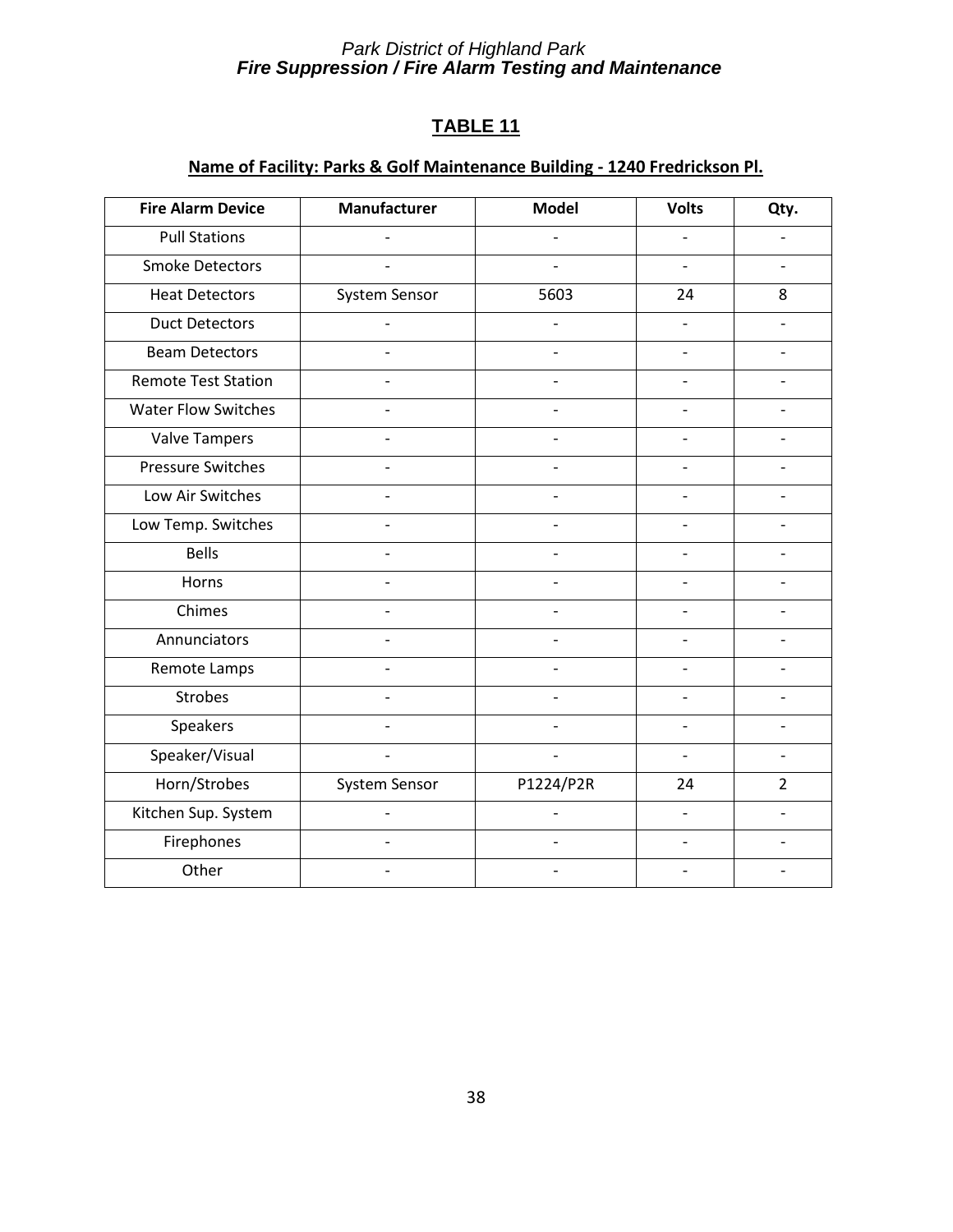# **TABLE 12**

# **Name of Facility: Recreation Center of Highland Park – 1207 Park Ave. West**

# Conduct Inventory

| <b>Fire Alarm Device</b>   | Manufacturer | <b>Model</b> | <b>Volts</b> | Qty. |
|----------------------------|--------------|--------------|--------------|------|
| <b>Pull Stations</b>       |              |              |              |      |
| <b>Smoke Detectors</b>     |              |              |              |      |
| <b>Heat Detectors</b>      |              |              |              |      |
| <b>Duct Detectors</b>      |              |              |              |      |
| <b>Beam Detectors</b>      |              |              |              |      |
| <b>Remote Test Station</b> |              |              |              |      |
| <b>Water Flow Switches</b> |              |              |              |      |
| <b>Valve Tampers</b>       |              |              |              |      |
| <b>Pressure Switches</b>   |              |              |              |      |
| Low Air Switches           |              |              |              |      |
| Low Temp. Switches         |              |              |              |      |
| <b>Bells</b>               |              |              |              |      |
| Horns                      |              |              |              |      |
| Chimes                     |              |              |              |      |
| Annunciators               |              |              |              |      |
| Remote Lamps               |              |              |              |      |
| <b>Strobes</b>             |              |              |              |      |
| Speakers                   |              |              |              |      |
| Speaker/Visual             |              |              |              |      |
| Horn/Strobes               |              |              |              |      |
| Kitchen Sup. System        |              |              |              |      |
| Firephones                 |              |              |              |      |
| Other                      |              |              |              |      |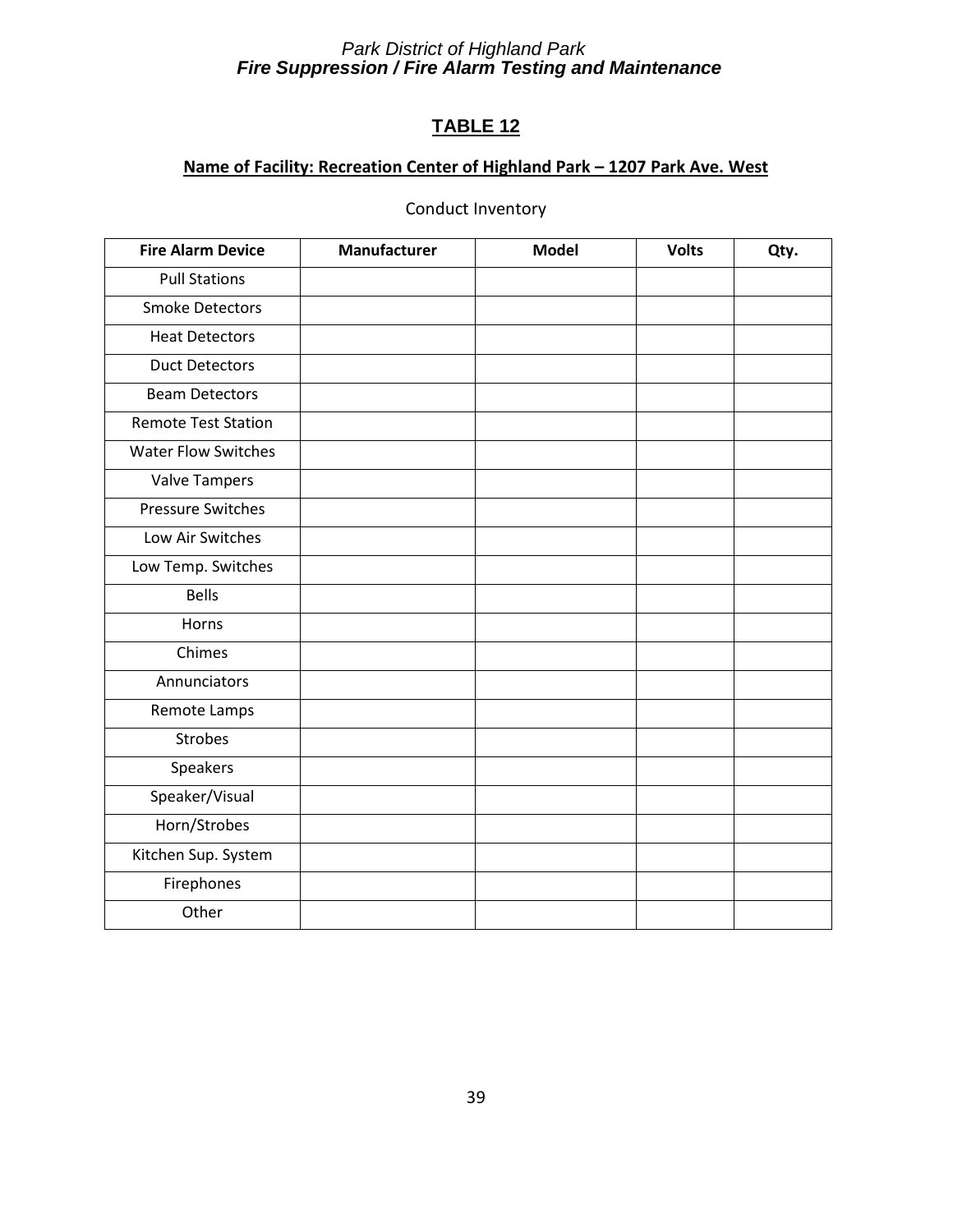# **TABLE 13**

# **Name of Facility: Rosewood Beach – 883 Sheridan Rd.**

# Conduct Inventory

| <b>Fire Alarm Device</b>   | Manufacturer | <b>Model</b> | <b>Volts</b> | Qty. |
|----------------------------|--------------|--------------|--------------|------|
| <b>Pull Stations</b>       |              |              |              |      |
| <b>Smoke Detectors</b>     |              |              |              |      |
| <b>Heat Detectors</b>      |              |              |              |      |
| <b>Duct Detectors</b>      |              |              |              |      |
| <b>Beam Detectors</b>      |              |              |              |      |
| <b>Remote Test Station</b> |              |              |              |      |
| <b>Water Flow Switches</b> |              |              |              |      |
| <b>Valve Tampers</b>       |              |              |              |      |
| <b>Pressure Switches</b>   |              |              |              |      |
| Low Air Switches           |              |              |              |      |
| Low Temp. Switches         |              |              |              |      |
| <b>Bells</b>               |              |              |              |      |
| Horns                      |              |              |              |      |
| Chimes                     |              |              |              |      |
| Annunciators               |              |              |              |      |
| Remote Lamps               |              |              |              |      |
| <b>Strobes</b>             |              |              |              |      |
| Speakers                   |              |              |              |      |
| Speaker/Visual             |              |              |              |      |
| Horn/Strobes               |              |              |              |      |
| Kitchen Sup. System        |              |              |              |      |
| Firephones                 |              |              |              |      |
| Other                      |              |              |              |      |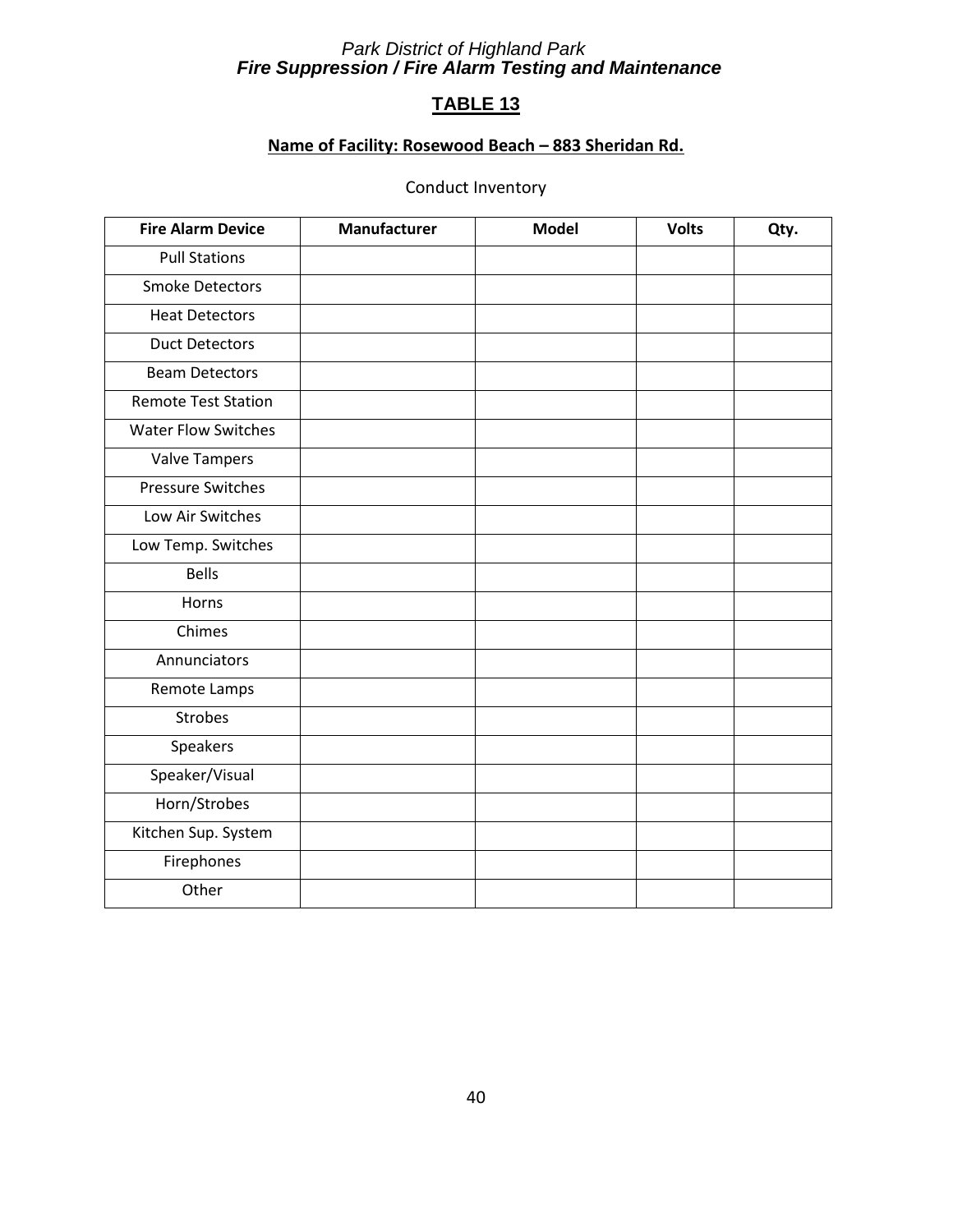# **TABLE 14**

# **Name of Facility: Sunset Field House - 1801 Sunset Rd.**

| <b>Fire Alarm Device</b>   | Manufacturer  | <b>Model</b>   | <b>Volts</b> | Qty.           |
|----------------------------|---------------|----------------|--------------|----------------|
| <b>Pull Stations</b>       |               |                |              |                |
| <b>Smoke Detectors</b>     | System Sensor | 2112/24TS      | 12           | $\overline{2}$ |
| <b>Heat Detectors</b>      | Chemtron      | 601            | 12           | $\mathbf{1}$   |
| <b>Duct Detectors</b>      |               | $\overline{a}$ |              |                |
| <b>Beam Detectors</b>      |               |                |              |                |
| <b>Remote Test Station</b> |               |                |              |                |
| <b>Water Flow Switches</b> |               |                |              |                |
| <b>Valve Tampers</b>       |               |                |              |                |
| <b>Pressure Switches</b>   |               |                |              |                |
| Low Air Switches           |               |                |              |                |
| Low Temp. Switches         |               |                |              |                |
| <b>Bells</b>               |               |                |              |                |
| Horns                      |               |                | 12           | $\mathbf{1}$   |
| Chimes                     |               |                |              |                |
| Annunciators               |               |                |              |                |
| Remote Lamps               |               |                |              |                |
| <b>Strobes</b>             |               |                |              |                |
| Speakers                   |               |                |              |                |
| Speaker/Visual             |               |                |              |                |
| Horn/Strobes               |               |                |              |                |
| Kitchen Sup. System        |               |                |              |                |
| Firephones                 |               |                |              |                |
| Other                      |               |                |              |                |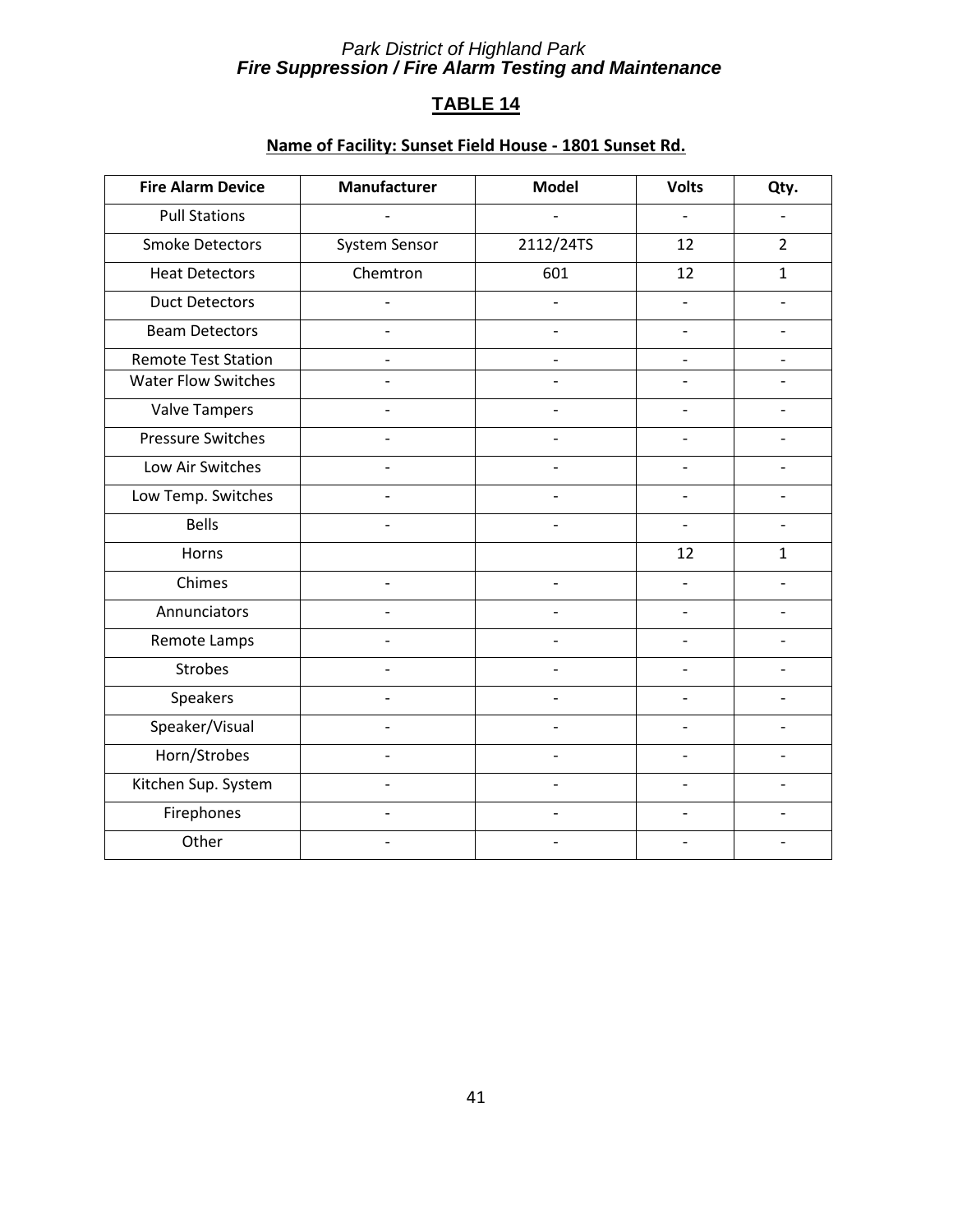# **TABLE 15**

# **Name of Facility: Sunset Valley Golf Course - 1390 Sunset Rd.**

| <b>Fire Alarm Device</b>   | Manufacturer             | <b>Model</b>   | <b>Volts</b>             | Qty.           |
|----------------------------|--------------------------|----------------|--------------------------|----------------|
| <b>Pull Stations</b>       | Firelite                 | <b>BG-10</b>   | 24                       | $\overline{2}$ |
| <b>Smoke Detectors</b>     | System Sensor            | 2112/24TR      | 24                       | 5              |
| <b>Heat Detectors</b>      | System Sensor            | 5601P          | 24                       | 8              |
| <b>Duct Detectors</b>      |                          |                |                          |                |
| <b>Beam Detectors</b>      |                          |                |                          |                |
| <b>Remote Test Station</b> |                          |                |                          |                |
| <b>Water Flow Switches</b> |                          |                |                          |                |
| <b>Valve Tampers</b>       | $\overline{\phantom{a}}$ |                |                          |                |
| <b>Pressure Switches</b>   |                          |                |                          |                |
| Low Air Switches           |                          |                |                          |                |
| Low Temp. Switches         |                          |                |                          |                |
| <b>Bells</b>               |                          |                |                          |                |
| Horns                      | Wheelock                 | 34T            | 24                       | $\overline{2}$ |
| Chimes                     |                          |                |                          |                |
| Annunciators               | Firelite                 | 4 Zone LED     | 24                       | $\mathbf{1}$   |
| Remote Lamps               |                          |                |                          |                |
| <b>Strobes</b>             | $\overline{a}$           |                |                          |                |
| Speakers                   |                          |                |                          |                |
| Speaker/Visual             | $\overline{\phantom{a}}$ | $\overline{a}$ | $\overline{\phantom{a}}$ |                |
| Horn/Strobes               | System Sensor            | $SS-24$        | 24                       | $\overline{2}$ |
| Kitchen Sup. System        | Ansul                    | Micro          | 24                       | $\mathbf{1}$   |
| Firephones                 | $\overline{\phantom{0}}$ |                |                          |                |
| Other                      |                          |                |                          |                |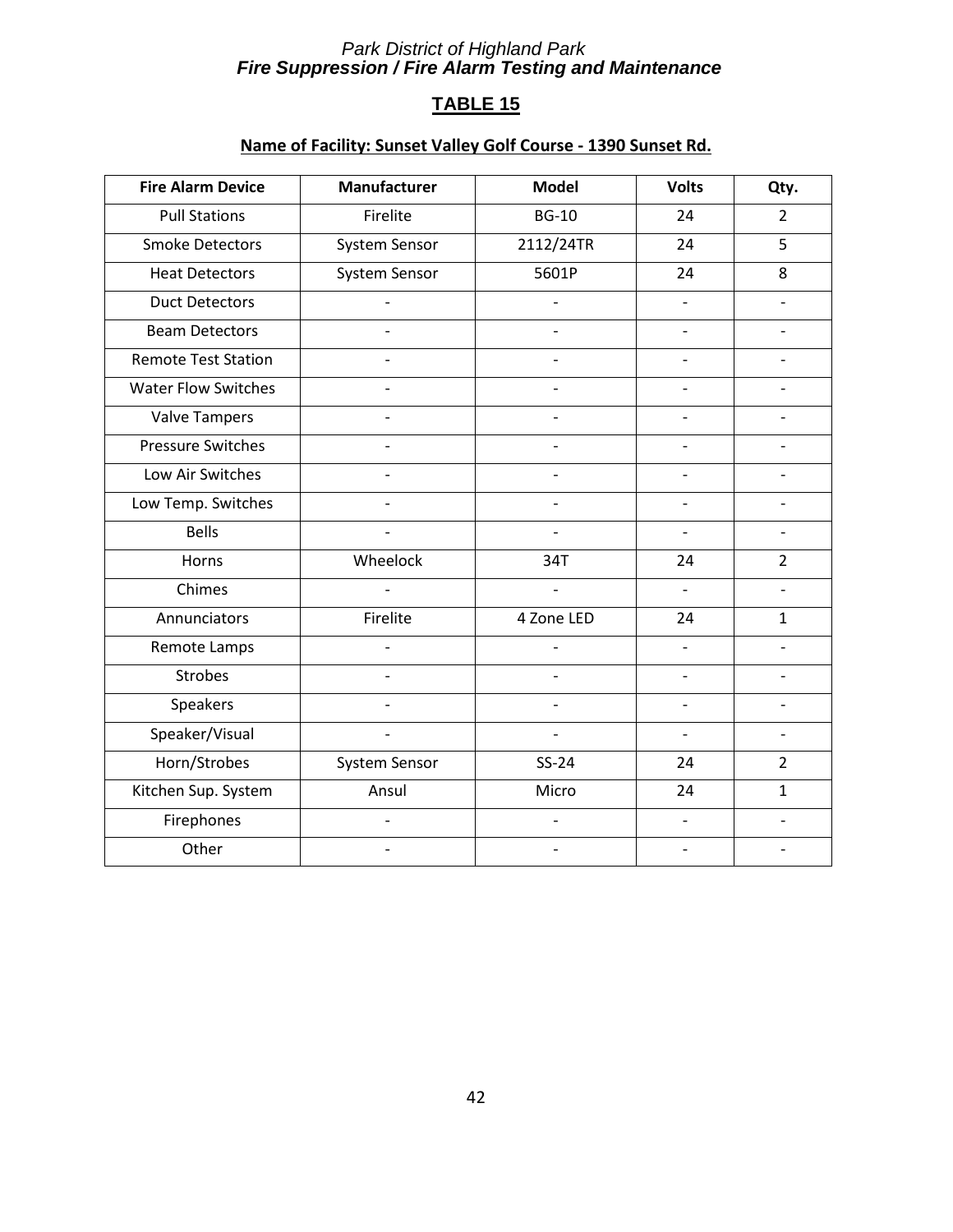# **TABLE 16**

# **Name of Facility: West Ridge Center-636 Ridge Rd.**

| <b>Fire Alarm Device</b>   | Manufacturer   | <b>Model</b>   | <b>Volts</b>   | Qty.                     |
|----------------------------|----------------|----------------|----------------|--------------------------|
| <b>Pull Stations</b>       | Firelite       | BG-12LX        | 24             | 12                       |
| <b>Smoke Detectors</b>     | Firelite       | SD355          | 24             | 101                      |
| <b>Heat Detectors</b>      | Firelite       | HD355          | 24             | 13                       |
| <b>Duct Detectors</b>      |                |                |                |                          |
| <b>Beam Detectors</b>      |                |                |                |                          |
| <b>Remote Test Station</b> |                |                |                |                          |
| <b>Water Flow Switches</b> |                |                |                |                          |
| <b>Valve Tampers</b>       |                |                |                |                          |
| <b>Pressure Switches</b>   | System Sensor  | EPS40-2A       | 24             | $\mathbf{1}$             |
| Low Air Switches           | System Sensor  | EPS10-2A       | 24             | $\mathbf{1}$             |
| Low Temp. Switches         |                |                | $\overline{a}$ |                          |
| <b>Bells</b>               | $\overline{a}$ |                |                |                          |
| Horns                      |                |                |                |                          |
| Chimes                     |                |                |                |                          |
| Annunciators               | Firelite       | <b>LCD-60</b>  | 24             | $\mathbf{1}$             |
| Remote Lamps               |                |                | $\overline{a}$ |                          |
| <b>Strobes</b>             | System Sensor  | SC24115        | 24             | 9                        |
| Speakers                   |                |                |                |                          |
| Speaker/Visual             |                | $\overline{a}$ | $\blacksquare$ | $\overline{\phantom{0}}$ |
| Horn/Strobes               | System Sensor  | P1224MC        | 24             | 16                       |
| Kitchen Sup. System        | Pyrochem       | Micro          | 24             | $\mathbf{1}$             |
| Firephones                 |                |                |                |                          |
| Other                      |                |                |                |                          |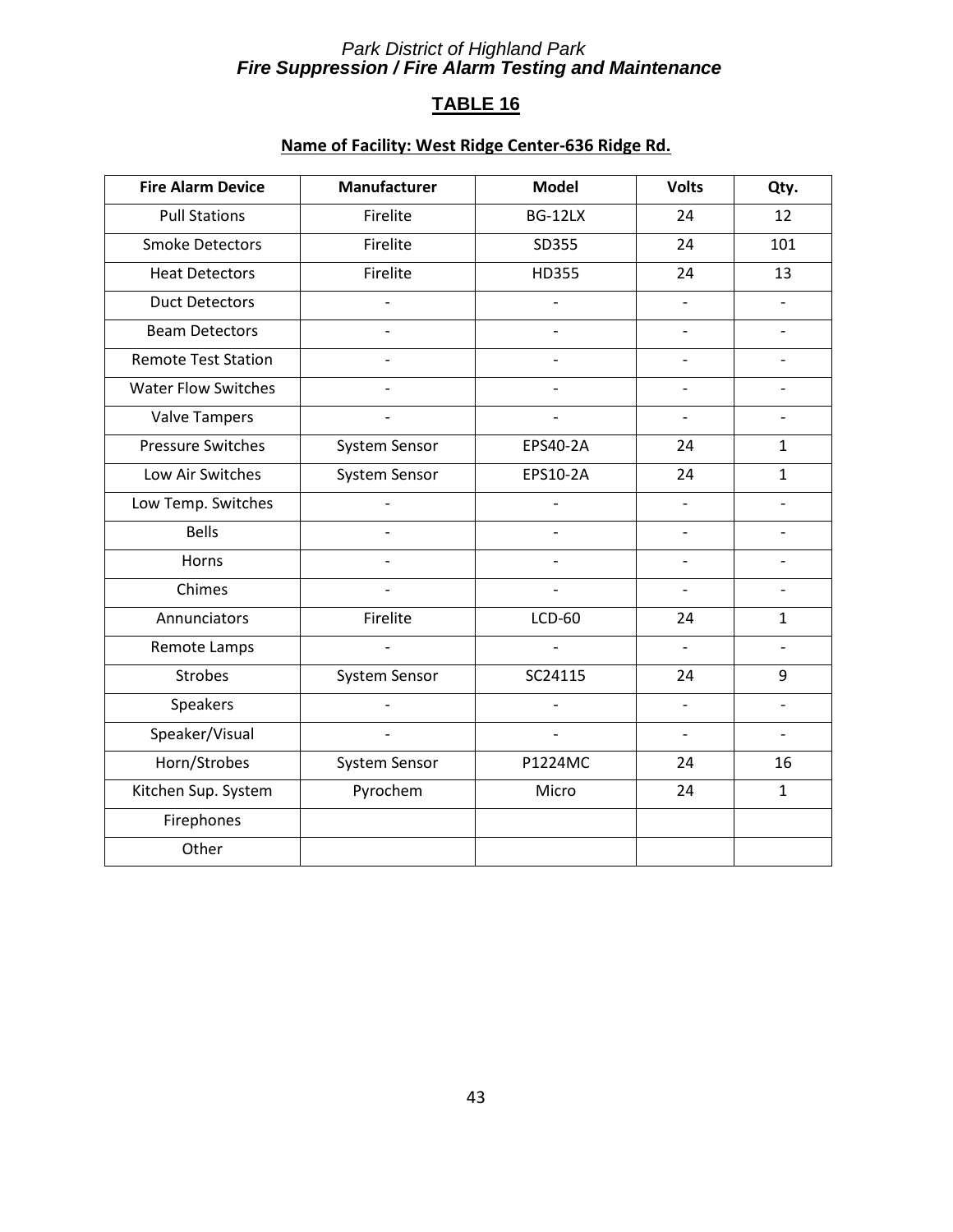Alternate:

# **TABLE 17**

# **Name of Facility: Highland Park Country Club - 1201 Park Ave. West**

| <b>Fire Alarm Device</b>   | Manufacturer   | <b>Model</b>   | <b>Volts</b>   | Qty.                     |
|----------------------------|----------------|----------------|----------------|--------------------------|
| <b>Pull Stations</b>       | Notifier       | <b>NBG-10</b>  | 24             | 8                        |
| <b>Smoke Detectors</b>     | Notifier       | SDX-751        | 24             | 89                       |
| <b>Heat Detectors</b>      | Notifier       | <b>FST851</b>  | 24             | 13                       |
| <b>Duct Detectors</b>      | System Sensor  | DH100ACDCLP    | 24             | 4                        |
| <b>Beam Detectors</b>      |                |                | $\frac{1}{2}$  | $\overline{a}$           |
| <b>Remote Test Station</b> | System Sensor  | RTS451KEY      | 24             | 4                        |
| <b>Water Flow Switches</b> | System Sensor  | WFD40          | 24             | $\overline{2}$           |
| <b>Valve Tampers</b>       | System Sensor  | OSY2           | 24             | 10                       |
| <b>Pressure Switches</b>   |                |                | $\blacksquare$ |                          |
| Low Air Switches           | $\overline{a}$ |                |                |                          |
| Low Temp. Switches         |                |                |                |                          |
| <b>Bells</b>               | Potter         | 6"             | 120            | $\mathbf{1}$             |
| Horns                      |                | $\overline{a}$ |                |                          |
| Chimes                     |                |                |                |                          |
| Annunciators               |                |                |                | $\overline{\phantom{0}}$ |
| Remote Lamps               | System Sensor  | <b>RA400z</b>  | 24             | 5                        |
| <b>Strobes</b>             | Wheelock       | RSS241575MCW   | 24             | 15                       |
| Speakers                   |                |                |                |                          |
| Speaker/Visual             | $\overline{a}$ | $\overline{a}$ | $\blacksquare$ | $\overline{\phantom{a}}$ |
| Horn/Strobes               | Wheelock       | AS241575MCW    | 24             | 18                       |
| Kitchen Sup. System        | Range Guard    | RG9197200      | 24             | $\overline{2}$           |
| Firephones                 |                |                | $\overline{a}$ |                          |
| Other                      |                |                | $\overline{a}$ | $\overline{a}$           |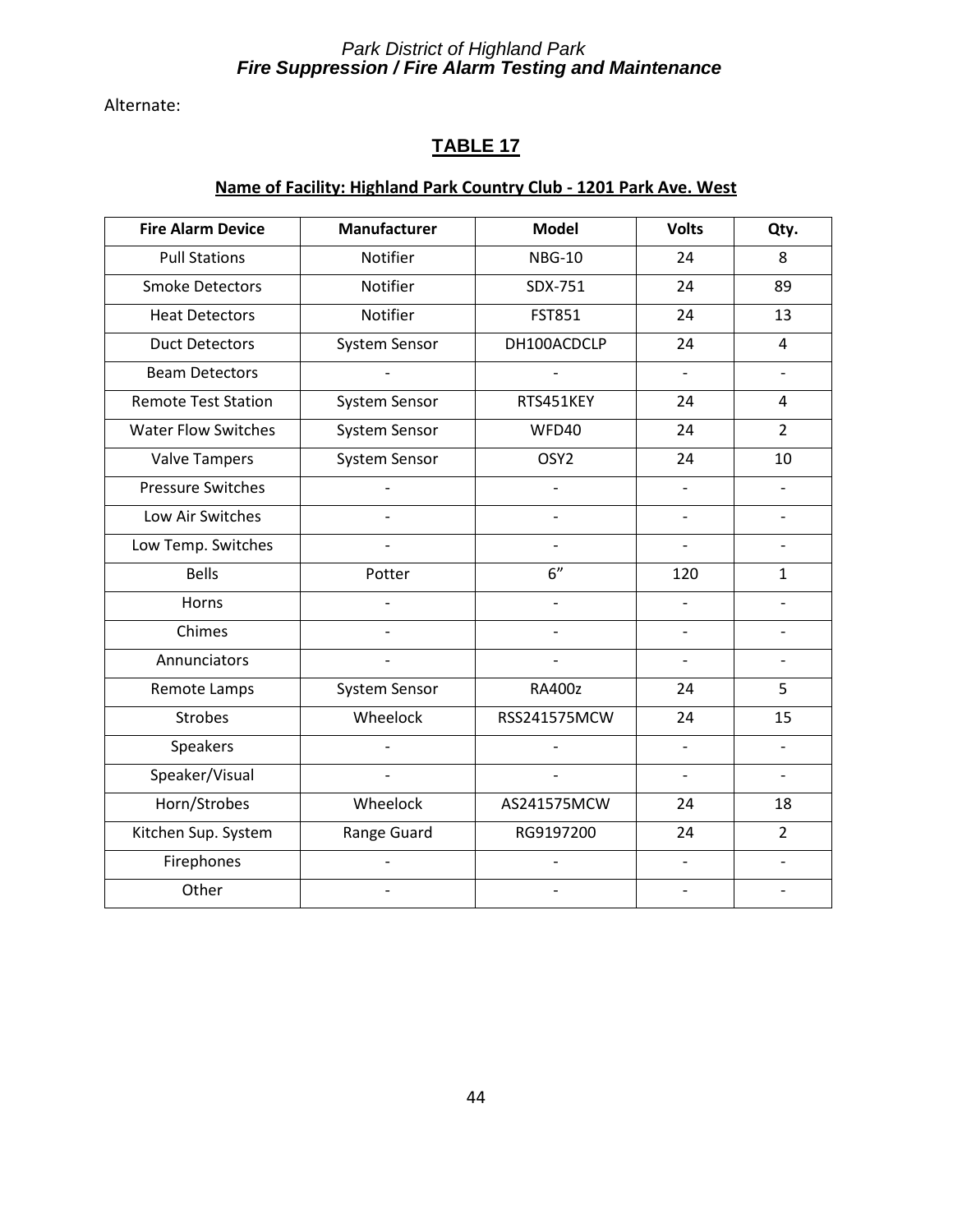#### **Division One - General Requirements**

| Summary of Work |
|-----------------|
|                 |

1.1.1 The Work under the Contract shall consist of those items designated in the drawings and as specified in the Agreement between Owner and Vendor and as also specified in the following Divisions (specifications).

1.1.2 **It is the intention of these specifications to supply the Vendor with the basic** information necessary for a complete and operational park and recreational facility.

1.1.3 Specifications may make reference to specific product model numbers by specific manufacturers or they may make reference to specific performance requirements. The specifications used throughout these documents are absolute minimum requirements and under no circumstances will bids be accepted which do not meet these absolute minimum requirements.

#### 1.3 Project Meetings

1.3.1 Prior to the execution of the Agreement between Owner and Vendor, a meeting will be scheduled in order that the Owner and Vendor may discuss any requirements of the Contract Documents which may need clarification, and to discuss the construction schedule.

1.3.2 Various other meetings may be scheduled by the Owner throughout the duration of the contract in order to discuss or to point out certain aspects of the work under the contract.

- 1.5 Submittals and Substitutions
- 1.5.1 Manufacturer's Literature pertaining to:

1) Installation Procedures 2) Maintenance Information 3) Warranty/Guaranty Information prior to installation shall be supplied by Vendor when asked for by Owner.

1.5.2 Shop Drawings may be required by Owner for the installation of manufacturer's equipment or materials. Shop drawings shall be approved by Owner prior to installation and "as built" drawings shall be supplied to the Owner by the Vendor as required by the Owner.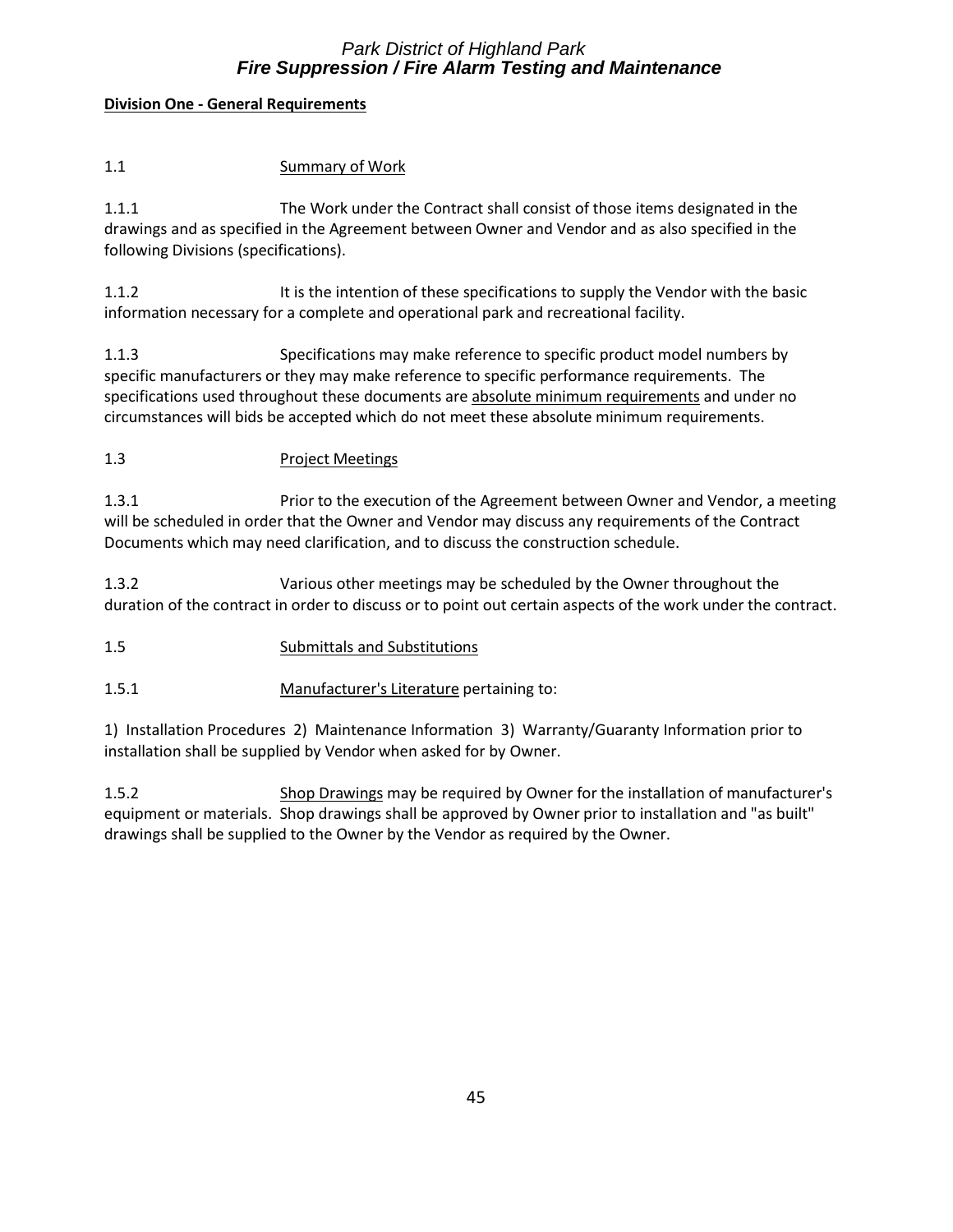Division One - General Requirements Page Two

1.5.3 Unit Prices shall be submitted to the Owner prior to execution of the Agreement and shall include all materials and labor included in the Contract Documents. These Unit Prices shall be used as a basis for adjusting the contract sum by Change Order subsequent to execution of the Contract. In the event that the Vendor fails to include Unit Prices or fails to submit Unit Prices or fails to submit Unit Price list before execution of the Contract, the Owner shall adjust the contract sum by Change Order in the amount he deems necessary for the materials and labor supplied by the Vendor.

1.5.4 Substitutions may be made only upon the Vendor's receiving written approval from the Owner for such substitutions. This requirement applies to those items specified as "or equal" in the drawings.

1.5.5 Timing of Submittals shall be made far enough in advance for Owner's review, approval and/or Vendor's revisions and resubmittals and for placing orders and securing deliveries. Allow ten days for Owner's review of all items.

1.5.5.1 Construction Timeline shall be as follows: none

1.5.6 Delays which occur as a result of tardiness in receipt of materials will not be an acceptable basis for extension of the Contract completion date.

1.5.7 Owner's Review shall not constitute a complete check but shall endeavor to guard the Owner against errors and omissions in the work under the Contract. It shall in no way relieve the Vendor of his responsibilities under the Contract.

1.7 Protection of Existing Facilities

1.7.1 Locating Existing Utilities shall be the responsibility of the Vendor. He shall notify all utilities of his intention to perform contracted work on the site. He shall not commence work until all utilities have been located.

1.7.2 Responsibility for Injury, Damage or Death as a result of disruption of existing utilities shall be the Vendor's. He shall have adequate insurance coverage as specified in the Agreement between Owner and Vendor, and he shall replace or repair utilities at his own expense if disruption occurs.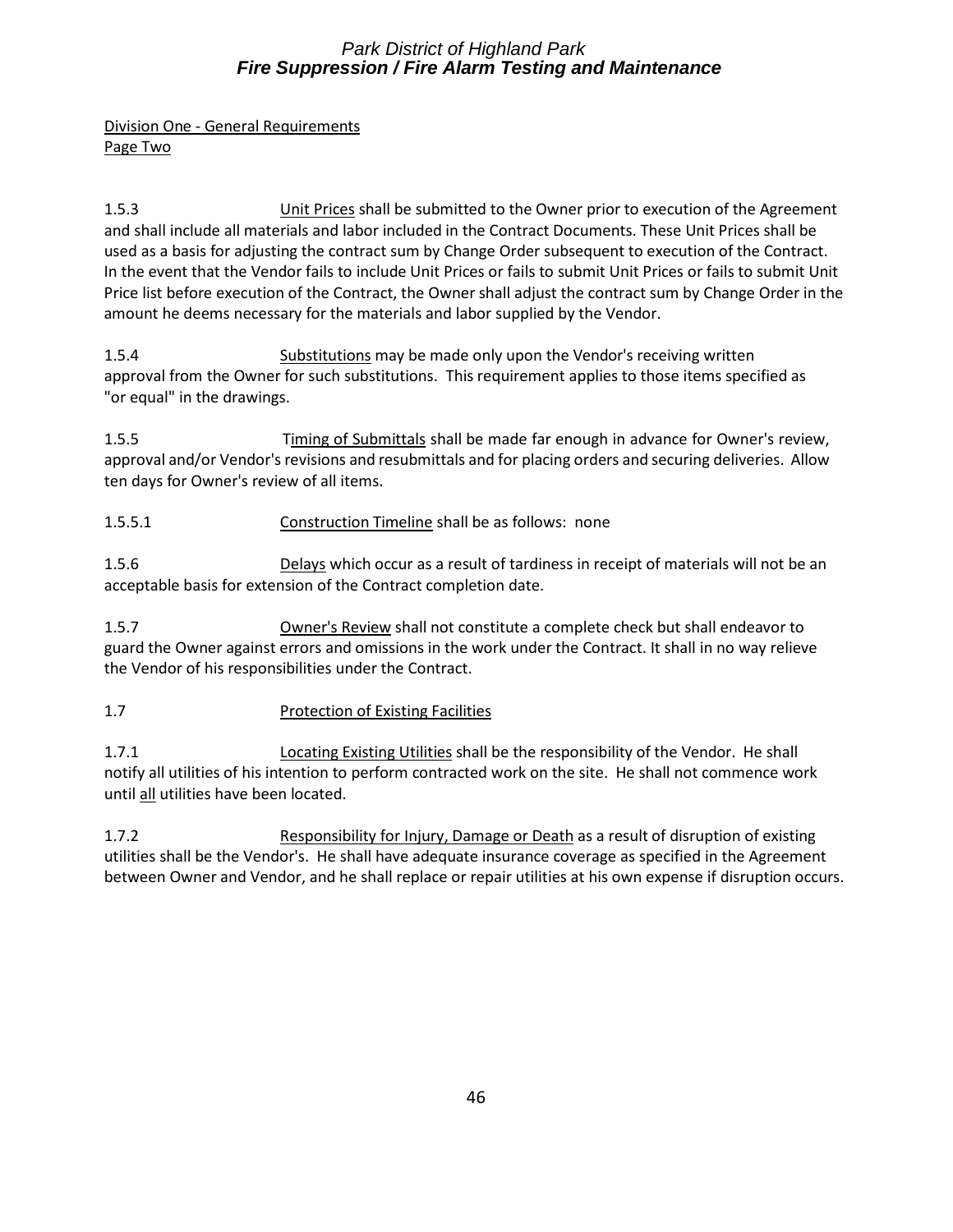Division One - General Requirements Page Three

1.7.3 Existing Facilities shall not be disturbed in any way during work under the Contract except as specified in these Contract Documents. It shall be the responsibility of the Vendor to replace or repair any damage which may accidentally occur at his own expense. All repairs and/or replacement shall occur before final acceptance.

1.7.4 Existing Landscaping, including trees, shrubs, lawns shall be adequately protected by the Vendor so as to avoid destruction or damage to them as a result of operations under this Contract. Trees or shrubs damaged or destroyed by negligence of the Vendor or any of his employees shall be replaced at Vendor's expense. Replacement stock shall be of similar size and age, shall be planted during the proper season and shall be subject to the approval of the Owner.

# 1.9 Measurement

1.9.1 Dimensions of new facilities have been indicated in the drawings or have been specified in the Contract Documents. For all practical purposes, these shall be the exact dimensions of the facilities as build unless otherwise approved by the Owner. All new construction shall be square and/or level where appropriate and only the most precise and accurate craftsmanship shall be accepted for all work.

1.9.2 Land Elevations may have been specified throughout the Contract Documents. These shall be met in order to assure that the most precise installation possible has been completed. The Vendor shall use only the most precise surveyor's equipment for all elevational measurements. The Owner may deem it necessary to check these elevations during the course of construction.

# 1.11 Cleaning

1.11.1 Safety and Progress Cleaning - The Vendor shall be responsible for safety cleaning and for progress cleaning which shall include, but is not necessarily limited to the following:

| Α.               | Keep work free of dirt, rubbish, debris and scrap.                     |
|------------------|------------------------------------------------------------------------|
| В.               | Backfill progressively after any underground utility installation.     |
| C.<br>with sand. | Remove spills of oil, grease or other liquids immediately and sprinkle |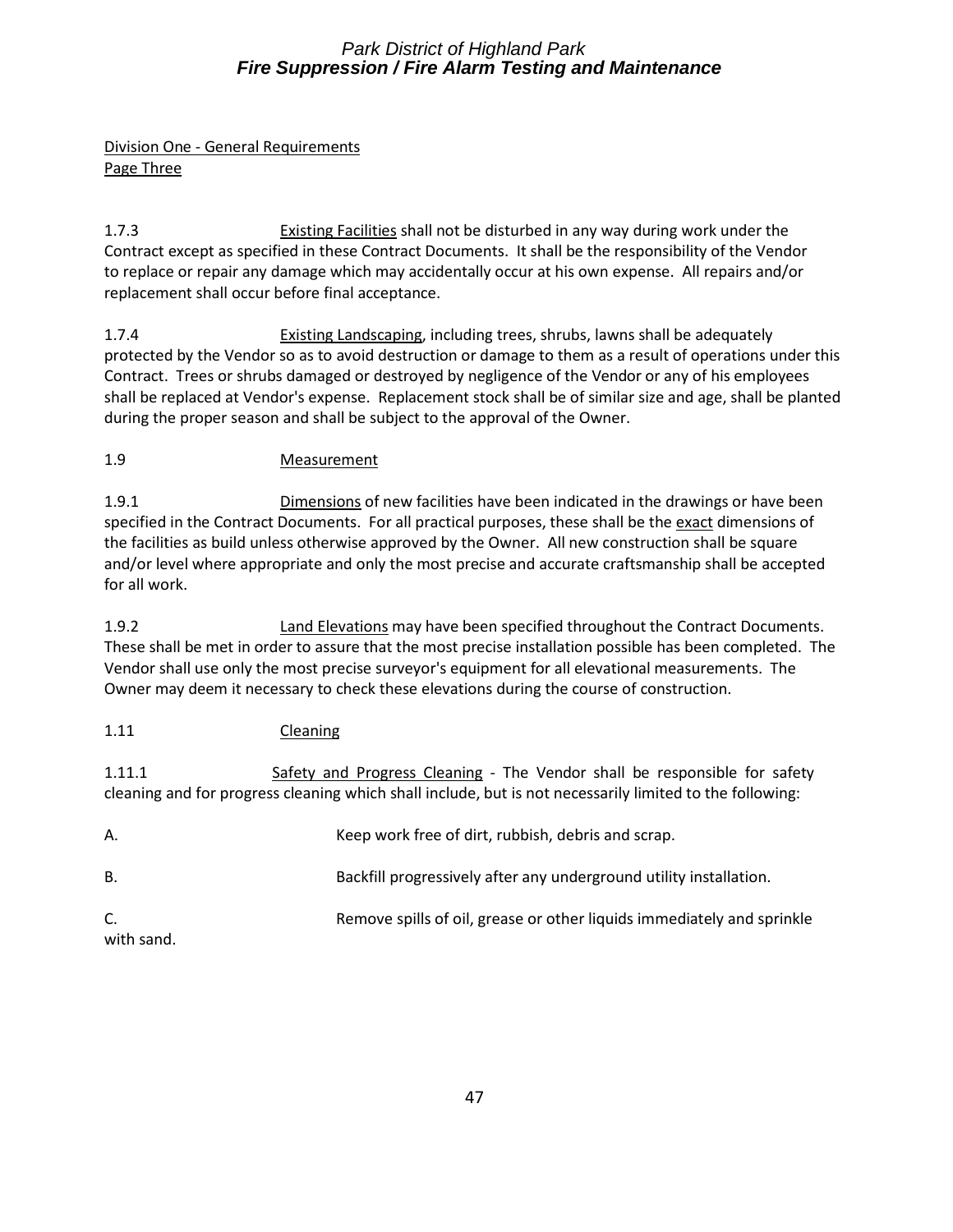Division One - General Requirements Page Four

1.11.2 Final Cleaning shall occur prior to final inspection by the Owner. The Vendor shall perform a thorough cleaning so as to put all work and surroundings in a neat, finished condition which is ready for final acceptance and for the use intended.

# 1.13 Final Inspection

1.13.1 The Work shall be inspected by the Owner. The Vendor shall give at least 48 hours notice before final inspection is to occur. The finished work shall comply with all of the requirements of these Contract Documents and the facilities shall be ready for the Owner to use in the manner in which it was intended.

1.13.2 A Punch List shall be prepared by the Owner in order that the Vendor is made aware of any items which do not comply with the Contract Documents. All of the items designated on the Punch List shall be remedied prior to final payment.

1.15 Final Payment shall be made only after the following items have been completed by the Owner or the Vendor:

1) Vendor shall complete all work in accordance with the Contract Documents.

2) Vendor shall notify the Owner that the work has been completed in accordance with the Contract Documents and that it is ready for final inspection.

3) The Owner shall prepare a Punch List identifying any work items which do not comply with the Contract Document

4) The Vendor shall submit to the Owner a request for payment (Form shall be supplied by Owner) and all of the required items shall be completed on the Form including: a) Waivers of Lien, b) Affidavits, c) any other requirements which the Owner may request. The Vendor shall submit completed forms and other requirements to the Owner at least ten (10) days prior to a regularly scheduled meeting of the Park District Board of Commissioners.

5) The Board of Commissioners of the Park District of Highland Park shall approve payment to the Vendor at one of their regularly scheduled meetings.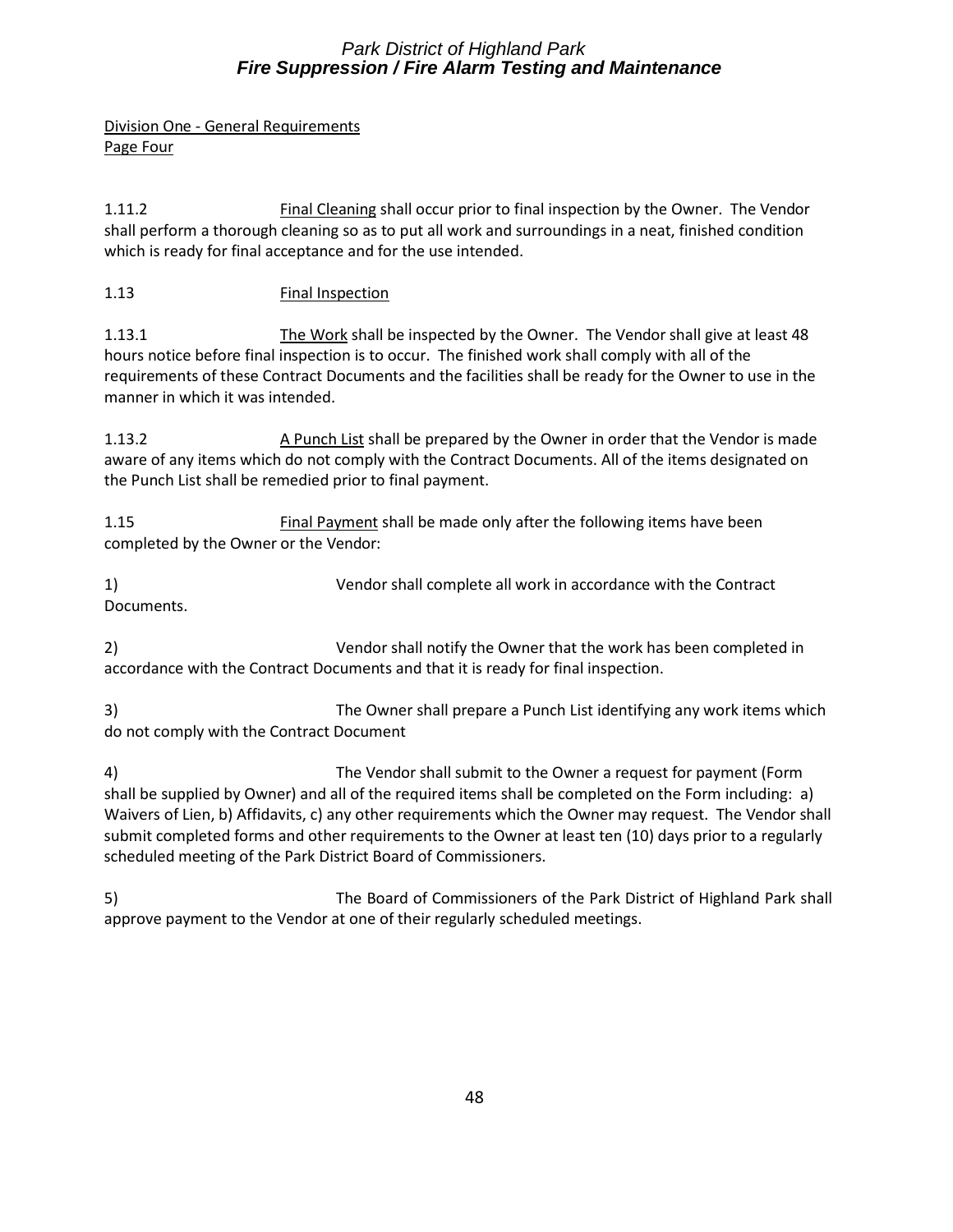#### Division One - General Requirements Page Five

6) The Vendor shall demonstrate to the Owner that all items identified on the Punch List have been remedied and that all requirements of the Contract Documents have been met.

7) All payments shall be subject to the Park District's review and approval. Vendor shall submit payment requests to Owner with sufficient time to complete such review.

- 8) Waivers of Lien shall be supplied by the Vendor to the Owner using Chicago Title and Trust Form No. 1722 or Tops Form No. 3463.
- 9) Notarization of all documents shall be required.

1.17 All work under this contact shall be installed in strict compliance with the building code for the City of Highland Park, Illinois, whether or not the requirements stated therein have been mentioned specifically in the Contract Documents. The code which the Vendor is to follow shall be:

The BOCA Building Code (most current edition) Building Officials & Code Administrator's International, Inc. 17926 South Halsted Street Homewood, Illinois 60430

A copy of the building code shall be kept on-site by the Vendor and he shall refer to the code regarding all types of construction under this contract. The Vendor shall bring any non-compliance to the attention of the Owner. No additional compensation shall be given to the Vendor for work which is changed under this contract in order to comply with the building code.

- 1.18 Applicable Standards
- 1.18.1 Description:

1.18.1.1 Throughout the Contract Documents, reference is made to codes and standards which establish methods for testing and reporting on the pertinent characteristics.

1.18.1.2 Where materials or workmanship are required by these Contract Documents to meet or exceed the specifically named code or standard, it is the Vendor's responsibility to provide materials and workmanship which meet or exceed the specifically named code or standard.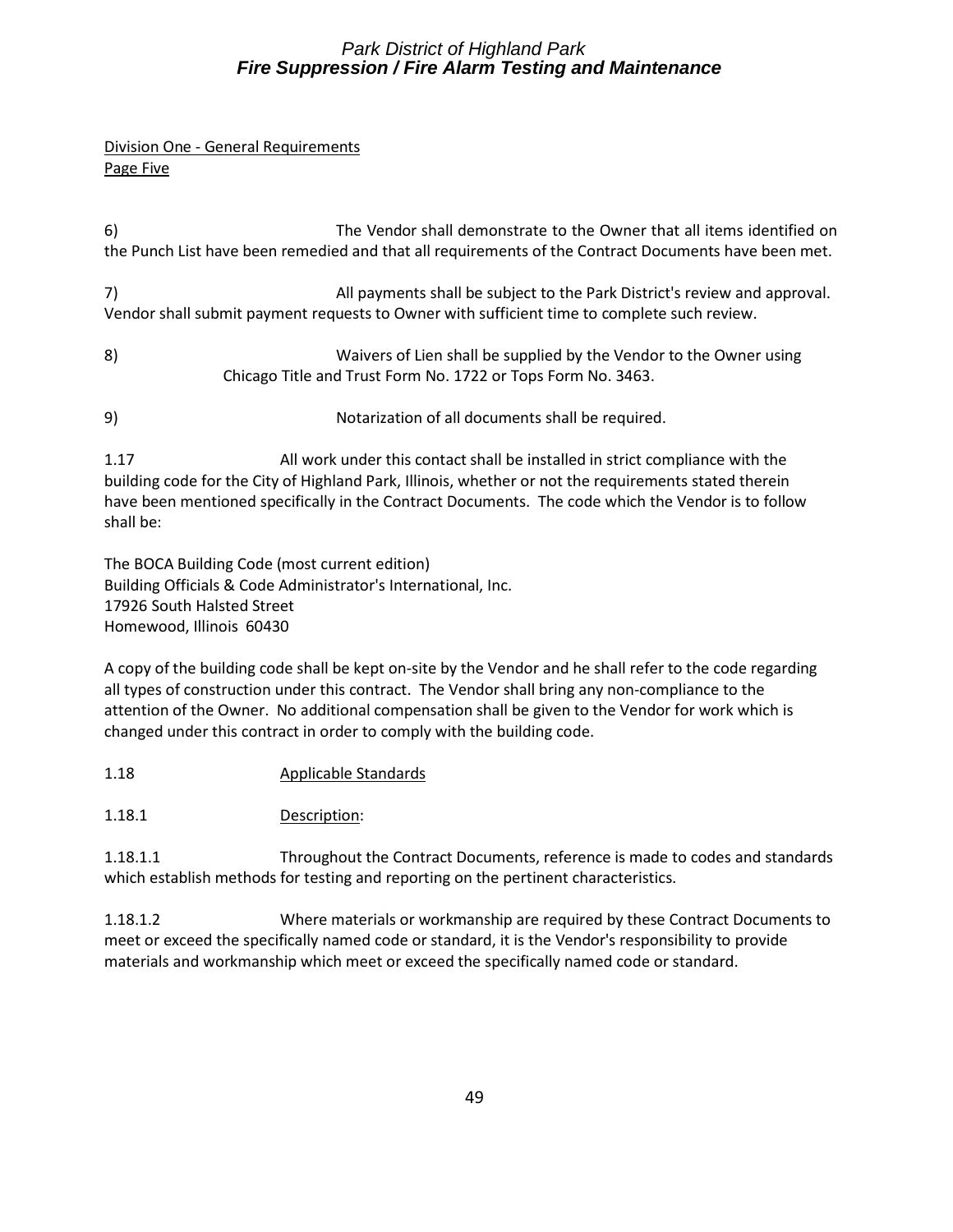Division One - General Requirements Page Six

1.18.1.3 It is also the Vendor's responsibility, when so required by the Contract Documents or by written request from the Architect or Owner's representative to deliver to the Architect or Owner's representative all required proof that the materials or workmanship, or both, meet or exceed the requirements of the specifically named code or standard. Such proof shall be in the form requested in writing by the Architect or Owner's representative and generally will be required to be copies of a certified report of tests conducted by a testing agency approved for that purpose by the Architect or Owner's representative.

1.18.1.4 Related work described elsewhere: Specific naming of codes of standards occurs on the drawings and in other sections of these specifications.

#### 1.18.2 Quality Assurance

1.18.2.1 Familiarity with pertinent codes and standards: In procuring all items used in this work it is the Vendor's responsibility to verify the detailed requirements of the specifically named codes and standards and to verify that the items procured for use in this work meet or exceed the specified requirements.

1.18.2.2 Rejection of non-complying items: The Architect or Owner's representative reserves the right to reject items incorporated into the work which fail to meet the specified minimum requirements. The Architect or Owner's representative may take, to accept non-complying items subject to an adjustment in the contract amount as approved by the Architect or Owner's representative and the Owner.

1.18.2.3 Applicable standards listed in these specifications include, but are not necessarily limited to, standards promulgated by the following agencies and organizations:

AASHTO American Association of State Highway and Transportation Officials, 341 National Press Building, Washington, D.C. 20004

ACI American Concrete Institute, Box 19150, Redford Station, Detroit, Michigan 48219

AISC American Institute of Steel Construction, Inc., 1221 Avenue of the Americas, New York, NY 10020

ANSI American National Standards Institute (successor to USASI and ASA) 1430 Broadway, New York, NY 10018

ASTM American Society for Testing and Materials, 1916 Race Street, Philadelphia, Pennsylvania 19103